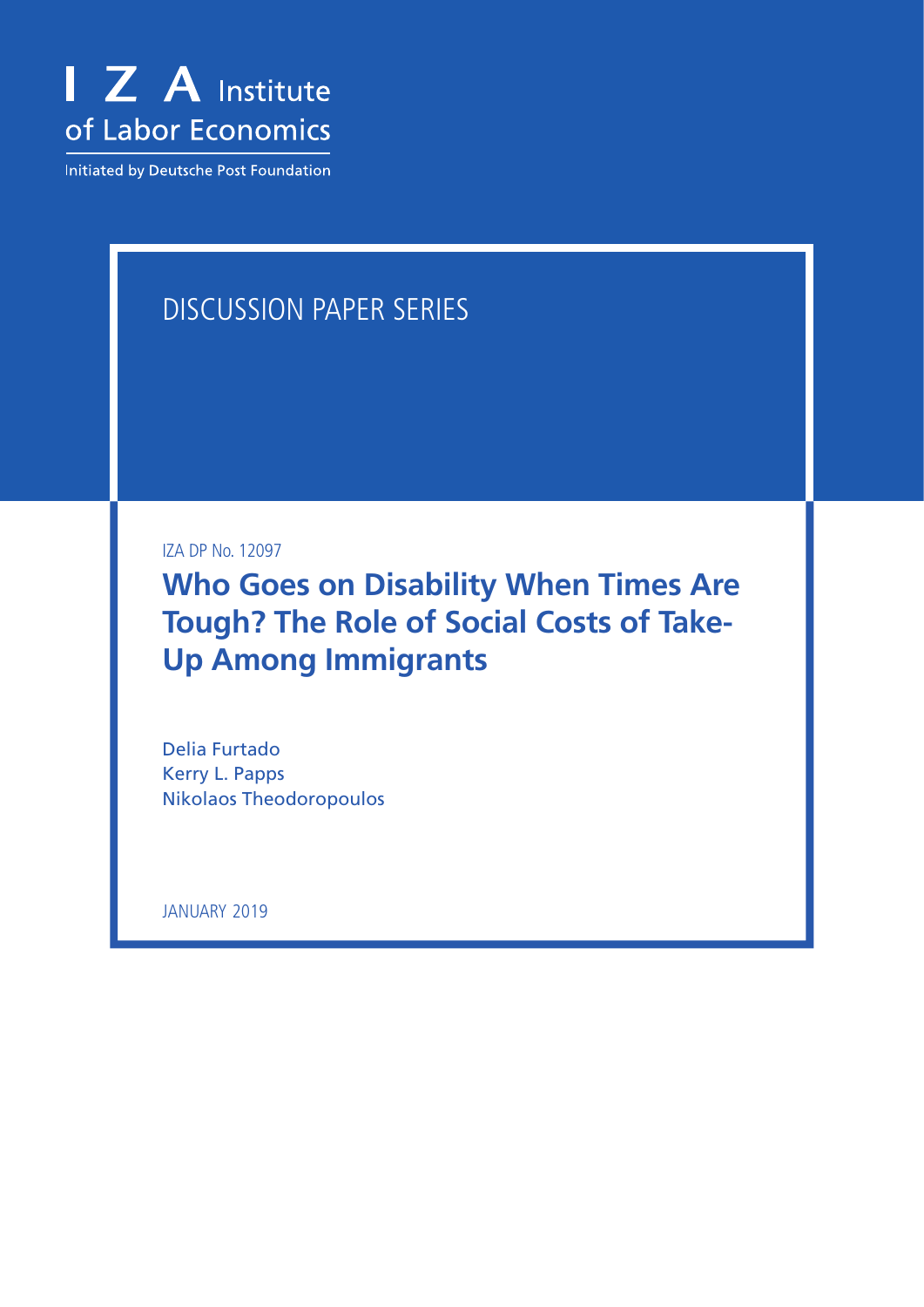

Initiated by Deutsche Post Foundation

# DISCUSSION PAPER SERIES

IZA DP No. 12097

# **Who Goes on Disability When Times Are Tough? The Role of Social Costs of Take-Up Among Immigrants**

**Delia Furtado** *University of Connecticut and IZA*

**Kerry L. Papps** *University of Bath and IZA*

**Nikolaos Theodoropoulos** *University of Cyprus*

JANUARY 2019

Any opinions expressed in this paper are those of the author(s) and not those of IZA. Research published in this series may include views on policy, but IZA takes no institutional policy positions. The IZA research network is committed to the IZA Guiding Principles of Research Integrity.

The IZA Institute of Labor Economics is an independent economic research institute that conducts research in labor economics and offers evidence-based policy advice on labor market issues. Supported by the Deutsche Post Foundation, IZA runs the world's largest network of economists, whose research aims to provide answers to the global labor market challenges of our time. Our key objective is to build bridges between academic research, policymakers and society.

IZA Discussion Papers often represent preliminary work and are circulated to encourage discussion. Citation of such a paper should account for its provisional character. A revised version may be available directly from the author.

|                                                    | IZA – Institute of Labor Economics                   |             |
|----------------------------------------------------|------------------------------------------------------|-------------|
| Schaumburg-Lippe-Straße 5-9<br>53113 Bonn, Germany | Phone: +49-228-3894-0<br>Email: publications@iza.org | www.iza.org |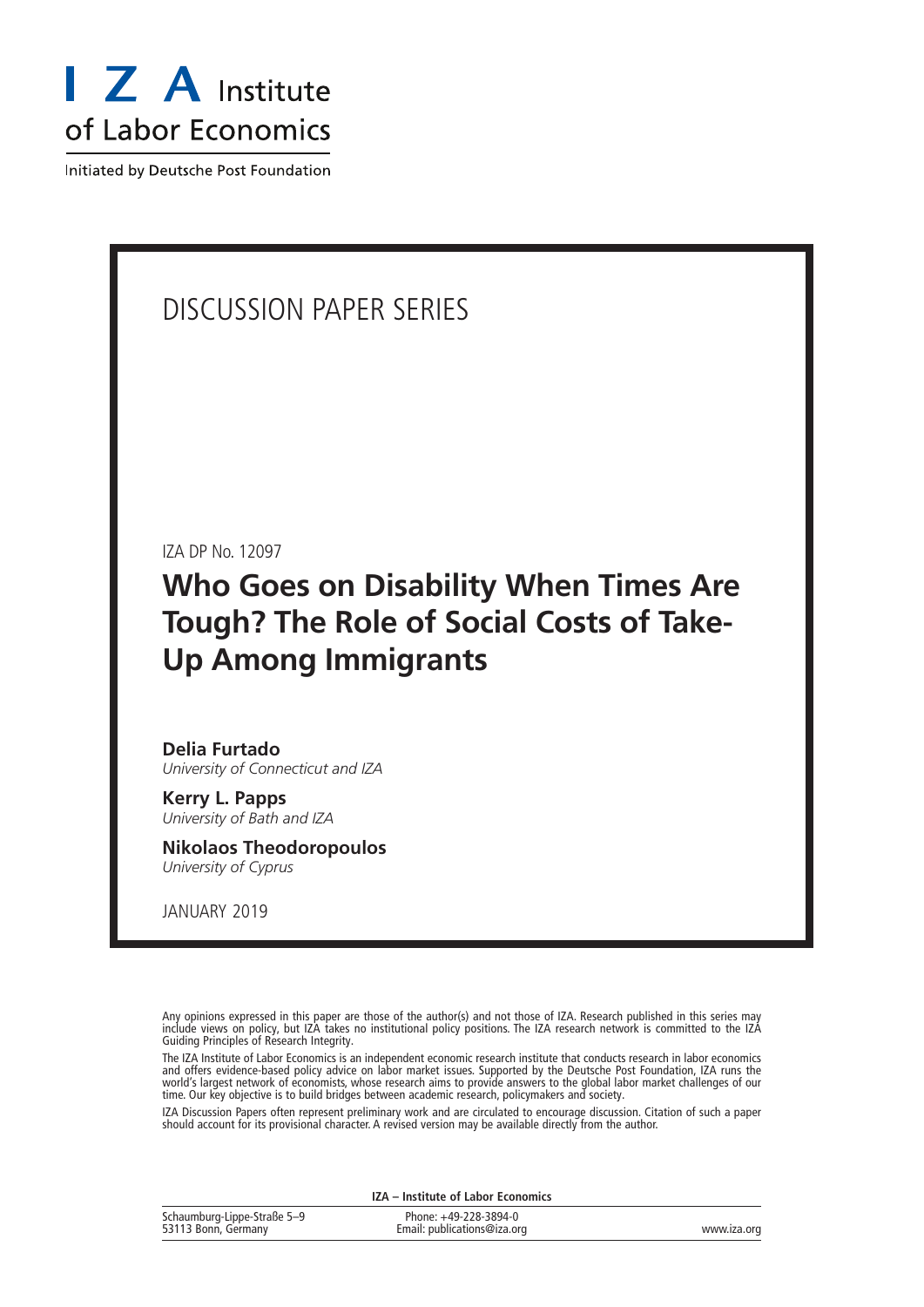# ABSTRACT

# **Who Goes on Disability When Times Are Tough? The Role of Social Costs of Take-Up Among Immigrants\***

Social Security Disability Insurance (SSDI) take-up tends to increase during recessions. We exploit variation across immigrant groups in the non-pecuniary costs of participating in SSDI to examine the role that costs play in applicant decisions across the business cycle. We show that immigrants from country-of-origin groups that have lower participation costs are more sensitive to economic conditions than immigrants from high cost groups. These results do not seem to be driven by variation across groups in sensitivity to business cycles or eligibility for SSDI. Instead, they appear to be primarily driven by differences in work norms across origin countries.

| <b>JEL Classification:</b> | E32, J61, H55, I18                                           |
|----------------------------|--------------------------------------------------------------|
| Keywords:                  | disability insurance, immigrants, unemployment rates, ethnic |
|                            | networks                                                     |

# **Corresponding author:** Kerry L. Papps Department of Economics University of Bath Bath, BA2 7AY United Kingdom

E-mail: k.l.papps@bath.ac.uk

<sup>\*</sup> We are grateful to Eric Gould as well as participants at the 2018 Michigan Retirement Research Center (MRRC) researcher workshop and the University of Cyprus brownbag seminar.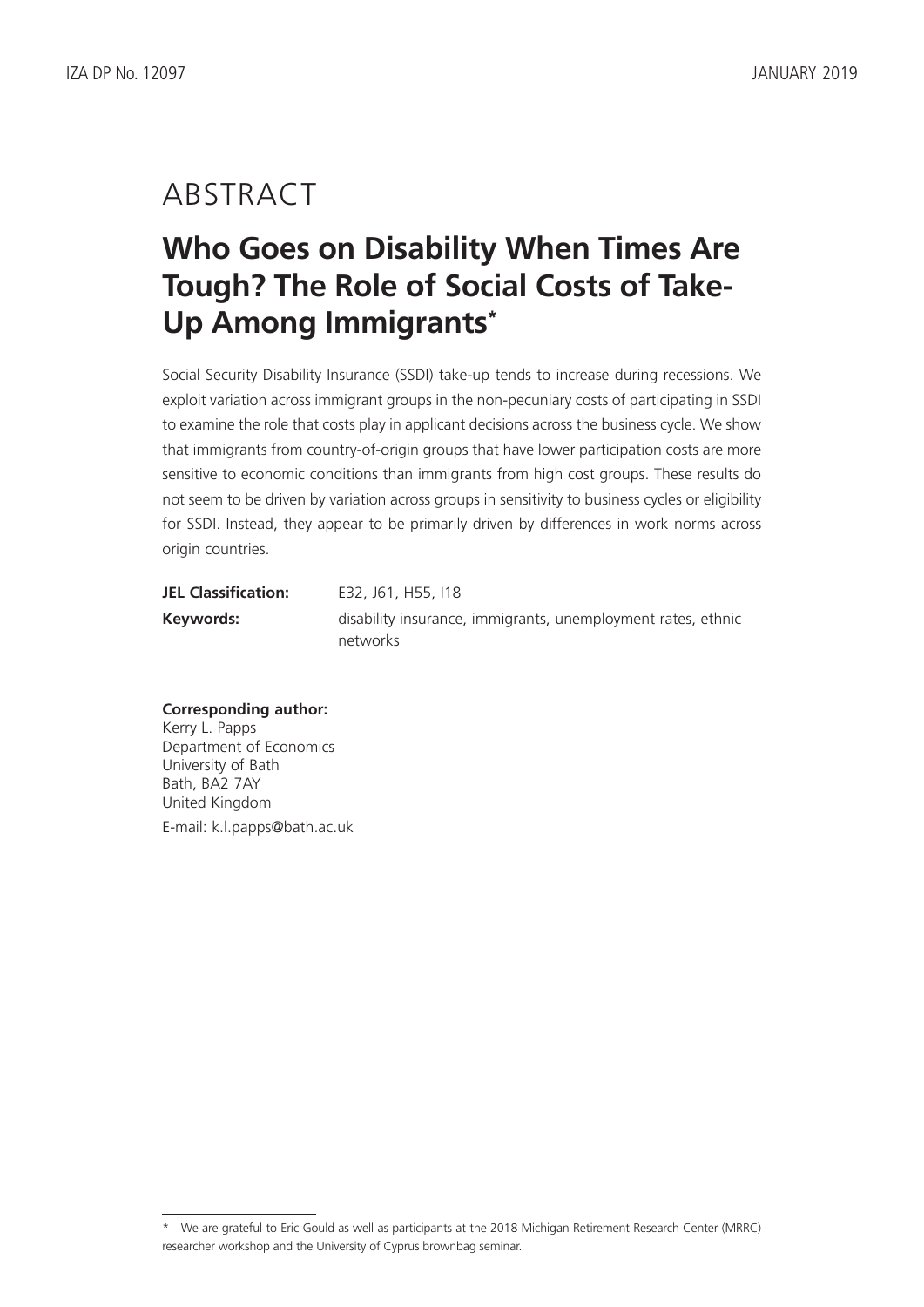### **1 Introduction**

The Social Security Disability Insurance (SSDI) program was established in 1956 to insure U.S workers against the risk of being unable to work due to a disability. Assuming that the timing of onset of workpreventing disabilities is relatively random, we should not expect more SSDI enrollments during bad economic times. Several studies have shown, however, that SSDI take-up rates increase, often quite dramatically, in response to decreases in the availability of well-paying jobs (Black, Daniel and Sanders 2002; Autor and Duggan 2003; Autor, Dorn and Hanson 2013; Charles, Li and Stephens 2018). In this paper, we examine whether this responsiveness to economic conditions is especially strong for people with lower costs of applying by exploiting differences across immigrant groups in the non-pecuniary costs of applying.

SSDI applications and awards tend to increase during economic downturns and then fall shortly after the unemployment rate peaks (Maestas, Mullen and Strand 2015; Maestas, Mullen and Strand 2018; Mueller, Rothstein and von Wachter 2016). Although this general relationship has become weaker in recent years (von Wachter 2010), awards did increase during the Great Recession (Maestas et al. 2018; Mueller et al. 2016). This is problematic because after people enter the SSDI program, they rarely rejoin the labor force—even after the economy recovers—creating efficiency losses for the economy as a whole and income losses for individuals who might have earned higher incomes by working in the labor market (Maestas et al. 2018).

There are several potential explanations for the positive relationship between the unemployment rate and SSDI take-up (Mueller et al. 2016). First, SSDI screeners may take the economy into account when making award decisions. Second, employers may be less likely to make workplace accommodations for the disabled when business is slow. Third, people with only marginal disabilities may be more likely to apply for SSDI, and ultimately be awarded benefits, during bad economic times.

In this paper, we explore the factors that drive workers to take-up SSDI when economic conditions worsen by examining the behavior of immigrants in the US. We exploit the fact that the non-pecuniary costs of receiving SSDI benefits vary by country of origin. As a result, certain immigrant groups may be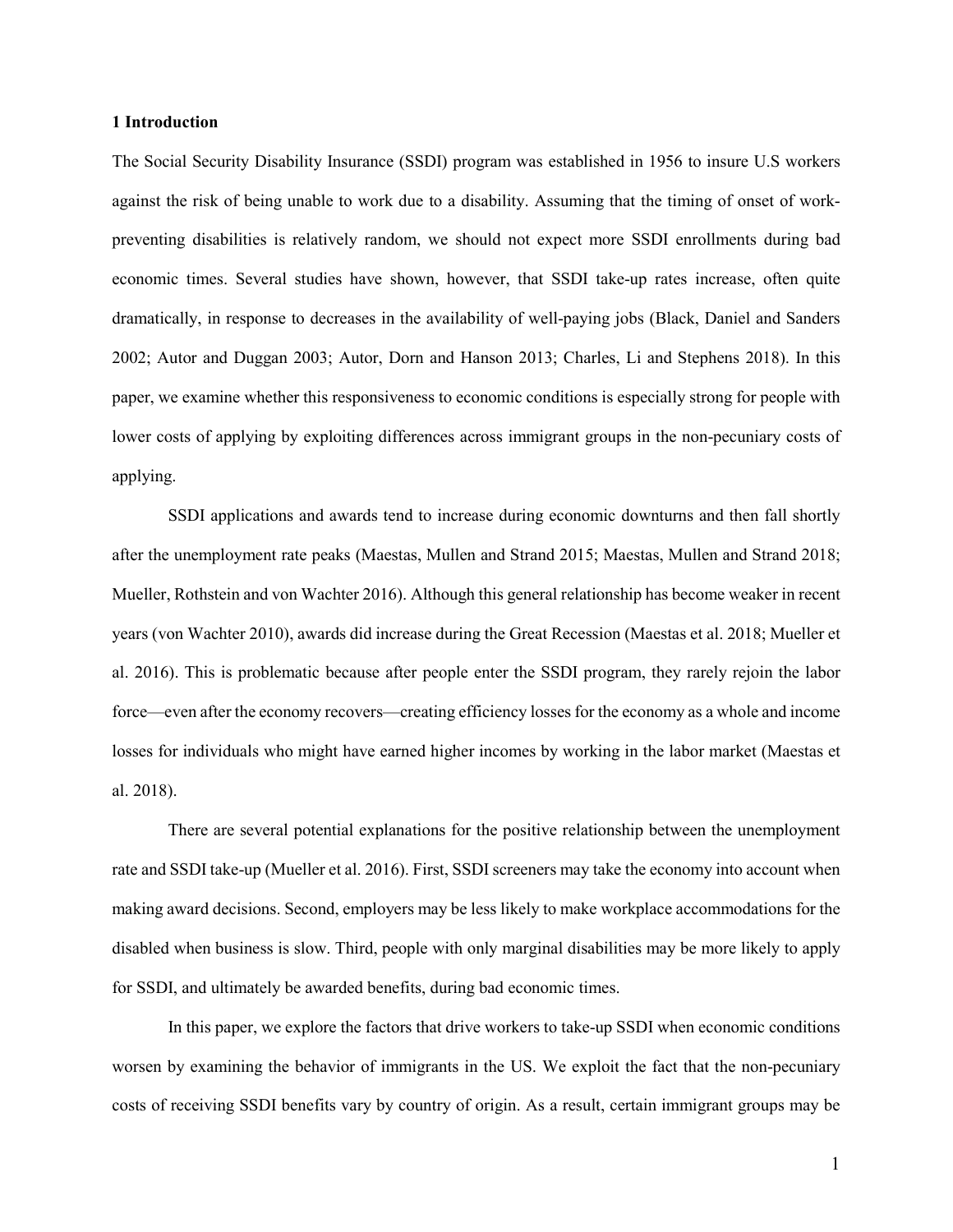more sensitive to business cycles than others living in the same states in the same years and thus exposed to similar employers and disability determination offices and courts. Our main assumption is that immigrants in groups with lower costs of SSDI take-up will be more sensitive to business cycles if—as shown by Maestas et al. (2015), Maestas et al. (2018), and Lindner, Burdick and Meseguer (2017) applicants with marginal disabilities are the main drivers of SSDI business cycle patterns. If in contrast, employers and disability determination officers and judges are the main drivers of the patterns, and they do not give preferential treatment toward immigrants in low take-up cost groups, then the relationship between the unemployment rate and immigrant SSDI take-up should not depend on the immigrant's ethnic background.

We start our analysis with a very simple conceptual model describing the potential relationships between the costs of applying for SSDI and take-up rates. Not surprisingly, our framework predicts that lower costs of application and increased benefits (generated from the anticipation of worse future labor markets) both increase SSDI take-up rates. More interestingly, our conceptual model shows that under certain assumptions, an increase in the costs of SSDI take-up results in weaker responses to an increase in the unemployment rate. For our main purposes, any relationship between application costs and SSDI takeup rates might be viewed as evidence that applicants, as opposed to employers or SSA examiners, are a driving force behind the cyclicality of SSDI take-up. However, our theoretical model allows us to better understand why different people may have different responses to the same changes in the availability of jobs.

We begin by measuring SSDI take-up costs by the average SSDI take-up within a person's ethnic group. As shown in Furtado and Theodoropoulos (2016), there is evidence that ethnic networks play a rather strong role in determining SSDI take-up rates of immigrants in the United States—immigrants who live around others from the same country of origin are especially likely to go on disability if they are from a group with high SSDI take-up rates. While Furtado and Theodoropoulos (2016) are not able to perfectly distinguish whether this is because information is shared more efficiently within ethnic communities or because ethnic communities sustain norms regarding the value of work, for the purposes of this paper, the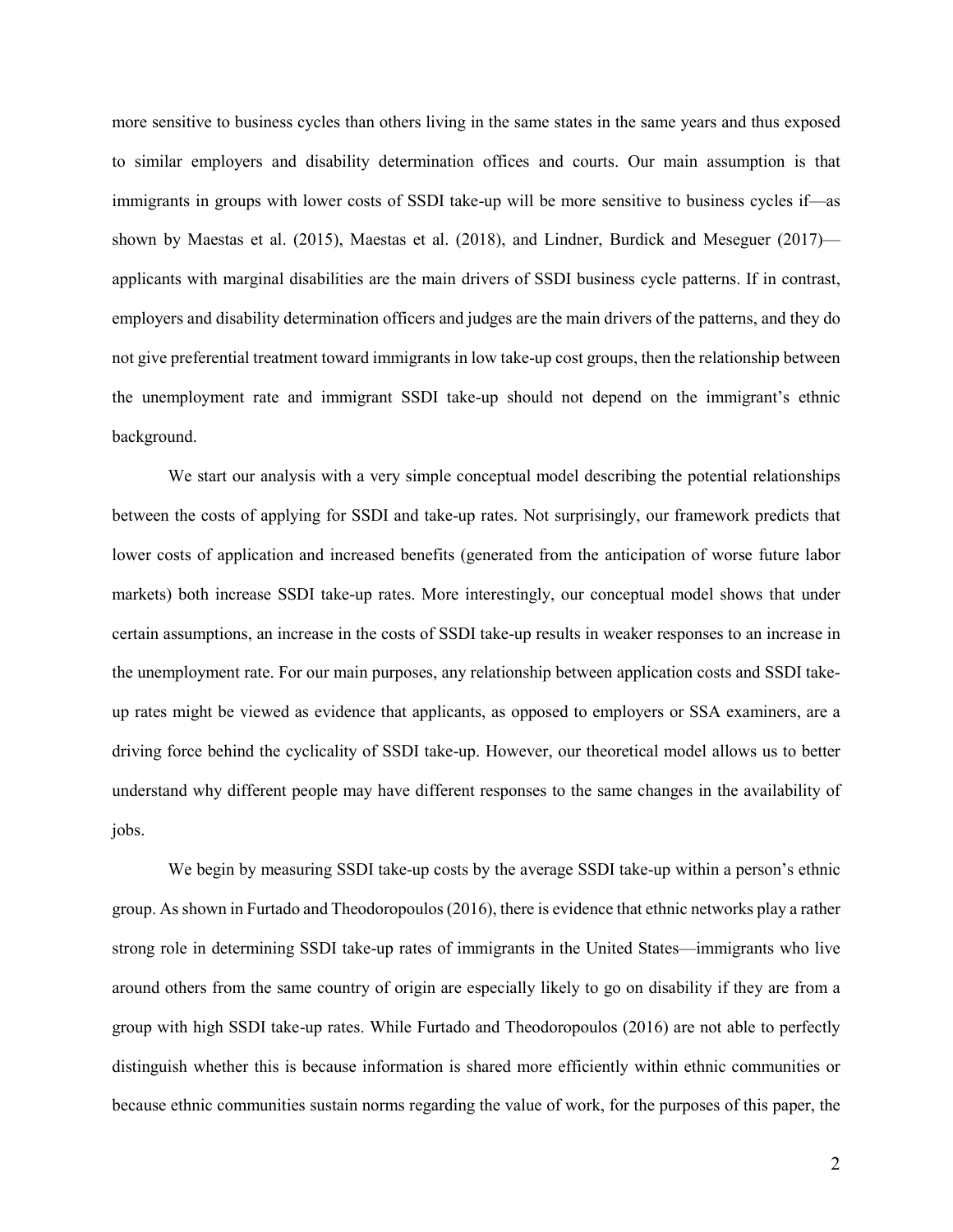exact mechanism does not matter. What matters is that people within communities with high SSDI take-up rates have lower costs to take-up. Using this measure of cost of take-up, we can test our model's predictions concerning how take-up cost mediates the relationship between unemployment rates and SSDI take-up.

For our empirical analysis, we start with data from the American Community Survey (ACS) for the years 2001-2016. We show that immigrants in high SSDI take-up groups are more likely to go on disability in response to increases in unemployment rates than immigrants in low take-up groups. This result is certainly consistent with our theoretical model, but there are other potential explanations for this baseline result. One possibility is that variation across origin countries in SSDI take-up is generated from differences in eligibility for the program. Another possibility is that immigrants in groups with high average SSDI rates are more negatively impacted by economic downturns than immigrants in low SSDI groups. Both of these alternative explanations still point to applicants, as opposed to employers or Social Security personnel, driving the cyclicality of SSDI take-up rates, but to determine whether social interactions play a role, we conduct several additional empirical analyses. For example, instead of calculating the unemployment rate at the state-year level, we calculate it at the state-year-country of origin level and state-year-education level. We also run a placebo regression examining impacts of our interaction term of interest on the likelihood of retiring for individuals above retirement age. All of our results suggest that variation in eligibility for the program and experienced severity of the recession are not the driving forces behind our baseline results.

We then examine the likely mechanisms through which ethnic networks operate. Specifically, to provide evidence of the role of social norms, we collect data from the World Values Survey (WVS) and the European Values Survey (EVS) on home country attitudes regarding the importance of work, such as whether a person believes work is a duty to society. We show that during bad economic times, immigrants belonging to ethnic groups with weaker importance of work norms are more likely to take-up SSDI. This suggests that social pressure may be an important consideration for people when deciding whether to apply for government assistance during periods of economic hardship.

For further analyses, we then turn to the Current Population Survey (CPS) for its better measure of SSDI participation, information on general health, and information on parents' country of birth. With these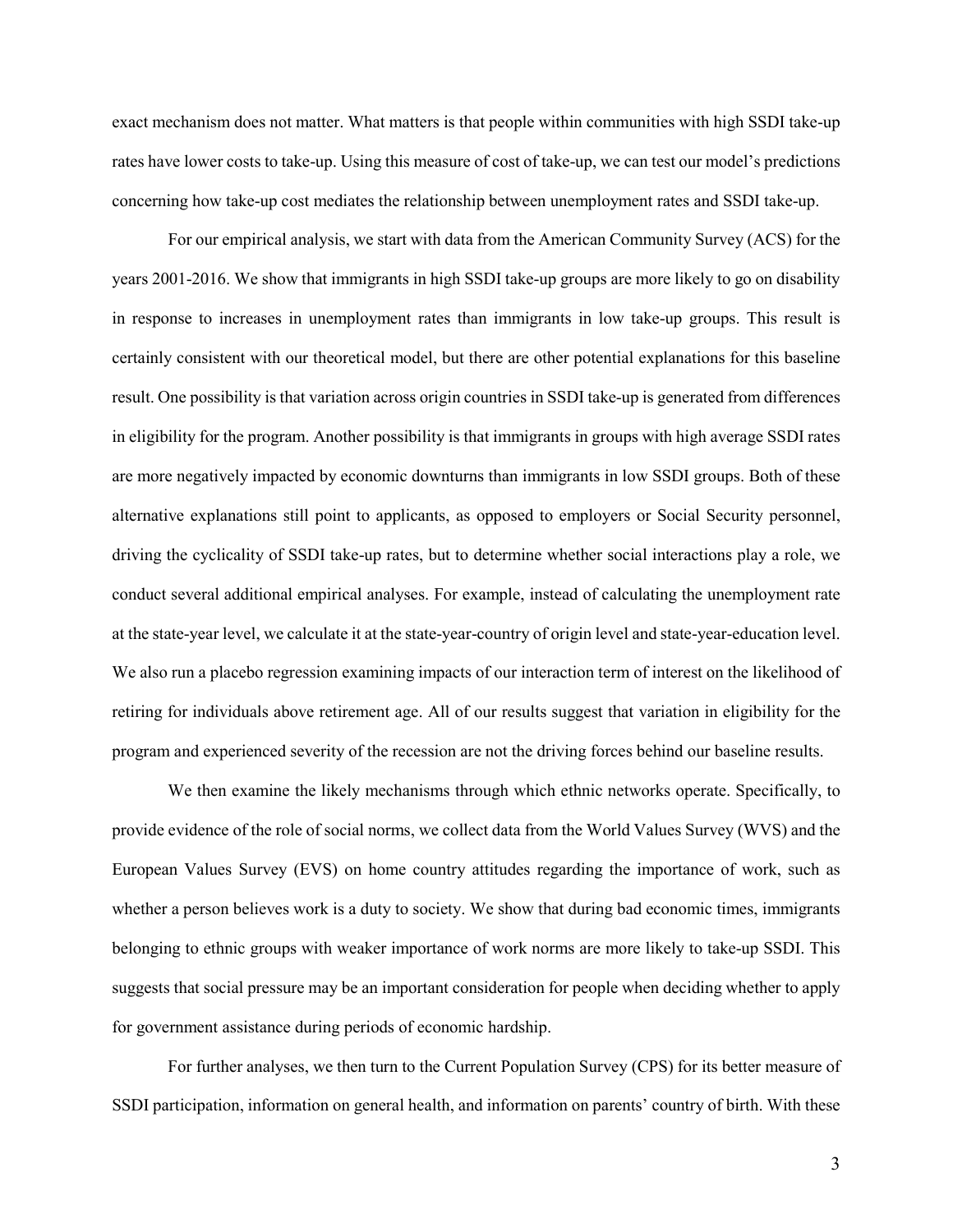data, using a technique described in Borjas (2017), we can also make predictions about whether a foreign born individual is likely to be undocumented and thus ineligible for SSDI. Our baseline findings are robust to the use of CPS data despite its significantly smaller sample sizes. They are also robust to controlling for a measure of immigrants' self-perceived health status. To evaluate whether our baseline results are likely to be driven by variation across country of origin in the share of undocumented immigrants (who are ineligible for SSDI), we start by confirming that people who are likely to be undocumented have practically zero SSDI take-up rates. Not surprisingly, the relationship between state unemployment rates and take-up rates among this group is not sensitive to average SSDI take-up in their origin groups either. However, when we consider just a sample of immigrants who are likely to be documented, our estimate of the coefficient of interest increases slightly in magnitude, suggesting that variation in documented status across origin countries is not a main driver of our results.

To explore whether our main findings are likely to be generalizable to the general population, we examine SSDI take-up patterns of second-generation immigrants. This population is more likely to be eligible for SSDI given their legal status in the U.S., and because they were born and most likely raised in the country, they are also more likely to satisfy the work history requirements for the program. Not surprisingly, given their higher average SSDI take-up rates, average SSDI take-up rates in their origin groups (constructed from average take-up rates of the foreign-born only) have a larger influence on the relationship between state unemployment rates and SSDI take-up decisions. We view these results as suggestive that our examination of the role of social networks in determining immigrant SSDI take-up rates is relevant to the native population as well.

The remainder of the paper proceeds as follows. Section 2 provides some background on the Social Security Disability Insurance program and discusses how our analysis contributes to the existing literature on SSDI take-up. Section 3 outlines our theoretical background, and section 4 presents our empirical strategy. Section 5 presents the data and outlines the results. Section 6 examines possible mechanisms through which networks operate. Section 7 presents data from the Current Population Survey (CPS) and provides complementary results. Section 8 concludes.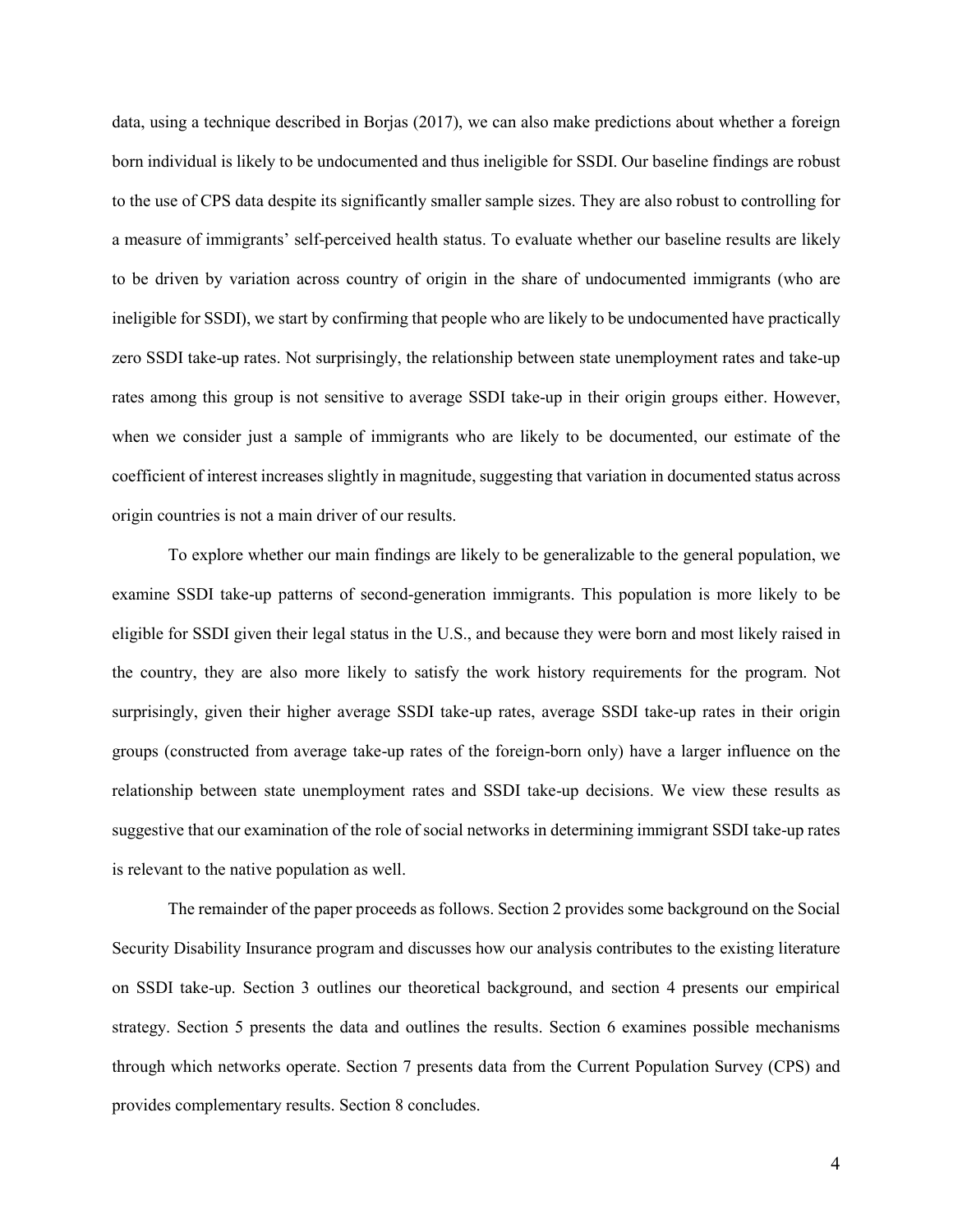### **2 Background**

### *2.1 The Social Security Disability Insurance Program*

Social Security Disability Insurance is a federal program in the U.S. designed to provide income to people who are unable to work as a result of a physical or mental disability. The largest disability program in the U.S., it paid 142.8 billion dollars to disabled workers in the year 2016 (Annual Statistical Supplement to the Social Security Bulletin, 2017). International evidence across comparable harmonized data sets suggests that the U.S. has the fourth highest disability income receipt across seventeen OECD countries (Börsch-Supan, Bucher-Koenen and Hanemann, 2018).

To be eligible, an applicant must satisfy work history requirements ("technical requirements") and provide sufficient evidence of disability ("medical requirements"). In terms of work history, applicants must generally have worked at least five of the past ten years and ten years in their working lives, but the actual rules depend on the applicant's age and are fairly complicated. [1](#page-7-0) Because the Social Security Administration defines disability as the inability to perform substantial gainful activity (SGA), applicants must be out of work for five months before they are eligible—although technically they are allowed to work as long as they do not earn more than the amount determined as SGA—in 2017, this was \$1,170 per month. About a quarter of denied claims are denied for technical reasons (Deshpande and Li 2018)—evidence of the potential difficulty applicants face in determining whether they qualify.

While local offices confirm that applicants satisfy the technical requirements and collect the medical evidence provided by medical doctors, the medical evidence is examined at Disability Determination Offices. Examiners first evaluate whether the impairment is severe and whether it is expected to last more than a year (or likely to end in death before that), but even if they determine it is, the claim will not be allowed if the claimant is able to perform his or her past work or any work in the U.S. economy. This determination is based not only on the person's disability level but also his or her age, past work experience, and education. An application of a person who is unable to perform physically demanding work may be

<span id="page-7-0"></span><sup>&</sup>lt;sup>1</sup> For further details about the work history requirements, see the Social Security Administration website at https://www.ssa.gov/planners/credits.html#&a0=2.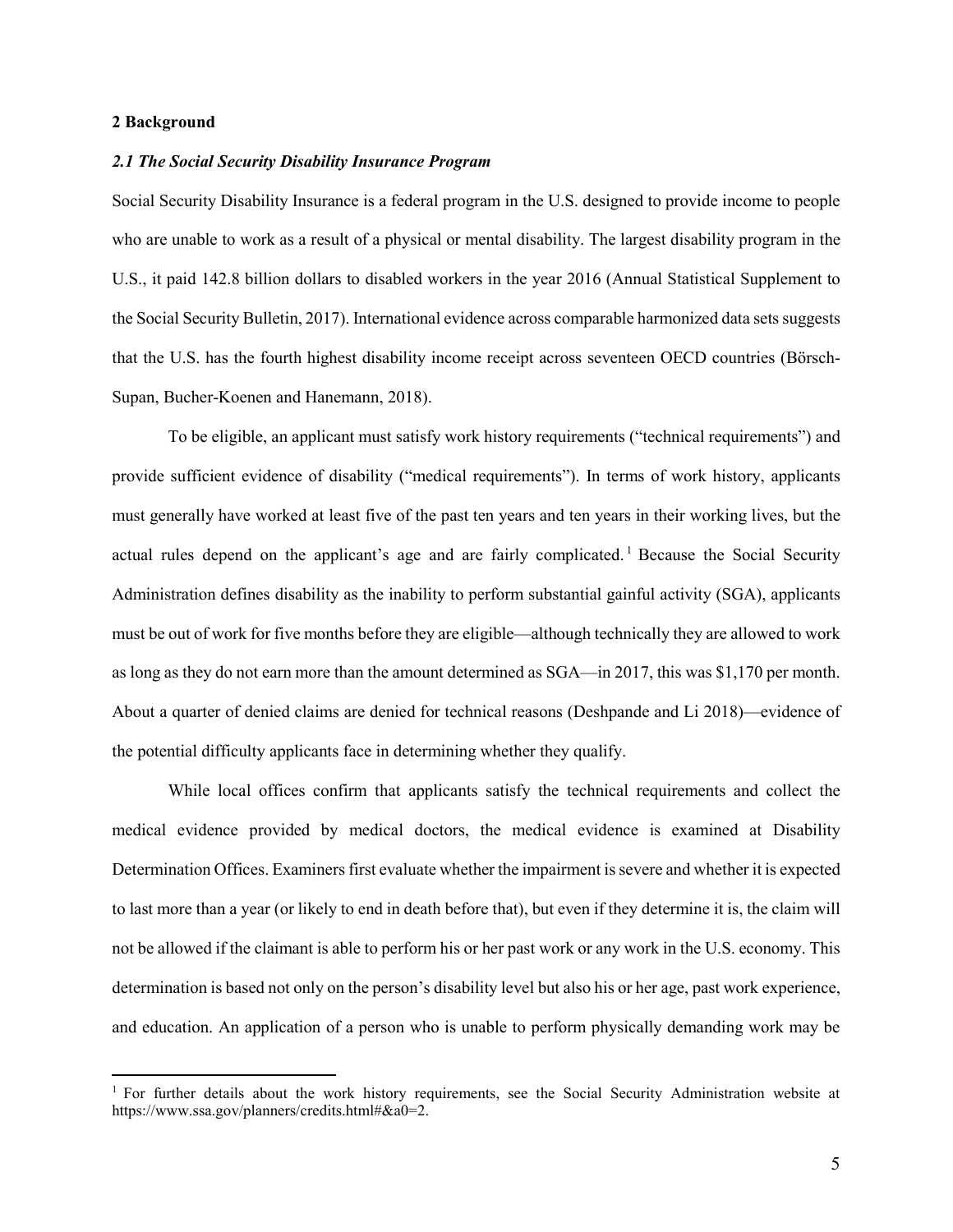denied for a person who has the education and experience to work in an office job, but approved for a person who would not qualify for such a job.

Only about a third of applicants are awarded benefits at the first determination (Maestas, Mulligan, and Strand 2013). Denied applications can be and often are appealed. Thirty-five percent of denied applicants appeal and most of those who appeal eventually have a hearing before the Administrative Law Judge (Liebman 2015). There are several different levels of appeals starting with a simple reconsideration determination and ending with a trial in a U.S. district court. The appeals process can be long, difficult, and expensive, but appeals are often eventually successful. In general, two thirds of all initial applications are eventually awarded (Maestas, Mullen and Strand 2013). Around 40 percent of Great Recession-induced applications were eventually awarded (Maestas et al. 2018) despite the fact that applicants were far more likely to have only marginal disabilities.

While the complicated rules about eligibility and rather arduous appeals process may make it difficult for anyone to navigate the system, they are likely to be especially difficult for immigrants who are often unfamiliar with U.S. programs and may not be proficient in English. Information shared within social circles may substantially lower the costs of ultimately receiving SSDI benefits for immigrants. Immigrant networks may also be especially knowledgeable about issues specific to immigrants, such as whether or not they qualify based on their immigrant status and which types of jobs are covered under the Social Security system.<sup>[2](#page-8-0)</sup>

#### *2.2 Economic Conditions and SSDI Applications*

Exploiting plausibly exogenous local labor demand shocks, several papers have shown that worse labor market conditions result in higher SSDI take-up rates. In a seminal article, Black et al. (2002) find that disability claims increase in coal-producing counties when energy prices drop and decrease when prices

<span id="page-8-0"></span><sup>&</sup>lt;sup>2</sup> Documented immigrants, regardless of whether they are citizens, qualify for SSDI as long as they have the necessary work experience in formal sector jobs. In contrast, non-citizens generally do not qualify for Supplementary Security Income (SSI), the other major income-support program for people with disabilities, even if they are legal permanent residents. Undocumented immigrants do not qualify for either program.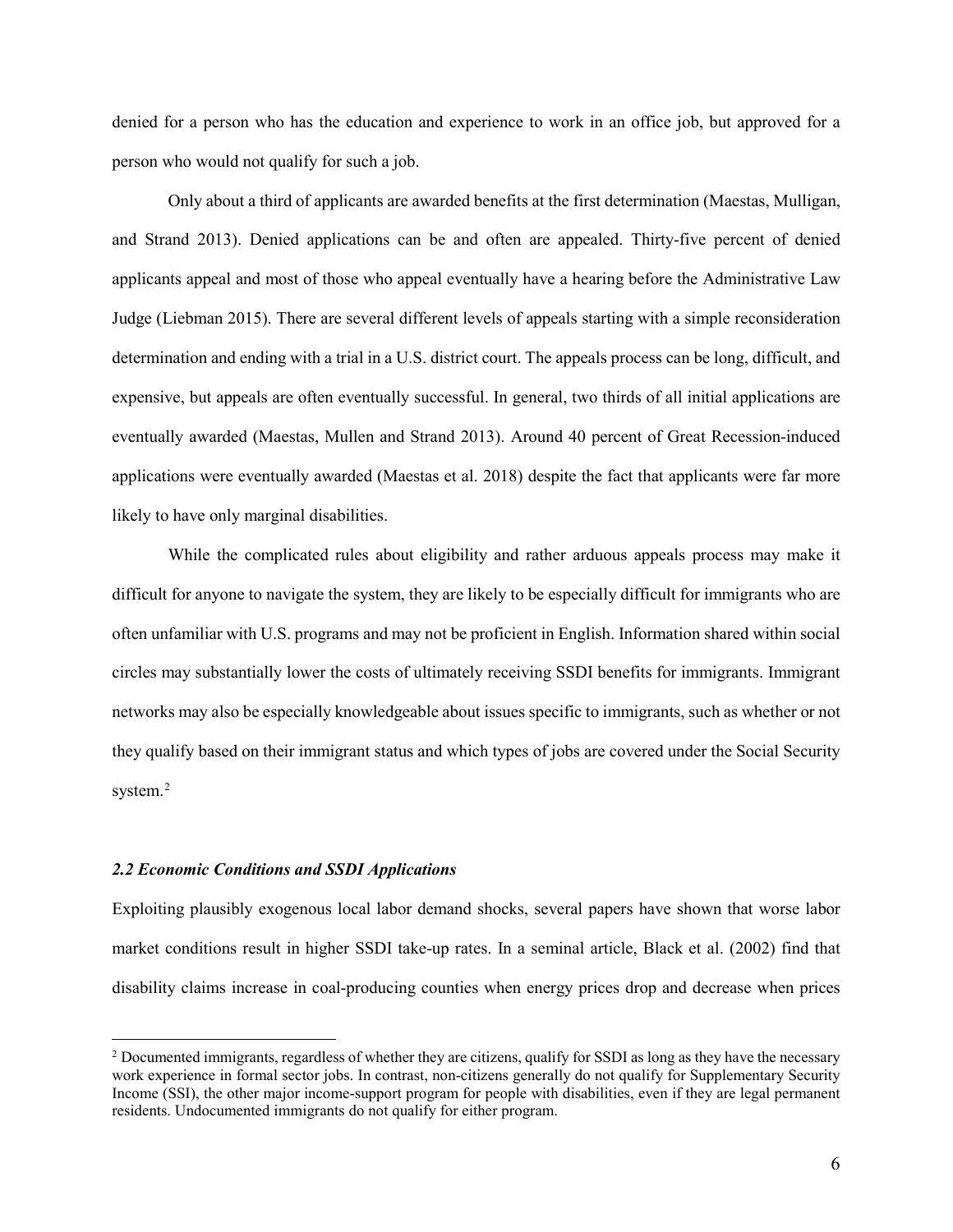increase. Building on this research, a recent paper conducts a similar analysis focusing on the oil and gas industries (Charles et al. 2018). Despite the different populations being studied and different time periods, both papers estimate very similar elasticities of benefit payments to income (Black et al. 2002; Charles et al. 2018). Using an even more general source of variation in local labor demand conditions, Autor et al. (2013) uncover large increases in disability program take-up in labor markets that are more intensely exposed to Chinese import competition.

In terms of the impact of recessions on SSDI, Duggan and Imberman (2009) found that nearly 25 percent of the increase in male SSDI participation in the late  $20<sup>th</sup>$  century was due to recessions. While this cyclicality has decreased in more recent years (von Wachter 2010), there were rather large increases in SSDI awards during and shortly after the Great Recession (Maestas et al. 2018, Mueller et al. 2016). One potential explanation for these patterns is that displaced workers turn to the SSDI program for income when their unemployment insurance (UI) payments run out (Mueller et al. 2016). Exploiting plausibly exogenous variation in the duration of UI benefits during the Great Recession, Mueller et al. (2016) fail to find any evidence of this and conclude that the relationship between recessions and SSDI is most likely driven either by changes in the Social Security Administration's judgment of people's potential to work or changes in the relative attraction of SSDI benefits for marginally disabled workers with worse labor market prospects. Using data from before the Great Recession, Lindner (2016) finds an economically, but not always statistically significant substitution effect between UI and SSDI.

We contribute to this literature by examining differences in take-up rates among people residing in the same states in the same years, but with different (non-monetary) costs to participating in and navigating through the SSDI application process.

# *2.3 Costs of SSDI Take-Up*

There is reason to believe that even relatively small changes in the convenience of applying for SSDI can lead to fairly large changes in the number as well as composition of SSDI applicants and recipients. Exploiting plausibly exogenous variation in closings of SSA field offices, Deshpande and Li (2018) show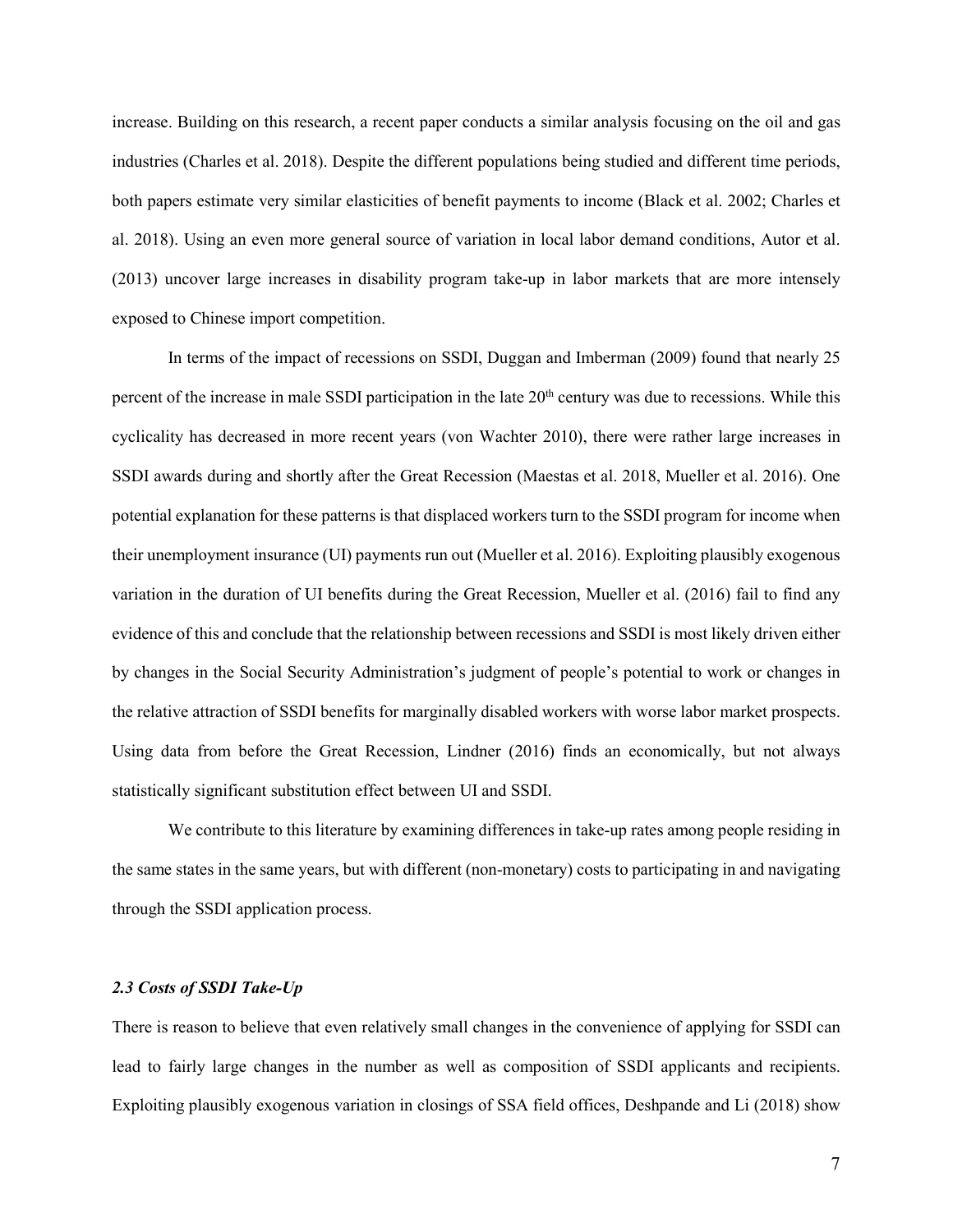that increased congestion in field offices result in large decreases in the number of SSDI participants. Results are driven by people with moderately severe disabilities, low levels of education, and low preapplication earnings. Considering the impacts of a 2009 innovation to SSDI's online application process which made applying online significantly more convenient, Foote, Grosz, and Rennane (2018) show that post-2009 SSDI applications increased more in counties with better access to high-speed internet, a result pointing to the importance of transactions costs in determining SSDI take-up rates.

Children whose parents received disability payments may face lower (utility) costs of participation in the program. Exploiting variation arising from the random assignment of judges to disability insurance applicants whose cases are initially denied, Dahl, Kostøl, and Mogstad (2014) show adult children whose parents were allowed disability insurance at the appeal stage are more likely to participate in disability themselves. Answering the same question but instead exploiting a policy reform which tightened disability insurance (DI) criteria for existing recipients, Dahl and Gielen (2018) show that the children of those who were pushed out of DI or had their benefits reduced as a result of the policy change were less likely to participate in DI themselves as adults.<sup>[3](#page-10-0)</sup> Our paper contributes to this literature by considering not only the vertical transmission of disability program participation from parents to children, but also horizontal transmission within wider communities. To be able to identify these wider communities in the data, we focus on the immigrant population.

# *2.4 Immigrant SSDI Participation and the Role of Ethnic Networks*

There is a large literature examining the role of ethnic networks in determining program participation using data on immigrants. In a seminal paper, Bertrand, Luttmer, and Mullainathan et al. (2000) show that immigrants residing amidst a large number of co-ethnics are especially likely to receive welfare payments if they belong to high welfare-using language groups. As the authors explain, social networks can affect

<span id="page-10-0"></span><sup>&</sup>lt;sup>3</sup> Given the nature of the policy change, the impacts are unlikely to be driven by information transmission or even stigma about the disability program itself. Instead, the authors attribute the change to beliefs about the reliability of government provided safety net programs and parent-provided information about the formal labor market.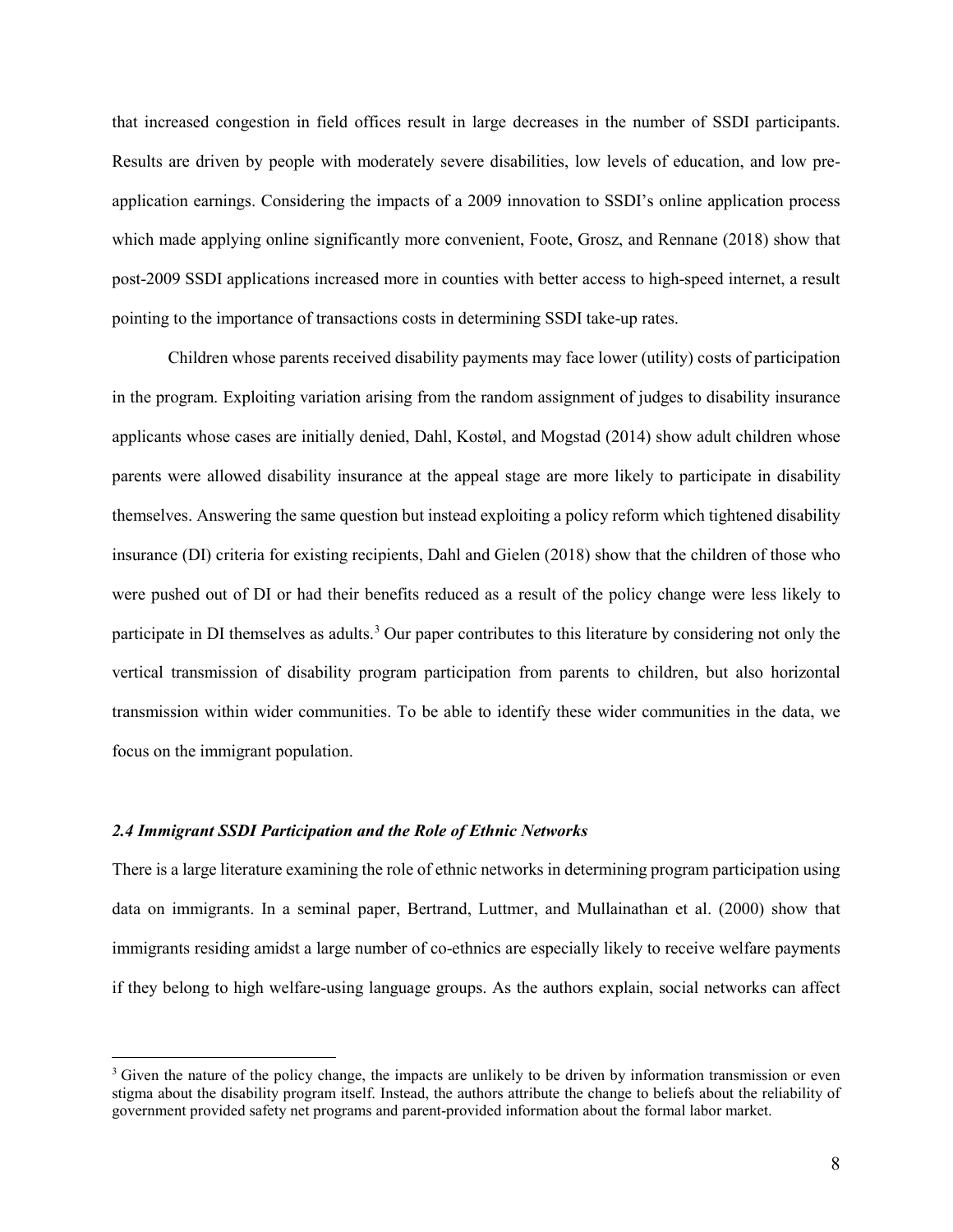welfare participation via information sharing about the program and/or via changing stigma associated with welfare participation. Using similar identification strategies, other researchers have uncovered ethnic network effects in health care utilization (Deri 2005; Devillanova 2008), Medicaid take-up (Gee and Giuntella 2011), and WIC participation during pregnancy (Figlio, Hammersma, and Roth 2011).

A separate but related literature provides evidence of the role of norms and culture in determining economic decisions by looking at the relationship between home country behaviors and immigrant behaviors. Fernandez and Fogli (2009) show that higher country of origin fertility and female labor force participation rates are associated with higher employment and fertility rates among second generation immigrants in US. Using similar approaches, other researchers have uncovered a role of culture in determining divorce decisions (Furtado et al. 2013), living arrangements (Giuliano, 2007), participation in the stock market (Osili and Paulson 2008), and the decision to take out a large mortgage (Rodrigues-Planes 2018).

In terms of SSDI participation, Furtado and Theodoropoulos (2016) show that immigrants residing amidst a large number of co-ethnics are especially likely to receive disability payments when their ethnic groups have higher take-up rates. In a separate analysis, they show that while immigrants in networks with high Supplemental Security Income (SSI) for disability participation are especially likely to apply for SSI for a disability, conditional on applying, they are in fact less likely to be awarded benefits (Furtado and Theodoropoulos 2013), a result suggesting that high take-up ethnic networks induce people with marginal disabilities to apply for benefits, but applications of people with marginal disabilities are often denied. Consistent with this general idea, Borjas and Slusky (2018) show that the relationship between medical conditions and self-reported disability status is stronger for the foreign born with legal status than for those who are likely to be undocumented. They interpret this finding as evidence that workers who are eligible for SSDI exaggerate their disabilities in order to receive benefits.

Our analysis uses SSDI participation within a person's ethnic community (defined as the share of co-ethnics receiving SSDI payments) as a measure of the informal costs potential applicants face to ultimately receiving benefits, particularly applicants with only marginal disabilities. As discussed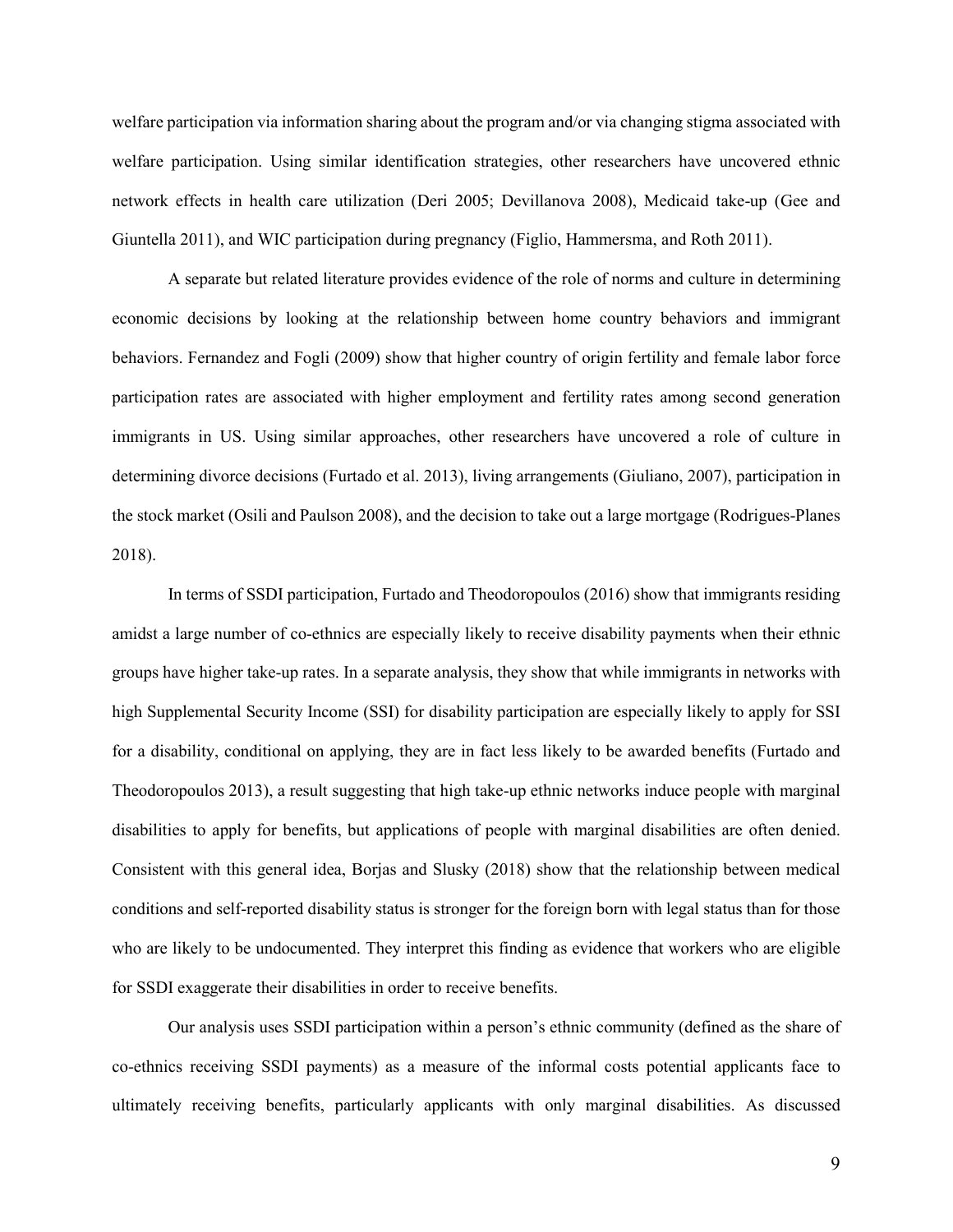previously, information sharing about SSDI within ethnic networks may help applicants learn whether or not they qualify and how best to navigate the application and appeals process. In addition, taboos against leaving the workplace despite having only a marginal disability are likely to be weaker in high take-up communities – again, decreasing the cost to applying despite potentially being able to work. Furtado and Theodoropoulos (2016) show that immigrants from countries with strong taboos against cheating the government as well as strong importance of work norms are less responsive to exposure to DI take-up within their ethnic communities suggesting that norms within ethnic communities influence DI participation decisions.

### **3 Theoretical Background**

While the SSDI program is intended only for people who are unable to work due to a disability, because disability is very difficult to observe and costly to verify, a major determinant of who ends up on disability is who decides to apply for benefits (Deshpande and Li 2018). In this section, we lay out a framework for thinking about how individuals make decisions about whether to apply for SSDI focusing on how differential costs of participation impact how a change in the unemployment rate might translate into takeup rates.

We assume that an individual who qualifies for the program (i.e. legally in the U.S. with the necessary work experience and some documentable disability) applies if the expected benefits of participation exceed the costs of take-up. We can conceptualize the benefits of participation as the net utility a person would obtain from leaving the labor force but receiving monthly SSDI payments. We can think about these benefits as equal to the difference between the monthly income benefits provided by SSDI, *D*, and the expected income from working. We let the expected income from working be equal to the person's wage income, *w*, weighted by the expected probability of having a job. We assume that this expected probability of having a job is equal to 1 minus the unemployment rate, *U*. Thus, benefits can be written, *D-*  $(I-U)w$ .

It is also reasonable to assume that the wage a person can receive in the labor market is a decreasing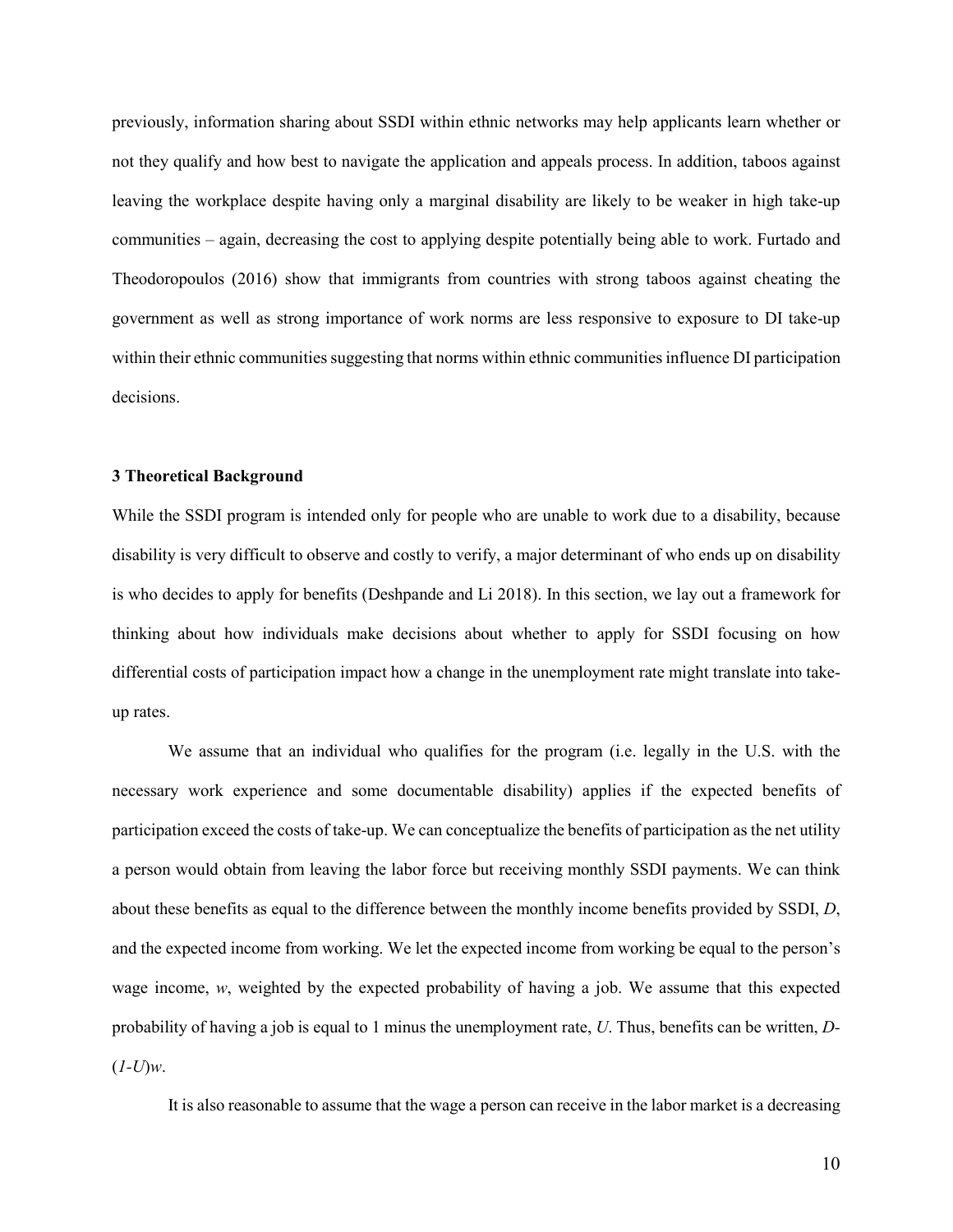function of the person's disability severity, *S.* This can be because the disability makes the person less productive while on the job or because the disability requires workplace accommodations and the cost of these accommodations are borne by the worker in the form of lower wages. We assume that S varies between 0 and 1, and takes the value 0 for those who are not at all disabled and 1 for those that are completely disabled. For simplicity, we assume that wage income is a linear function of disability severity,  $w = a - bS$  and that both *a* and *b* are positive. In order to ensure that wage income is never negative, we assume that *a* is greater than *b*. Benefits from SSDI take-up can thus be written as,

$$
Benefts = D-(I-U)w=D-(I-U)(a-bS).
$$

Note that because  $a > b$ , the benefits of SSDI take-up will always increase when the unemployment rate increases. For simplicity, we assume that the costs of SSDI take-up are equal to *C*,

$$
Costs = C
$$

To make the problem interesting, we assume without loss of generality that  $C < D$  since if  $C > D$ , then even someone with zero wages would not apply for SSDI.

Individuals will apply for SSDI if the benefits of SSDI exceed the costs. If the benefits of SSDI participation are increasing in disability severity and the costs are constant, then there exists a disability severity, S\*, such that people with a disability level less than S\* choose not to apply for benefits and people with more severe disabilities do apply.<sup>[4](#page-13-0)</sup> In our model,  $S^*$  can written,

$$
S^* = \frac{a(1-U) - (D-C)}{b(1-U)}
$$

and so we can derive the following comparative statics,

<span id="page-13-0"></span><sup>&</sup>lt;sup>4</sup> We assume that costs are not a function of disability for simplicity. It is certainly possible, however, that applying for SSDI (and asking doctors to fill out paperwork documenting the disability) comes at higher costs for people with less severe disabilities given the knowledge that the SSDI program is meant for people who are unable to work. Moreover, paying expensive lawyers is likely to be more important for people with relatively minor disabilities. Making costs a decreasing function of severity would complicate our model slightly but would not change the model's predictions, and so we assume that disability severity only affects the benefits of SSDI for ease of exposition. A more problematic possibility is that application costs are increasing in disability, as would be the case if people with more severe disabilities find it especially difficult to fill out an application (Deshpande and Li 2018). Even in this case, we can solve for S\* as long as disability severity has a larger impact on the benefits of SSDI than on the costs of application. In any of these cases, the basic intuition provided in this section remains relevant.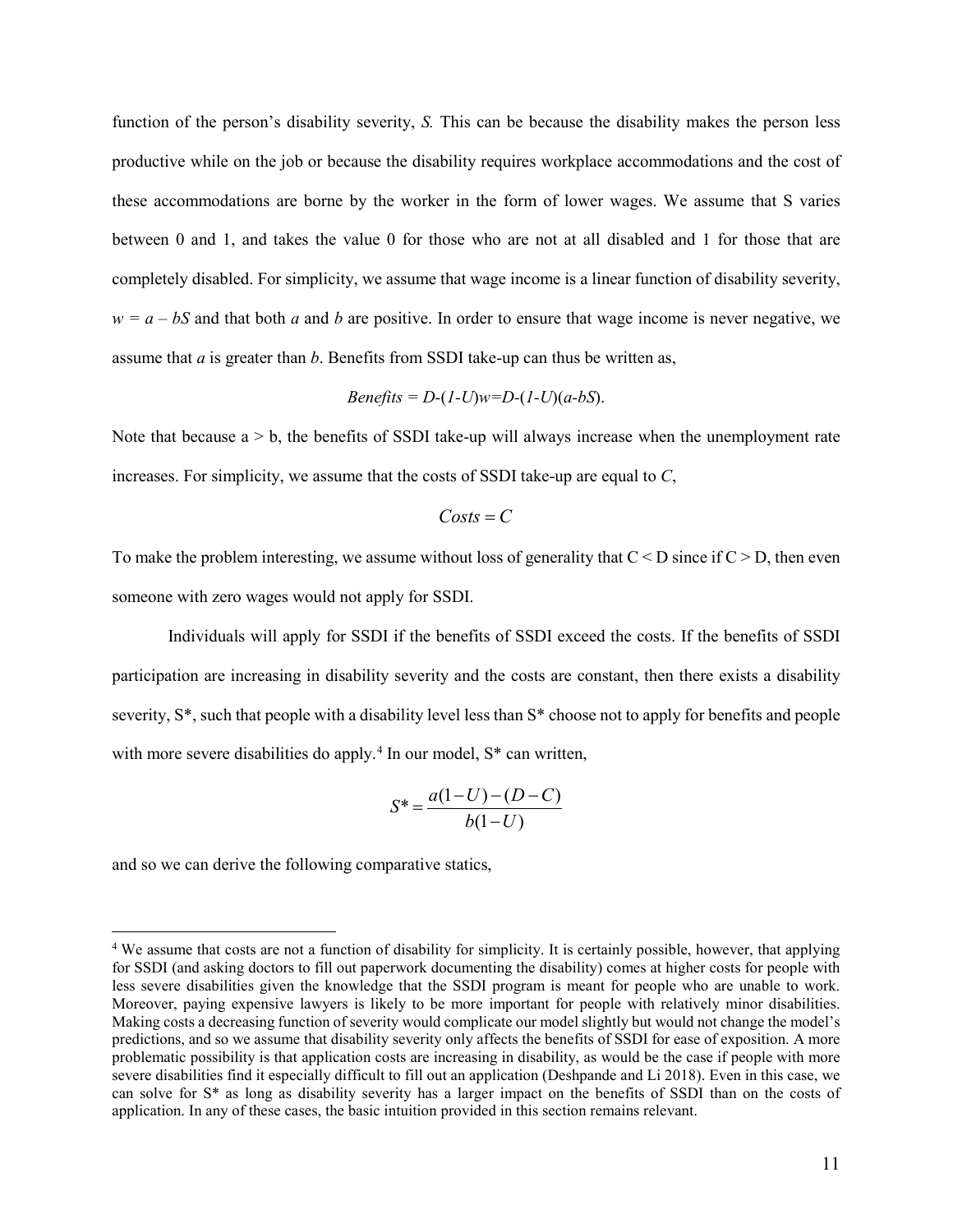$$
\frac{\partial S^*}{\partial U} = \frac{C - D}{b(1 - U)^2} \tag{1}
$$

$$
\frac{\partial S^*}{\partial C} = \frac{1}{b(1-U)}\tag{2}
$$

Because we assumed  $C < D$ , equation (1) implies that an increase in the unemployment rate will result in a decrease in S\*. This prediction is consistent with the empirical findings of Maestas, Mullen, and Strand (2016) who show that, during the Great Recession, DI applicants tended to have less severe disabilities. As can be seen by equation (2), the severity threshold also increases with the cost of SSDI take-up. If the costs of take-up are high enough, only those with very severe disabilities will take advantage of the program. This has also been supported by papers using different measures of increased costs (Deshpande and Li, 2018; Foote et al. 2018).

For our purposes, we are most interested in how the responses to increases in the unemployment rate vary with the costs of take-up, namely:

$$
\frac{\partial^2 S^*}{\partial U \partial C} = \frac{1}{b(1 - U)^2}
$$
(3)

which is positive. Taken together, equations (1) and (3) imply that while an increase in the unemployment rate leads to a decrease in the disability severity threshold, the magnitude of this decrease will be smaller for people facing higher costs to SSDI take-up.

Figure 1 provides a graphical illustration of these general relationships. The (dark) blue and (light) green lines depict the benefits from SSDI participation. Both are increasing in disability severity, but the line associated with the higher unemployment rates (blue line) always lies above the line associated with lower unemployment rates (green line). More interestingly, the high unemployment line has a smaller slope, conveying the idea that with higher unemployment rates, the additional benefits from SSDI resulting from a more severe disability are lower.<sup>[5](#page-14-0)</sup> The horizontal lines convey the different costs of SSDI participation.

<span id="page-14-0"></span> $<sup>5</sup>$  To take an extreme example, for someone who is so severely disabled that wages are zero, then an increase in the</sup> unemployment rate will not affect the benefits of SSDI. On the other hand, for someone who has such a marginal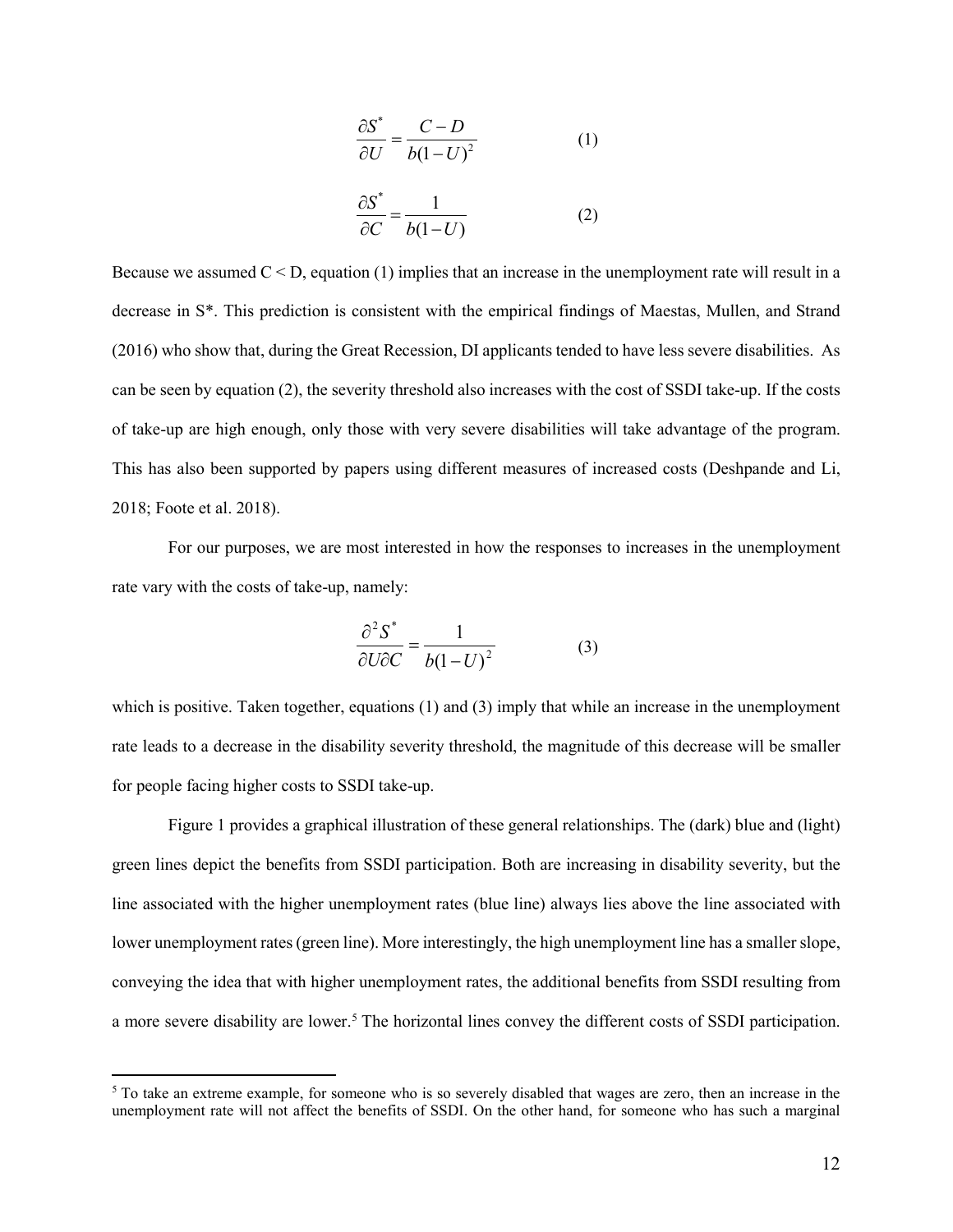The red dashed line depicts costs for a person facing low costs to SSDI take-up while the orange solid line depicts costs for a person with higher costs.

As can be seen from the figure, a person with high participation costs facing low unemployment rates will take-up SSDI if his or her disability severity is above  $S_4^*$ . If the unemployment rate increases, this person's threshold disability will drop to  $S_3^*$ . The corresponding values for someone with low costs are  $S_2^*$  and  $S_1^*$ . From the figure, it can be seen that, conditional on the unemployment rate, disability thresholds are always lower for the people with low costs than for those with high costs. It can also be seen that regardless of whether costs of SSDI are low or high, an increase in the unemployment rate will decrease S\*. Most importantly, however, the figure shows that the impact of an increase in the unemployment rate on the threshold values is larger for people with lower costs of take-up.

Unfortunately, it is difficult to empirically test this prediction because people's disability thresholds are generally unobservable. What we can observe in the data is whether a person is actually receiving SSDI benefits. However, if we assume that disability severity is uniformly distributed over a range encompassing  $S_1^*$  and  $S_4^*$ , then because the distance between  $S_1^*$  and  $S_2^*$  is greater than the distance between  $S_3^*$  and  $S<sub>4</sub>$ <sup>\*</sup>, the model generates the prediction that take-up rates of people with high take-up costs are less sensitive to a given increase in the unemployment rate than those of people with lower take-up costs. Another plausible assumption is that the probability density function of disability severity falls between  $S_1^*$  and  $S_4^*$ , since very severe disabilities are relatively rare among working age adults.<sup>[6](#page-15-0)</sup> In this case, we would expected

 $\overline{a}$ 

disability that wages are really high, an increase in the unemployment rate will have a very large impact on the benefits of SSDI since a high enough unemployment rate means the person does not have access to those high wa

<span id="page-15-0"></span> $\delta$  Although we do not have data on disability severity. Figure 2 shows the distribution of responses to the question, "Would you say your health in general is excellent, very good, good, fair, or poor?" for working age adults in the Current Population Survey (CPS), a dataset representative of the U.S. population. As can be seen from the graph, the modal response from non-SSDI recipients is "very good" with fewer responding "excellent" or "good" and very few responding "fair" or "poor". Regardless of how disability severity is precisely distributed for the general population, individuals considering applying for SSDI are likely to be on the downward sloping portion, towards the right tail, of this distribution. In fact, as can be seen in Figure 2, indeed 85 percent of SSDI recipients have self-reported health levels to the right of the modal response for non-SSDI recipients.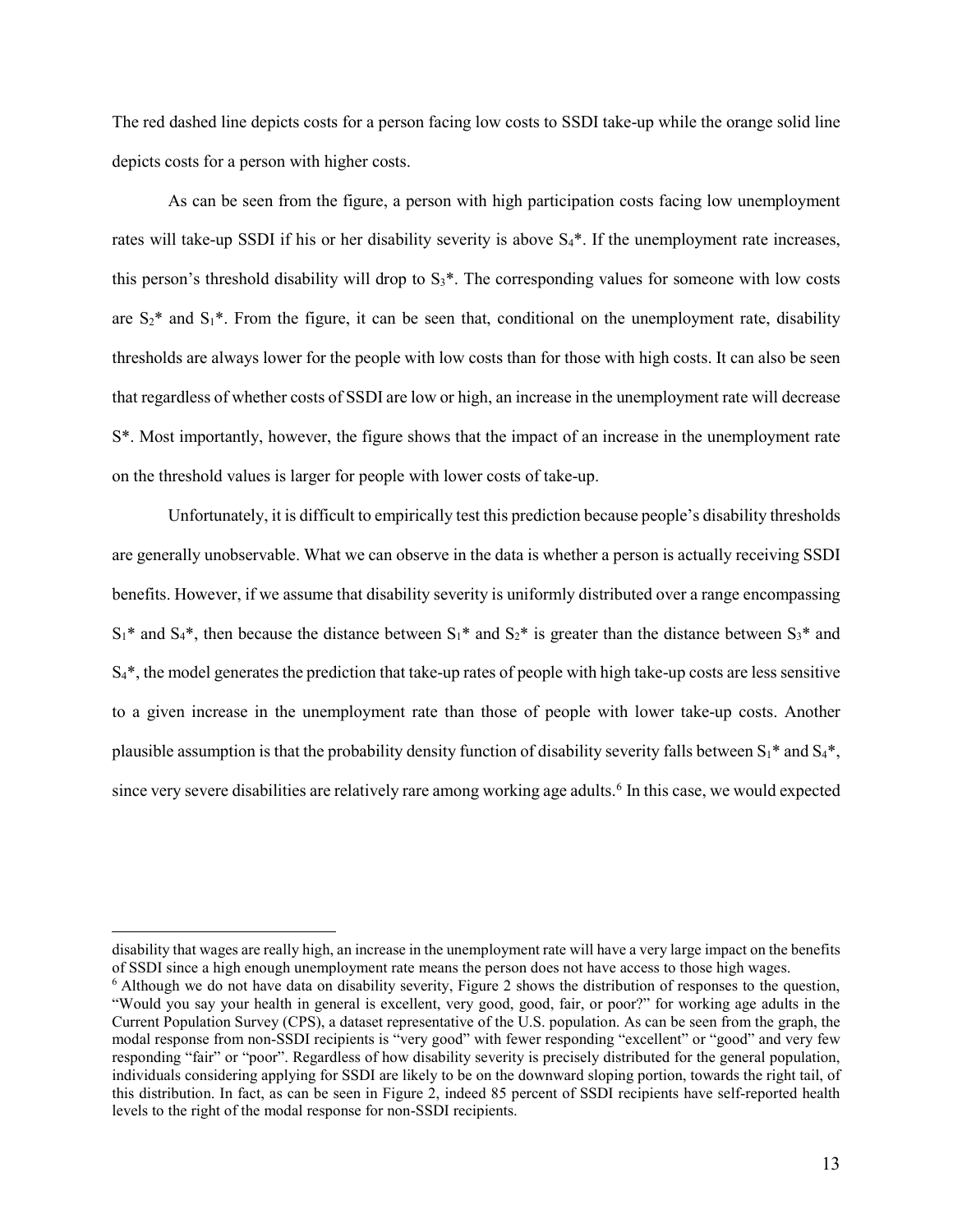take-up rates of individuals with lower costs of take-up to be even more sensitive to increases in the unemployment rate than those of individuals with higher costs.<sup>[7](#page-16-0)</sup>

To conclude, our theoretical model provides an illustration of why people with low costs of SSDI participation may be more sensitive to increases in unemployment rates than people with high costs of participation. In the next section, we will empirically examine how reactions to increases in the unemployment rate differ for people with different costs of participation using a particular measure of costs specific to immigrants. We remind readers, however, that the main goal of our analysis is not to test the specific predictions of a model, but rather to show that people subject to the same labor market conditions and disability determination screeners can react differently to an increase in the unemployment rate simply because they have different costs of take-up. If instead, all individuals who were not able to work applied for and received benefits without comparing the costs and benefits of take-up, then there would be no reason to believe that the take-up responses to the unemployment rate are indeed driven by applicant decisions.

# **4 Empirical Strategy**

In our empirical analysis, we begin by using average SSDI take-up within a person's ethnic group to measure the non-pecuniary costs of take-up. Certain immigrants groups may have initially had lower costs to application for a variety of relatively minor idiosyncratic reasons (for example, their ethnic neighborhoods may coincidentally be located close to Social Security field offices or at some point in the past they may have systematically held occupations that tended to result in injuries). Regardless of the explanations for any initial lower costs to participation, immigrants connected to ethnic networks with high SSDI participation are likely to more easily find information about the program, get assistance with filling

<span id="page-16-0"></span> $<sup>7</sup>$  Another issue to consider when linking our theoretical concept of disability severity thresholds to the likelihood that</sup> people in our samples are receiving SSDI benefits is whether Social Security examiners are likely to deny applications. If individuals with low costs of participation are already receiving benefits when unemployment rates are low, then those with low costs who are induced to apply as a result of an increased unemployment rate may have their applications denied while those with high costs of participation (and therefore higher severity thresholds) will have their applications approved. This would make it more difficult for us to find support for our model in the data. However, we believe that in practice, this is unlikely given the evidence in Maestas et al. (2018) suggesting that practically all of Great Recession-induced new applications were denied at the initial level.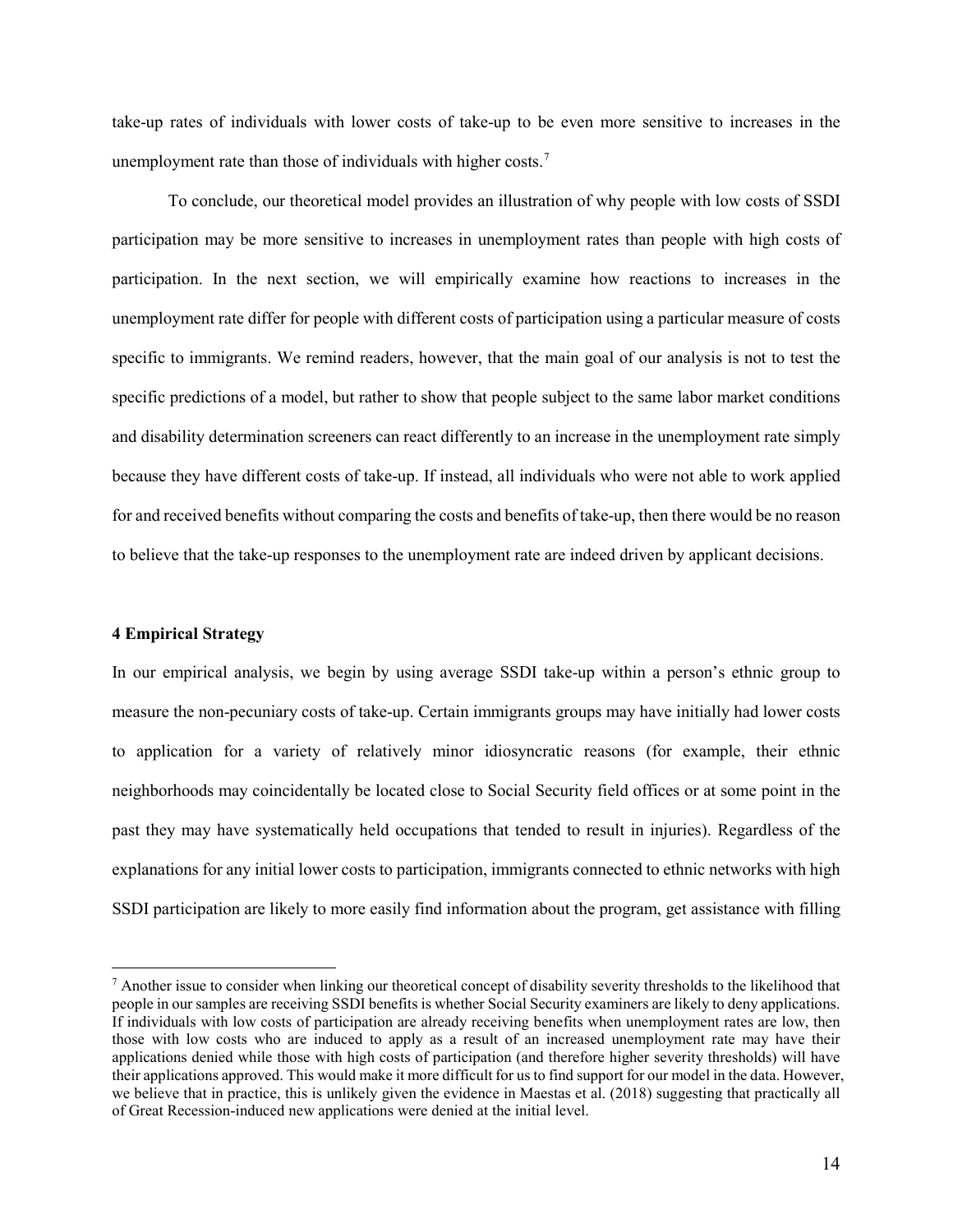out applications, and even perhaps learn about the most lenient doctors and effective lawyers. They may also be less likely to face social stigma as a result of leaving the labor force to receive SSDI payments, even if they have only marginal disabilities, due to differences in attitudes towards receiving benefits within the immigrant community. For all of these reasons, our theoretical model implies that we can expect the marginal applicant in a high SSDI group to have a lower severe disability threshold, S\*, than the marginal applicant in a low SSDI group.

Our empirical strategy relies on examining take-up rates of immigrants living in the same states in the same years but with presumably different non-pecuniary costs of take-up. The main empirical specification we use in the analysis is

$$
\text{DI}_{i\text{ost}} = \beta_1 \text{UR}_{st-1} \times \text{DI}_{\circ} + \beta_2 X_{i\text{ost}} + \gamma_{\circ} + \delta_{st} + \varepsilon_{i\text{ost}} \tag{4}
$$

where  $DI_{\text{lost}}$  takes on the value one if person *i* for country of origin *o*, living in state *s* in year *t* receives any disability insurance income and the value zero otherwise. Our right hand side variable of interest is the interaction between the state unemployment rate, *UR*, in the year prior to the survey and the average SSDI take-up rate among immigrants from the same country of origin, DI.<sup>[8](#page-17-0)</sup> Empirically, the  $\beta_1$  parameter is identified from variation across countries of origin (148 countries) and state-year unemployment rates. A positive estimate of  $\beta_1$  is most consistent with the theoretical model presented in Section 3. If instead, employers and disability examiners drive the relationship between unemployment rates and SSDI take-up, then we would expect  $\beta_1$  to be equal to zero.

We control for a series of individual characteristics including gender, race, marital status, the number of children in the household, educational attainment, years in the U.S., several measures of disability, and a full set of age as well as years in the U.S. dummy variables. The state-year fixed effects  $(\delta_{\alpha})$  control for all factors affecting all immigrants living in the same state at the same time equally. If employers and SSA examiners treat workers and applicants the same regardless of ethnic origin, these fixed

<span id="page-17-0"></span><sup>&</sup>lt;sup>8</sup> We use the unemployment rate in the year prior to the survey because it can take several months to even years for ultimately successful SSDI applications to be awarded. In Appendix Table A1, we show the sensitivity of our results to different lag structures.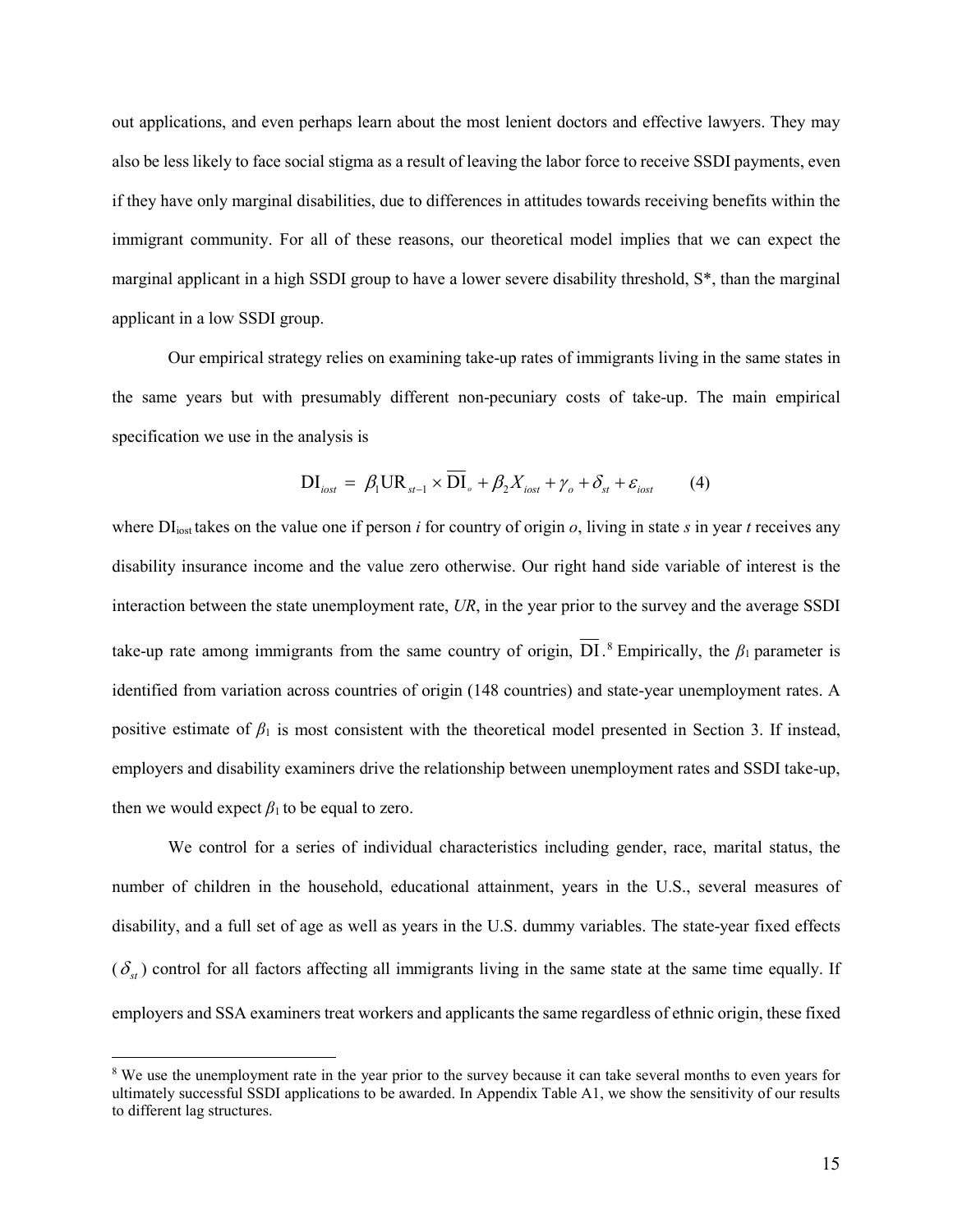effects will control for changes in employer and examiner behaviors across the business cycle. The country of origin fixed effects ( $\gamma$ <sub>o</sub>) will absorb any unobserved tendencies for immigrants from particular backgrounds to take up SSDI. We use multiway clustering based on state, year, and country of origin (Cameron, Gelbach, and Miller 2011).

### **5 Data and Baseline Results**

# *5.1 American Community Survey Data*

We start our analysis using data from the 2001 to 2016 samples of the American Community Survey (ACS), as reported by the Integrated Public Use Microdata Series (IPUMS, Ruggles et al. 2017).<sup>[9](#page-18-0)</sup> Our baseline ACS sample consists of immigrants between the ages of 25 and 61 who have been in the U.S. for more than 5 years, who were not living abroad in the year prior to the survey, and who do not reside in group quarters. Only naturalized citizens and noncitizens are included in the sample; Puerto Ricans and people from other U.S. territories as well as individuals born abroad of American parents are dropped. We also drop American Indians, Alaskan natives, and Hawaiians from our sample given that they are not likely to identify with their country of origin and also individuals whose countries of origin are not clearly specified in the data. We drop widows from the sample in order to better interpret our measure of SSDI take-up.

The ACS does not directly ask about SSDI income. Instead, the survey asks about Social Security income more broadly. There are four different sources of Social Security income: SSDI benefits, public pensions, survivor benefits, and Railroad Retirement insurance payments. Because our sample consists of working age individuals, the people in our sample will not be receiving retirement income and few will be receiving Railroad Retirement insurance payments. Because we also drop widowed individuals, people in our sample will not be receiving survivor benefits. Thus, most Social Security income recipients in our sample will be receiving SSDI. However, even though most SSDI benefits go to disabled former workers, in some cases, non-disabled spouses and children of the disabled workers also qualify for SSDI benefits.

<span id="page-18-0"></span><sup>&</sup>lt;sup>9</sup> The 2000 survey is also used to construct state unemployment rates for 2001 respondents.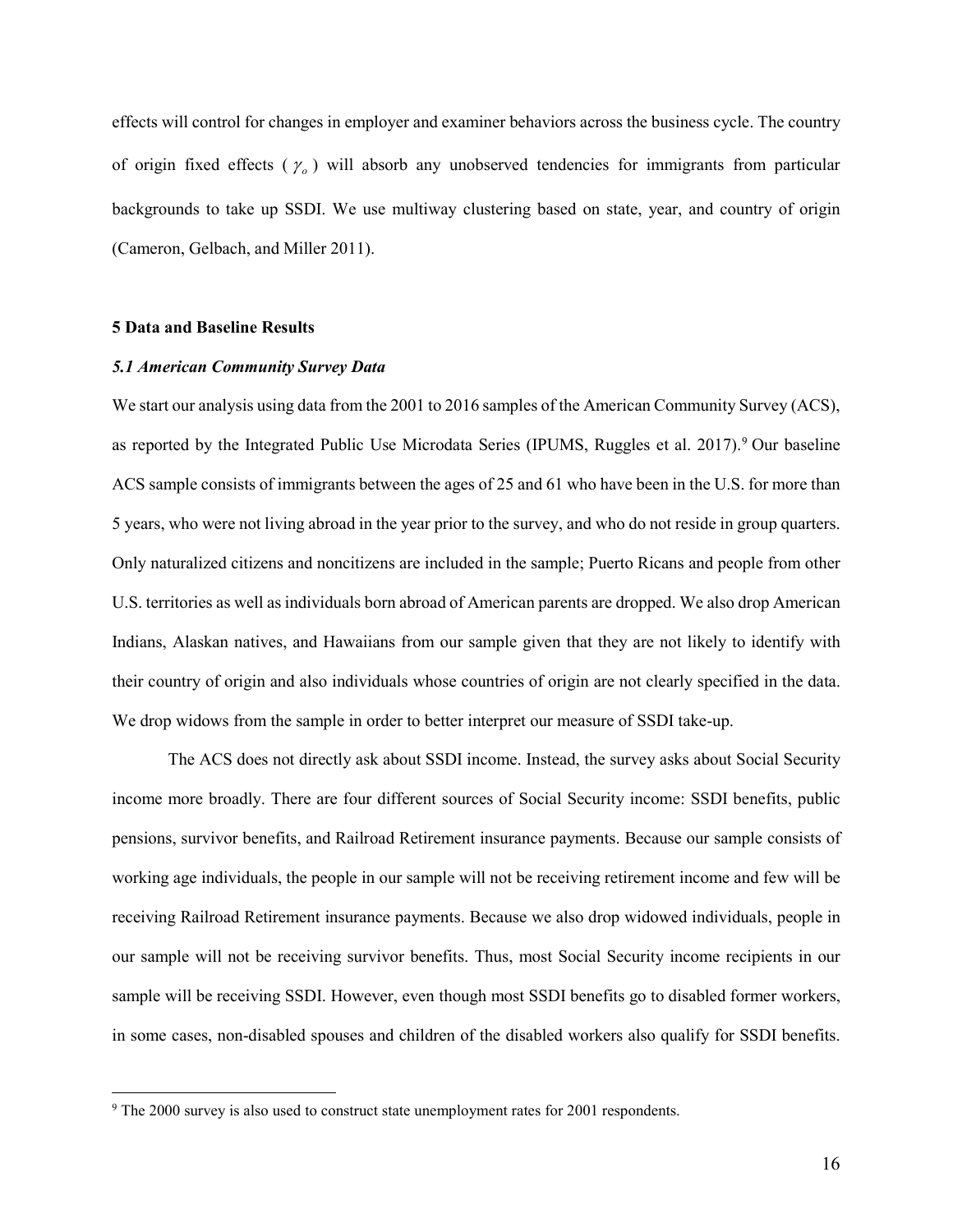We are not able to determine in our ACS sample if people are receiving benefits for their own disabilities, but we know from aggregate data that over 80 percent of SSDI beneficiaries receive benefits for their own disabilities (Annual Statistical Supplement to the Social Security Bulletin 2017).

We calculate the state unemployment rate using our ACS data, but results are virtually identical if we use the Bureau of Labor Statistics (BLS) published unemployment rates. We calculate the share of a person's origin country community receiving SSDI payments by dividing the number of immigrants from the same country of origin receiving benefits across the United States by the number of immigrants from the same country of origin again across the entire United States.

Table 1 shows descriptive statistics of the ACS variables used in the analysis. On average, 1.4 percent of the immigrants in our sample receive SSDI.<sup>[10](#page-19-0)</sup> Immigrants in our sample have lived in the United States 20 years on average, making the typical person in our sample very likely to be eligible for SSDI. The average immigrant in our sample is 42 years old. Fifty percent are males, sixty-five percent are married (with the spouse present), and sixty-four percent have children. Twenty-six percent have a high school degree, about twenty percent have some college, and twenty-seven percent have a college or higher educational qualification. Fifty percent are of Hispanic race and seventeen percent of white race. Two percent have a cognitive, vision/hearing, or an independent living difficulty. Around three percent have an ambulatory difficulty and one percent a self-care difficulty. The average lagged unemployment rate in our sample is  $6.5$  percent.<sup>[11](#page-19-1)</sup> Our final ACS sample consists of  $2,559,681$  observations.

# *5.2 Baseline Results*

Turning now to our regression analysis, we start by examining the relationship between state unemployment

<span id="page-19-0"></span> $10$  As can be seen in Appendix Table A2, these averages are constructed from no fewer than 234 observations. The median number of observations in each origin is 3,904. Dropping the individual person before constructing each of these averages makes no difference to our results (estimates available upon request).

<span id="page-19-1"></span> $11$  Appendix Table A3 reports differences in individual characteristics above and below average values of SSDI and the above and below average values of the unemployment rate. Individuals with above average SSDI are more likely to: be older, be white, have a health difficulty, and have more years in the U.S. They are less likely to: be male, and high school dropouts. There are no significant differences in individual characteristics above or below the average unemployment rate.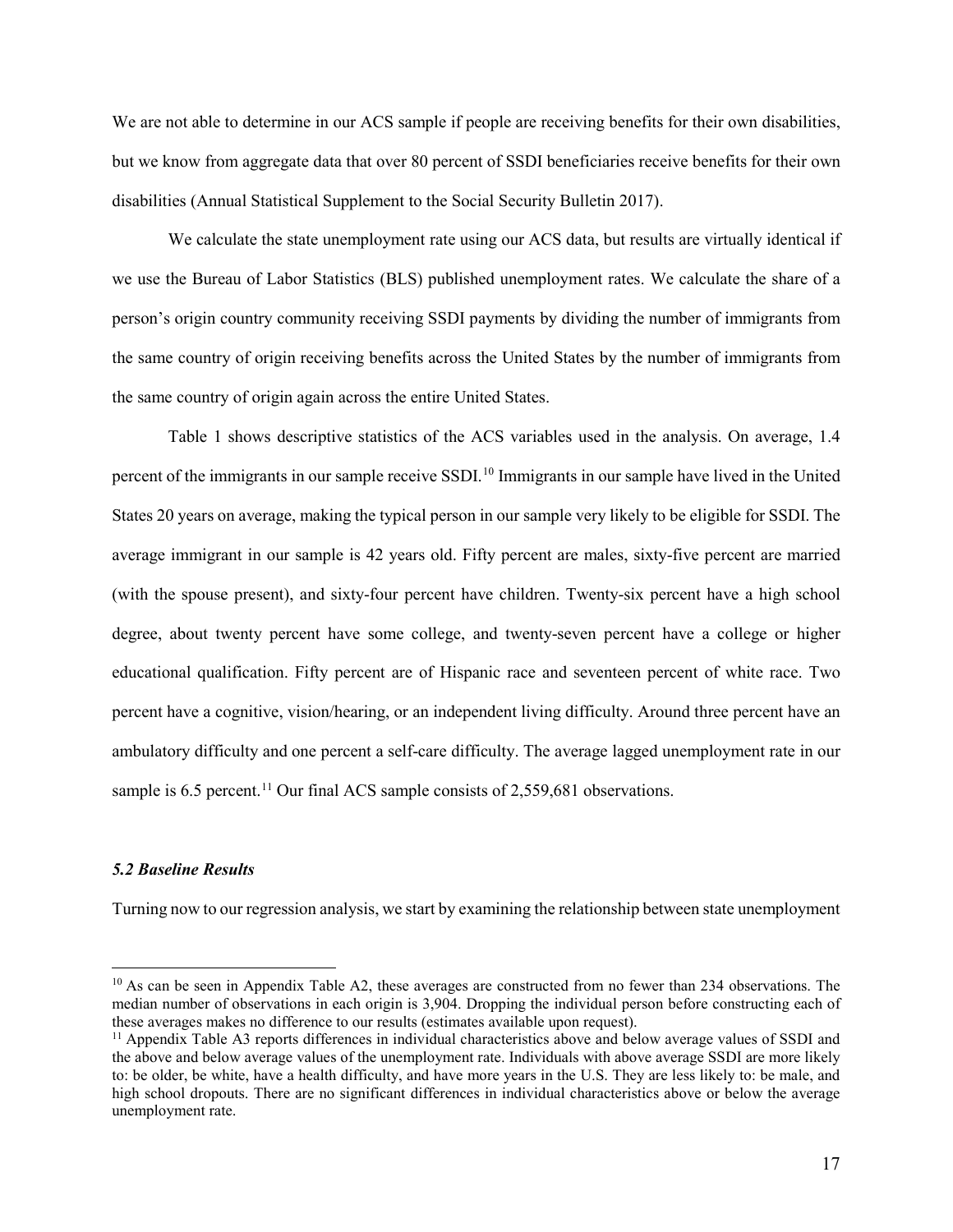rates and SSDI take-up. In column 1 of Table 2, we show that, just as predicted by our model, immigrants are more likely to receive SSDI benefits when they reside in states with higher unemployment rates a year prior.<sup>[12](#page-20-0)</sup> In column 2, we test the main prediction of our theoretical model, equation (3). The estimate of the coefficient on the interaction between the lagged unemployment rate and average SSDI take-up is positive, just as predicted by the theoretical model, and statistically significant. In column 3, we replace the lagged unemployment variable with state-year fixed effects and results remain robust. In column 4, we replace the average SSDI variable with country of origin fixed effects, and thereby estimate the empirical model described by equation (4). The estimate of 2.89 suggests that a percentage point increase in the unemployment rate results in a 0.209 percentage point increase in SSDI take-up for Azorean immigrants, the highest SSDI take-up group, since 7.23 percent of Azorean immigrants are on disability, but only a 0.014 percentage point increase for immigrants from Zimbabwe, the lowest SSDI take-up group, since only 0.52 percent of Zimbabweans are on disability (see Appendix Table A2).<sup>[13](#page-20-1)</sup> Most importantly for the purposes of our study, this baseline result suggests that the relationship between unemployment rate and SDDI take-up, at least for the immigrants in our sample,  $14$  is driven by the decisions of applicants as opposed to those of the employers or Social Security examiners and judges. [15](#page-20-3)

<span id="page-20-0"></span><sup>&</sup>lt;sup>12</sup> The results in Table 2 are robust to using the Bureau of Labor Statistics' (BLS) measure of state unemployment rates (available upon request). We use the ACS-constructed unemployment rates because later in the paper, we will use country of origin (and education, occupation, etc.) specific state unemployment rates that are not available from the BLS.

<span id="page-20-1"></span><sup>&</sup>lt;sup>13</sup> Appendix Table A2 reveals substantial heterogeneity in SSDI take-up across immigrant countries. Borjas and Trejo (1991, 1993) also report substantial variation in immigrant participation in public assistance programs

<span id="page-20-2"></span><sup>&</sup>lt;sup>14</sup> We focus on immigrants because they are most likely to have their social circles comprised predominantly of others from the same country of origin, giving us a way to identify probable social networks within data sets spanning entire business cycles. Nevertheless, to explore whether our general results are likely to generalize to the non-foreign born population, we also ran our analysis on the native-born who identify with a particular ancestry. Results reported in the Appendix Table A4 show the relationship between business cycles and SSDI take-up rates is stronger for natives (column 1) who identify with a particular ancestry, than for immigrants (column 2). This is not our preferred specification because of the self-selection issues with the ancestry variable. In Section 7, we explore the generalizability of our results using data on the native-born with foreign born parents since country of birth of parents is a more objective measure of background than self-reported ancestry (see Duncan and Trejo 2017 for a more thorough discussion of the self-selection issues with the ancestry variable).

<span id="page-20-3"></span><sup>&</sup>lt;sup>15</sup> For further evidence that these results are driven by applicant decisions, we also examine whether they are strongest during economic downturns or recoveries. Downturn years are defined as years in which the current year's unemployment rate is higher than the previous year's unemployment, and recovery years are the opposite. As shown in Appendix Table A5, results are strongest for downturn years, when potential applicants were presumably feeling more negative about their prospects in the labor market, and not statistically significant for recovery years despite the larger sample size in the recovery years.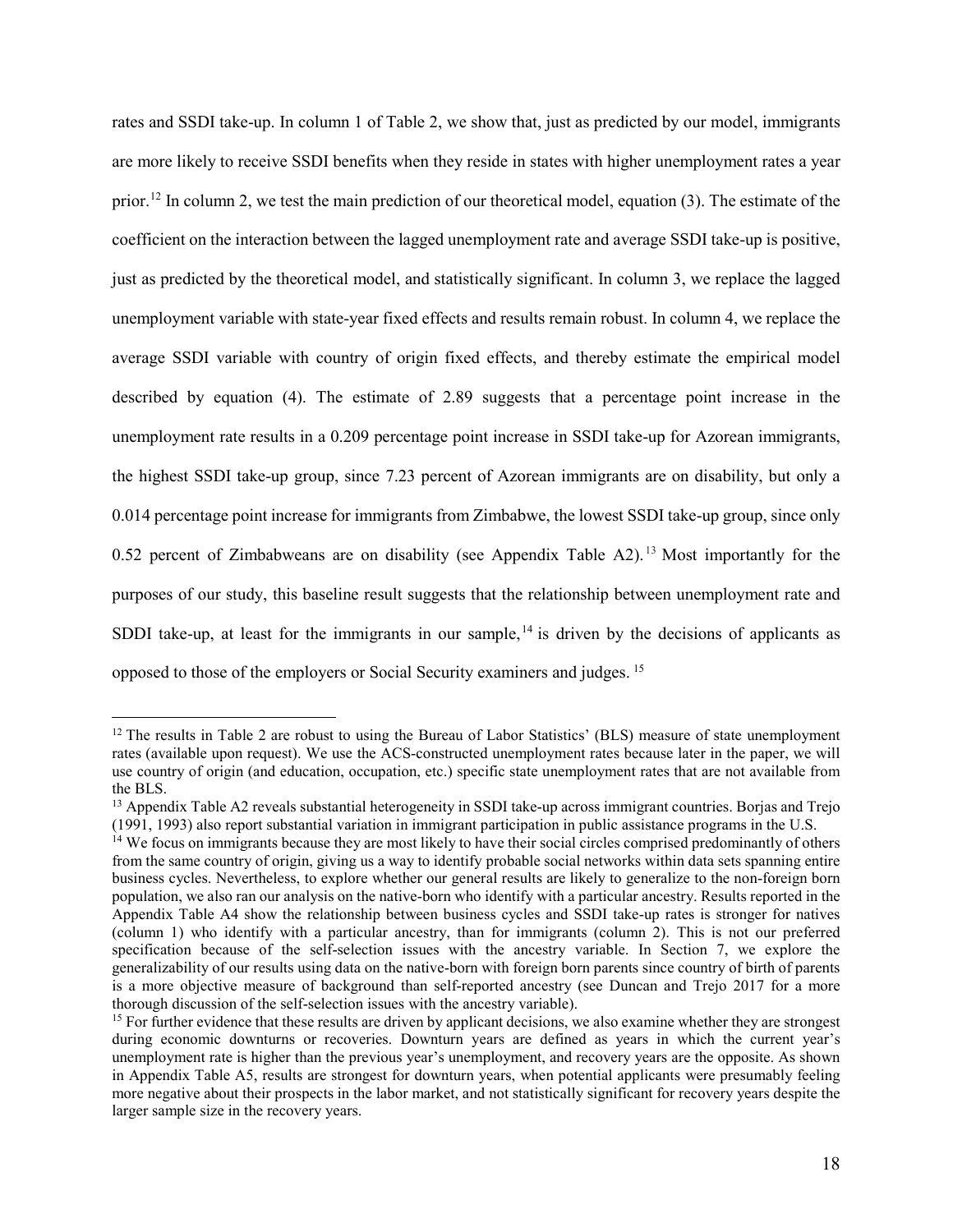# *5.3 Further Support for our Interpretation of Results*

Our results are consistent with a story in which all immigrants residing in the same state in the same year experience the same labor market conditions but that immigrants from different countries face different costs of SSDI take-up. There are two main alternative explanations for our baseline results, however. One story is that the variation across origin groups in SSDI take-up arises mainly from variation in eligibility for SSDI, for instance work experience in the formal sector as well as legal status in the United States. Another potential explanation for our results is that immigrants in high SSDI take-up groups are simply more likely to become unemployed during economic downturns. We take several different approaches to exploring these possibilities, noting that, in themselves, these alternative processes do not rule out a role for take-up costs. For example, an origin group with more documented immigrants may initially have slightly higher SSDI take-up rates. These initially higher take-up rates may then generate more information sharing about the program and social acceptance of SSDI participation within the group which may then lead to rather large differences in SSDI take-up rates. Our main motivation for this section is to show that our baseline results are not entirely driven by these issues.

We start by adding several interactions between the lagged unemployment rates and average characteristics of the origin group. In column 1 of Table 3, we add to our model interaction variables between unemployment rates and average years of schooling, average age, and average years in the U.S. in the origin group. [16](#page-21-0) As can be seen in the table, the estimated coefficient on the interaction between unemployment rates and average SSDI take-up increases in magnitude and remains statistically significant when the additional interaction terms are added to the model suggesting that country of origin differences in schooling, age, and years in the United States are not driving the different business cycle sensitivities by country of origin.

<span id="page-21-0"></span><sup>&</sup>lt;sup>16</sup> People with fewer years of schooling are more likely to lose their jobs during economic downturns (Hoynes et al. 2012). Although it is difficult to get accurate data on the informal economy, it would not be surprising that people with lower levels of education are more likely to work under the table. Moreover, foreign born with very low levels of education are more likely to be undocumented immigrants (Borjas 2017). Similarly, younger individuals are also more sensitive to labor markets and are more likely to be undocumented (Hoynes et al. 2012; Borjas 2017). Immigrants with fewer years in the U.S. are less likely to have worked in the U.S. for enough years to qualify for SSDI.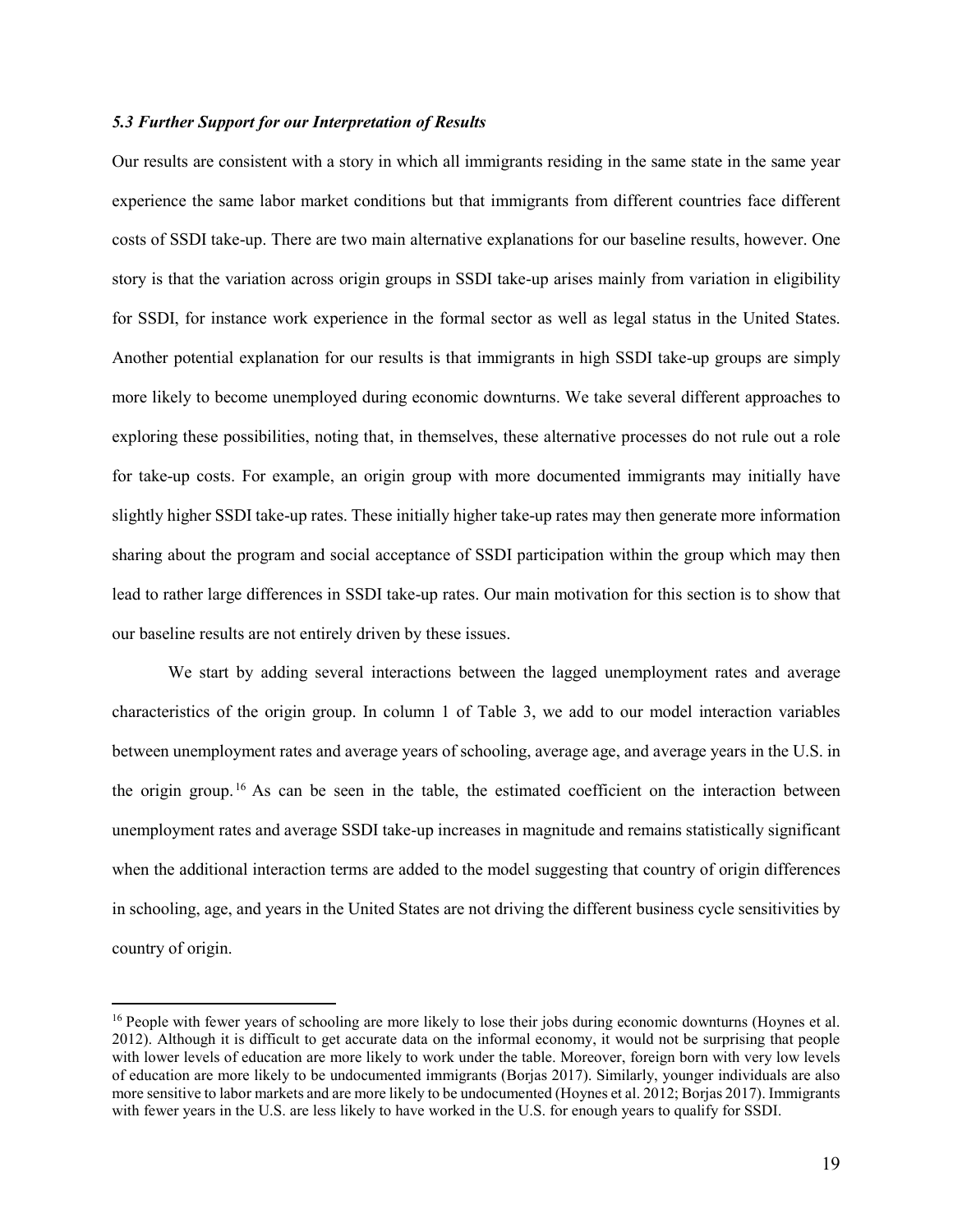Next, to specifically address concerns about differential job loss responses to changes in state unemployment rates, we construct unemployment rates within more narrowly defined cells. First, we replace the state unemployment rates with immigrants' origin-specific unemployment rate and then interact this variable with average SSDI take-up.<sup>[17](#page-22-0)</sup> This is not our preferred specification because many of these origin-state-year cells are quite small and the sampling error resulting from our construction of unemployment rates from such small samples is likely to attenuate our estimates. Nevertheless, we show these results in column 2 of Table 3. While the estimate is smaller than the estimate in our baseline, it remains positive and statistically significant despite potentially suffering from severe attenuation bias.

Next, since many of the immigrants in our sample have very low levels of education, and low-skill labor markets tend to be more sensitive to business cycles (Hoynes, Miller, and Shaller 2012), we construct unemployment rates within education-state-year cells. As seen in column 3 of Table 3, the estimate of the coefficient on our interaction is positive and significant in this specification as well. In fact, the magnitude of the estimate is even bigger than our baseline, presumably because the skill-specific unemployment rates are more relevant for people making decisions about leaving the labor force. Next, in column 4 of Table 3, we construct unemployment rates within occupation–state–year cells. Again, the estimate of the interaction coefficient between this unemployment rate and average disability take-up within origin group is positive and statistically significant. This is not our preferred specification because so many of the people on disability, even those new to the system, have not worked in many years (Mueller et al. 2016) and so do not list an occupation or industry in the ACS.[18](#page-22-1)

Taking yet a different approach to addressing both recession severity and eligibility for SSDI issues at the same time, we conduct a placebo-style analysis. Following Furtado and Theodoropoulos (2016), we

<span id="page-22-0"></span> $17$  Because there are some countries of origin represented in a state in one year but not the previous year, we are unable to construct lagged unemployment rates for some observations. In order to make clear comparisons across the different specifications in Table 3, we drop observations with missing data on any of the three definitions of unemployment rate used.

<span id="page-22-1"></span><sup>&</sup>lt;sup>18</sup> Survey respondents who have not worked within the past five years do not list an occupation in the ACS. We assigned all individuals without a listed occupation the average unemployment rate for people from their country of origin living in their state in the same year. We also added a dummy variable to the model to control for whether the person's state-year-occupation unemployment rate was imputed in this manner.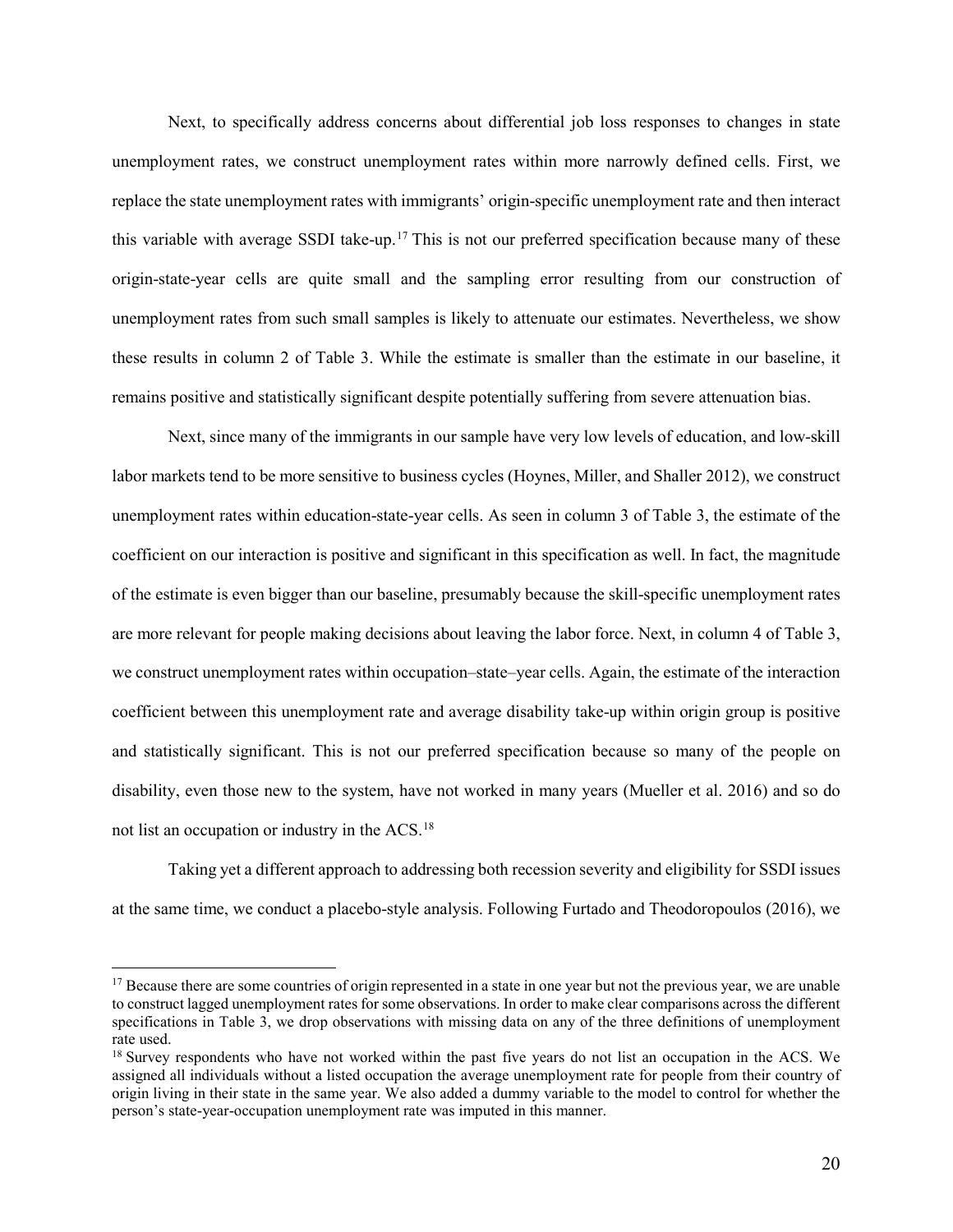take advantage of the fact that the Social Security Retirement Insurance program is very similar to the disability insurance program. In fact, Social Security is a term often used to refer to the federal Old-Age, Survivors, and Disability Insurance (OASDI) program, which provides benefits to those who are either above retirement or below retirement age but with a disability making it impossible to work. Undocumented immigrants are not allowed to claim Social Security retirement benefits just like they are not allowed to claim SSDI. Also, the work experience necessary to qualify for SSDI is very similar to the work experience necessary to qualify for Social Security Retirement benefits.<sup>[19](#page-23-0)</sup> The monthly benefits from claiming disability are exactly the same as the benefits from claiming retirement at full retirement age (age 65 for the people in our sample). Moreover, just like SSDI applications increase during recessions (Maestas et al. 2015), people are more likely to leave the labor force and collect (retirement-based) Social Security earlier if there is a recession around the time they reach retirement age (Coile and Levine 2011).

The main difference between the two Social Security programs is that anyone with appropriate work experience can claim Social Security retirement benefits starting at age 62 (receiving a portion of their full benefits) and their full retirement benefits starting at age 65. To claim full benefits before age 65, an applicant must provide proof of a disability. To explore whether work experience (in a covered job) is driving our results, we simply rerun our analysis in a sample of immigrants age 62 and above. If all of our results were driven by differences in legal status, work experience, or even labor market conditions by country of origin, we would expect to see especially large increases in Social Security claiming during bad economic times for immigrants in groups with high average SSDI take-up. If, in contrast, our results are driven by information sharing or norms related specifically to proving the existence or exaggerating a disability or leaving the workforce at a young age, then average SSDI take-up will not be associated with

<span id="page-23-0"></span><sup>&</sup>lt;sup>19</sup> Applicants for Social Security Retirement benefits must have at least 10 years of work experience. The SSA determines eligibility with a system of credits where the number of credits earned per year depends on wage income. A maximum of four credits can be earned for every year worked, and 40 credits of work experience are necessary to qualify for Social Security. In order to qualify for SSDI, the total number of credits necessary depends on the applicant's age with fewer than 40 credits required for younger applicants. Unlike Social Security, there is also a recent work requirement. For all but the youngest applicants, at least 20 credits must be earned in the decade immediately preceding the SSDI application submission.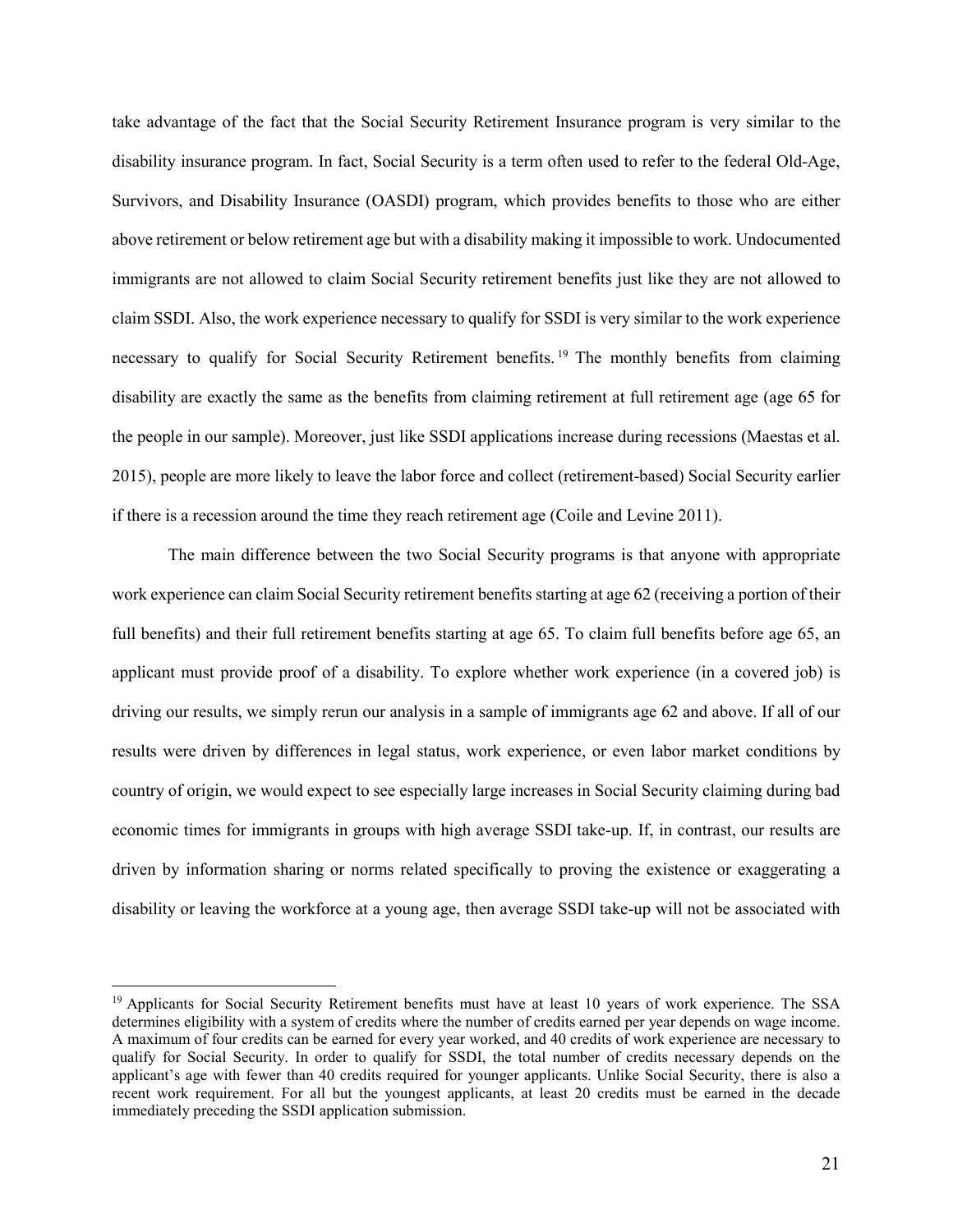the impact of business cycles on Social Security retirement claims. As can be seen in Column 5 of Table 3, the latter is more likely. In this sample of age 62 and above immigrants, the estimate of the coefficient on the interaction between unemployment rates and average SSDI take-up is not statistically different from zero, fairly small in magnitude, and even has a negative sign.

As a final approach to determining whether our baseline estimates are likely to be driven by differences in costs of application arising from network effects, we examine whether immigrants that are more tightly connected to their ethnic communities are more likely to take-up SSDI during recessions when they belong to high SSDI ethnic groups. We start by splitting the sample by whether the immigrant is fluent in English. Comparing columns 1 and 2 of Table 4, we can see that our results are driven by immigrants who speak English either "not at all", "speak English but not well" or "speak well". While the estimate of interest is positive for those who speak English "very well" or "only English", it is not statistically significant and much smaller in magnitude than our baseline estimate in column 4 of Table 2.

In the last two columns of Table 4, we compare immigrants who live geographically isolated from other immigrants from the same country of origin to those who live closer to other immigrants born in the same country. The estimate of the interaction coefficient is positive but statistically insignificant and of substantially smaller magnitude (see column 3 of Table 4) when using a sample of isolated immigrants, as defined by whether they live in a state where the share of same-origin inhabitants is less than the median of this variable (.008) in the overall sample. In contrast, for non-isolated immigrants, the estimate of the interaction coefficient is positive, statistically significant, and a bit larger in magnitude (see column 4 of Table 3) compared to our baseline estimate shown in column 4 of Table 2.

## **6 Social Norms and Values as a Potential Mechanism**

Taken together, the evidence provided in the previous section is certainly consistent with a model in which immigrants in high SSDI take-up groups have lower costs to SSDI take-up and so become more likely to go on disability during economic downturns. These lower costs may be a result of information sharing within ethnic networks making it easier to learn about the program, navigate the system, and even hire the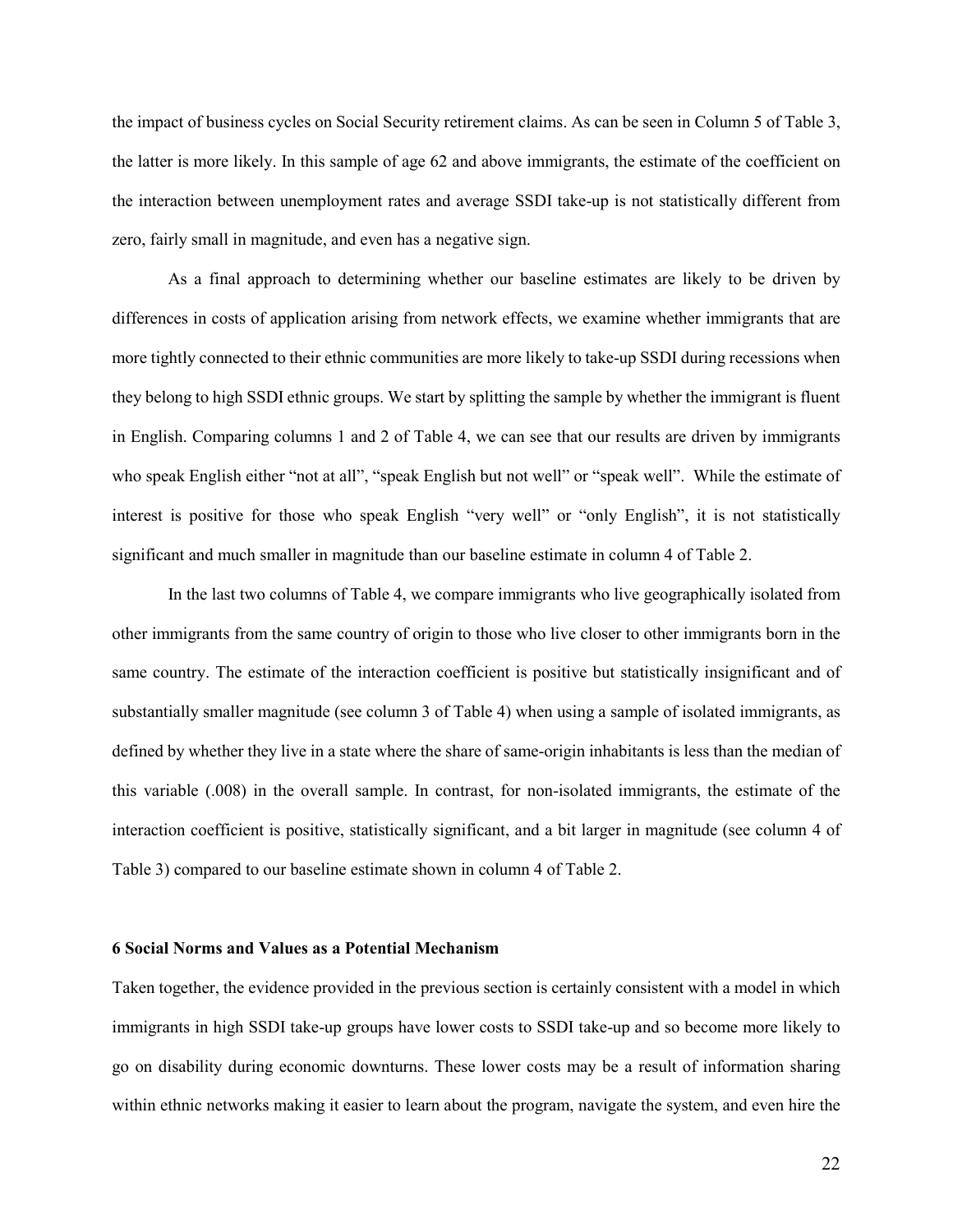most effective lawyers. Another potential source of the lower participation costs is that in high SSDI groups, leaving the workforce potentially by exaggerating a disability may be less taboo than in the groups with much lower SSDI take-up rates.

Although we will not be able to differentiate these mechanisms, in this section we provide some suggestive evidence that social norms may be playing a role by exploiting information provided in the World Values Survey and the European Values Survey. Specifically, we replace the average SSDI take-up by origin group with various measures of norms obtained from the values surveys. In doing so, we will not only be able to provide some suggestive evidence that norms play a role in people's take-up decisions, but we will also gain an insight into the specific values that may be driving these decisions. An additional advantage of this analysis is that the norms variables were created using data on the norms of people still in their home countries. Thus, these specifications are unlikely to suffer from the reflection problem (see Manski 1993), an issue with almost any analysis of network effects.

# *6.1 Integrated World Values Survey-European Values Survey (WVS-EVS) Data*

The World Values Survey (WVS) and the European Values Survey (EVS) are two large-scale, crossnational and longitudinal survey research programs. While the two surveys are processed by different organizations, their questions overlap. For our analysis, we use the Integrated Values Surveys 1981-2014 data file which includes four waves of the EVS conducted between 1981 and 2008 and six waves of the WVS conducted between 1981 and 2014 (Inglehart et al. 2014). In the end, we have data from 113 countries spanning several years.

We use several different questions to measure the (lack of) importance of work norms. Specifically, for each country, we calculate the share of respondents (over all of the years) who "*strongly disagree*" with the following statements: "*Work is a duty towards society*," "*People who do not work turn lazy*," and "*To*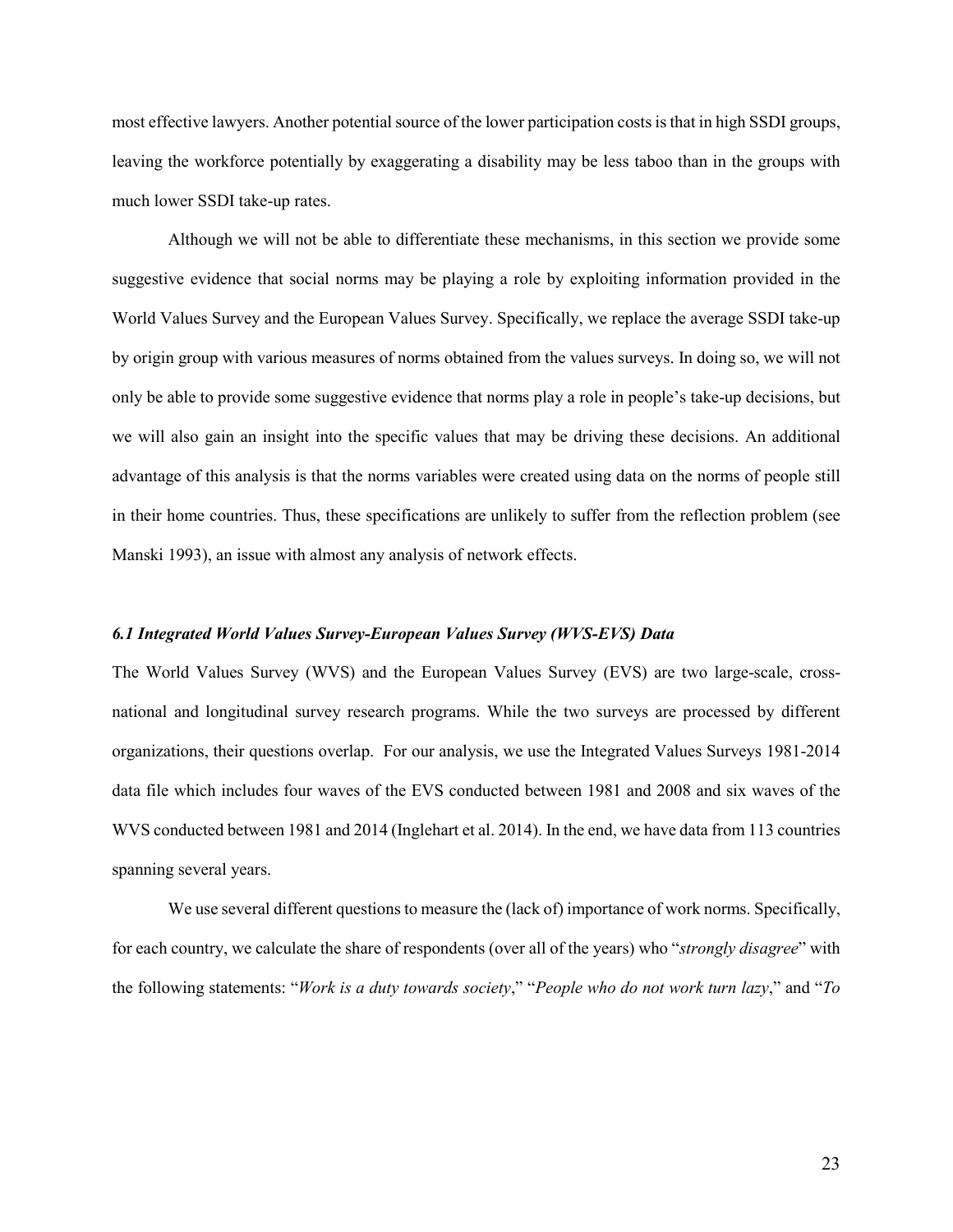*develop talents, you need to have a job*."[20](#page-26-0) We then merge these WVS-EVS variables with our ACS data by country of origin. Of the 148 countries in our ACS sample, we have information on the work is a duty question for 79 countries and the other two questions for 78 countries.

# *6.2 Results*

Table 5 shows results from a model similar to that in Equation 4 but with average SSDI take-up replaced with the share of people from a person's home country who agree with several statements regarding the value of work. In column 1, the lagged state unemployment rate is interacted with the share of people from an individual's home country who strongly disagree with the statement that people do not work turn lazy. The estimated coefficient of 1.15 suggests that immigrants from Iceland, the country with the highest proportion of people strongly disagreeing that not working makes people lazy (14.2 percent), are 30 times more likely to take up disability when the unemployment rate increases by one percentage point compared to immigrants from Turkey, the country with the lowest share strongly disagreeing with that statement (0.46 percent). Similar results can be seen in columns 2 through 3 of Table 4 for the other measures of the importance of work in people's home countries. We next use principal components analysis to construct an index of all of the variables related to importance of work norms. Column 4 shows similar results when using this index measure. These results are consistent with previous work on network effects (Furtado and Theodoropoulos 2016) showing that work norms make SSDI network effects stronger. In column 5, we include both our original measure of cost of take-up – average SSDI take-up – and the importance of work norms measure. Interestingly, the importance of work norms seem to be driving the results, since the estimated coefficient on the interaction between the unemployment rate and average SSDI take-up is found to be insignificant while the estimated coefficient on the work norms interaction remains the same.

<span id="page-26-0"></span><sup>&</sup>lt;sup>20</sup> For these questions, survey respondents could answer with a 1 through 5, 1 corresponding to strongly agree and 5 corresponding to strongly disagree. We note that not all questions are asked in all countries in all years, but by using as many years as possible, we hope to get as much information as we can about work norms from each country.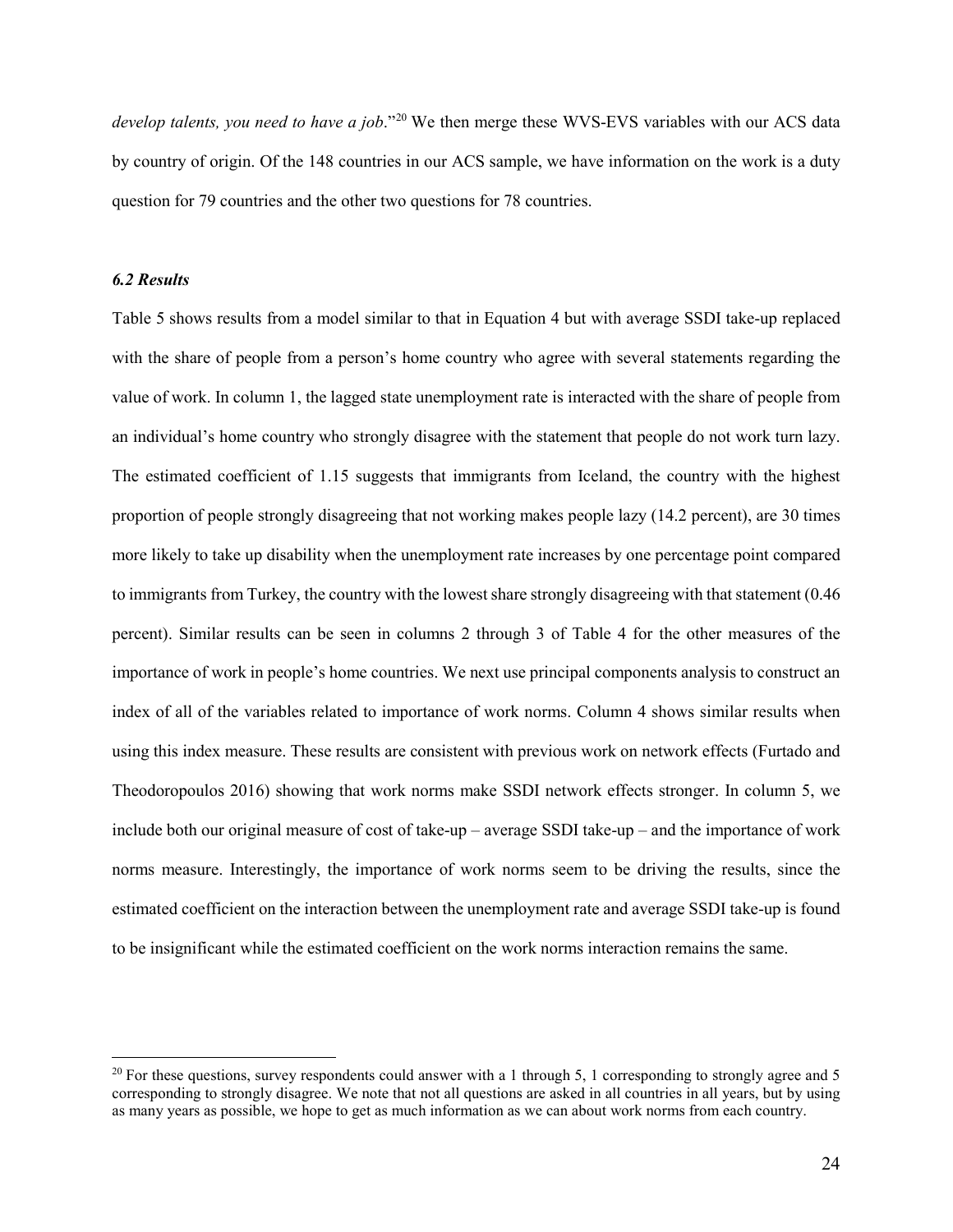We conclude from these findings that values and norms appear to be an important factor in determining SSDI take-up rates. We cannot, however, rule out the possibility that information sharing is also driving part of our results.<sup>[21](#page-27-0)</sup> Unfortunately, we do not have data that would allow us to say anything conclusively about information sharing about the SSDI application process.

# **7 Additional Evidence from the Current Population Survey**

We supplement our analysis with data from the Annual Social and Economic Supplement (ASEC) to the CPS (March CPS) from the years 2001 to 2017, provided by the Integrated Public Use Microdata Series (IPUMS, Flood et al. 2017). The CPS is a monthly survey covering approximately 60,000 households. The advantages of the CPS dataset over the ACS dataset are that the CPS dataset provides a more direct measure of SSDI income, it has better health measures, and it can help us to differentiate between documented and undocumented immigrants. Further, in contrast to the ACS data, the CPS data provide information on parental country of birth. This can help us to identify second generation immigrants. The disadvantage of the CPS data compared to the ACS data is the smaller number of observations on immigrants.

We make the same sample restrictions on the CPS data that we used for the ACS sample (i.e. immigrants between the ages of 25 and 61 who have been in the U.S. for more than 5 years, who do not reside in group quarters and are not currently in school). We only include households that have been in the CPS for four months or less, to ensure that the same household does not appear in the sample twice. The dependent variable is now defined as whether a person received Social Security income *for a disability* in the previous year. The average level of SSDI receipt from the ACS is merged in at the country of birth level and the lagged unemployment rate from the ACS is merged in at the state-year level. Appendix Table A6 presents descriptive statistics of the CPS-ASEC variables used in the analysis.

The results of estimating the primary specification using the CPS sample broadly match those from

<span id="page-27-0"></span> $21$ Armour (2018) shows that in response to being sent the Social Security Statement, a document providing information about current SSDI coverage status and potential SSDI benefits, people previously reporting a work limitation became twice as likely to apply for SSDI, suggesting that information sharing is an important driver of take-up decisions.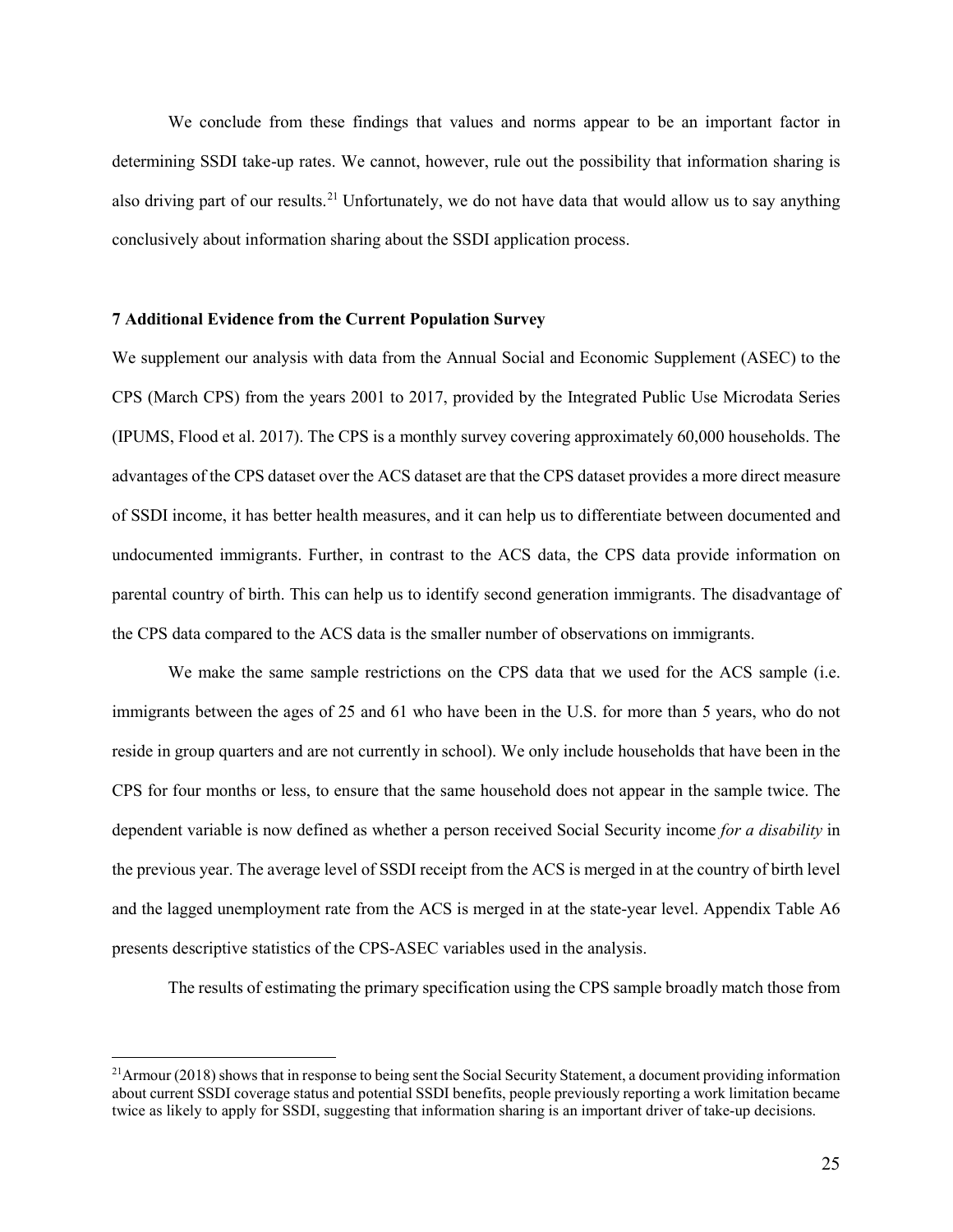the ACS, as seen in the first column of Table 6. Adding controls for a person's health status (in column 2) makes little difference to the results, as does adding the interaction of average years in the U.S., average education and average age with the unemployment rate (in column 3). With the CPS data, we can also determine whether an individual was receiving unemployment insurance income. To allow for the possibility that immigrants switch from SSDI towards unemployment insurance when the unemployment rate rises, the interaction of the average unemployment insurance take-up rate within a person's origin group and the lagged unemployment rate is added as a regressor (in column 4). The estimated coefficient on this term is negative, as expected; however, it is insignificant. Its inclusion in the model does not qualitatively change the estimate of our interaction of interest — a result that may not be surprising given the evidence that the availability of unemployment insurance does not strongly influence people's SSDI take-up decisions (Mueller et al. 2016).

Next, for further support that our results are driven by marginal applicants, we perform the primary regression separately by health status—a variable that is not available in the ACS data. As can be seen in Table 7, a significant coefficient on the average SSDI-unemployment rate interaction term is only found for those with good or fair self-reported health and not for those with the best or worst health. This is consistent with the idea that people in perfect health do not qualify for SSDI, and people with the worst health apply for and are awarded benefits regardless of the state of the economy or average SSDI take-up in their origin groups. These results are consistent with the findings of Maestas et al. (2018) that it is the applicants with marginal disabilities that are most likely to go on disability during bad economic times.

Table 8 examines whether our results are driven by differences across origin groups in the likelihood of being undocumented. We identify likely documented immigrants following the procedure described in Borjas (2017) and used again in Borjas and Slutsky (2018).<sup>[22](#page-28-0)</sup> Since undocumented immigrants are not eligible for SSDI, variation in the number of undocumented immigrants by origin country might explain the pattern of results uncovered so far, because those countries with high numbers of undocumented

<span id="page-28-0"></span> $^{22}$  Borjas (2017) used a person's receipt of Social Security benefits as one criterion for documented status. We excluded this criterion since SSDI, our outcome of interest, is a type of Social Security benefit.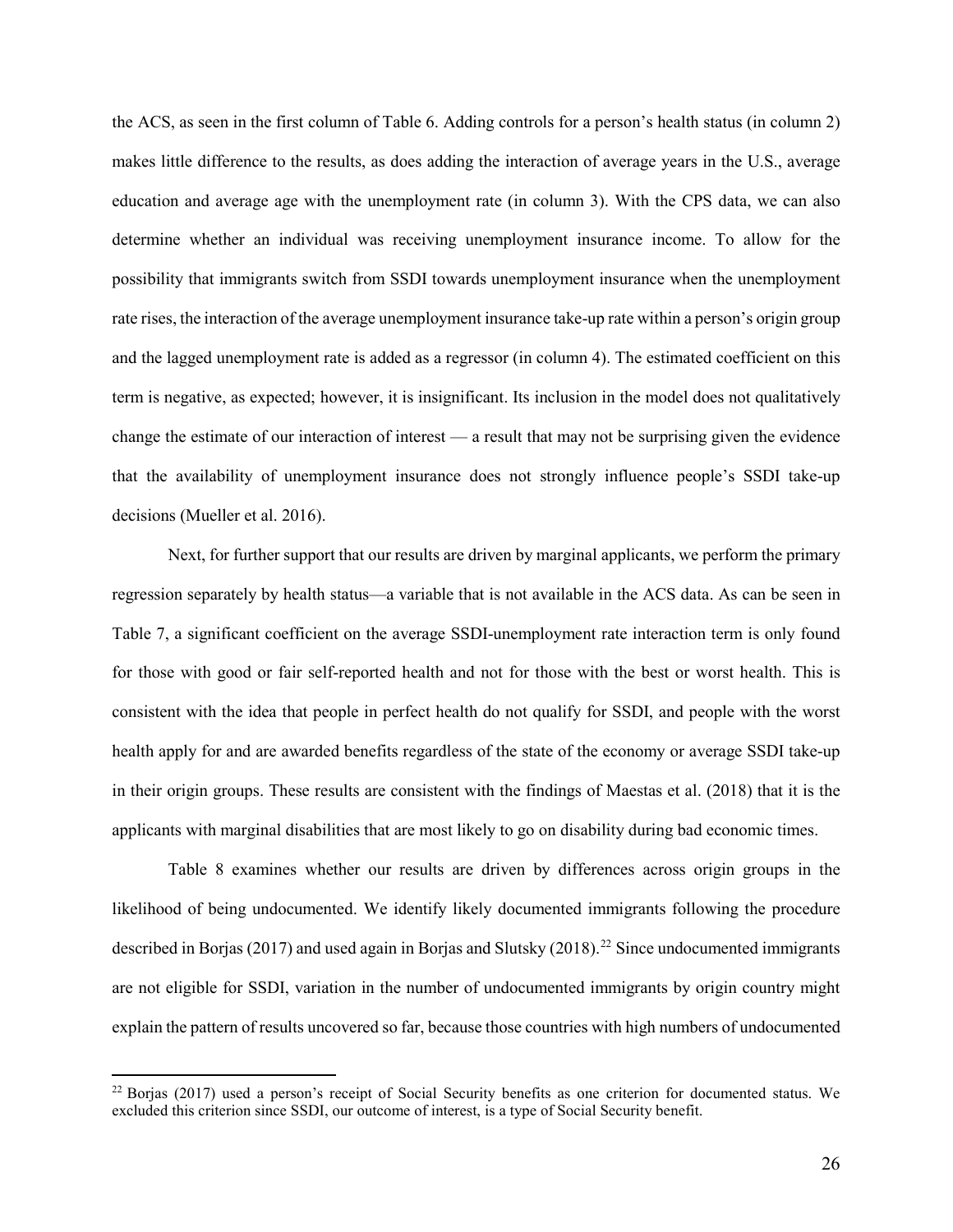immigrants will have low baseline levels of SSDI receipt and their take-up rates are unlikely to vary over the business cycle. To address this issue, we separate our sample into a group consisting only of probable undocumented immigrants and a group of probable documented immigrants. In the undocumented sample, it is not surprising that the average SSDI-unemployment rate term does not affect the likelihood of receiving SSDI (column 1), after all, they do not qualify for SSDI. We view this result simply as evidence that our algorithm for identifying undocumented immigrants is working well. More importantly, we find a significant positive coefficient when the sample is restricted to documented immigrants (column 2), a result suggesting that undocumented immigrants are not driving our main findings.

While our study focuses on immigrants, we see no obvious reason to believe that the mechanisms driving the relationship between unemployment rates and SSDI participation to be substantially different for immigrants and natives. If anything, because many of the foreign born in our sample are not eligible for the SSDI program, it is more difficult for us to uncover any impacts in this population. To examine this issue, we turn to a sample of the native-born children of immigrants. For this group, average SSDI receipt is calculated among all first generation immigrants from a person's parent's country of origin. Second generation immigrants are an especially interesting demographic group because, like third and higher generation immigrants, they were born in the U.S. and so most likely qualify for SSDI. However, like first generation immigrants, they may still have strong connections to their ethnic communities (Borjas 1992; Bisin and Verdier 2011; Guiso Sapienza and Vingales 2006). The first and second columns of Table 9 show that average SSDI receipt among those from both a person's mother's and father's country affects the likelihood of receiving SSDI when unemployment rates increase, with a slightly larger coefficient for those from the mother's country. The final column of Table 9 restricts the analysis to those immigrants whose parents came from the same country. The coefficient of interest is similar in magnitude for this group, although it loses statistical significance due to the smaller sample size. We conclude from this analysis that social interactions are likely to play an important role in native-born SSDI take-up decisions.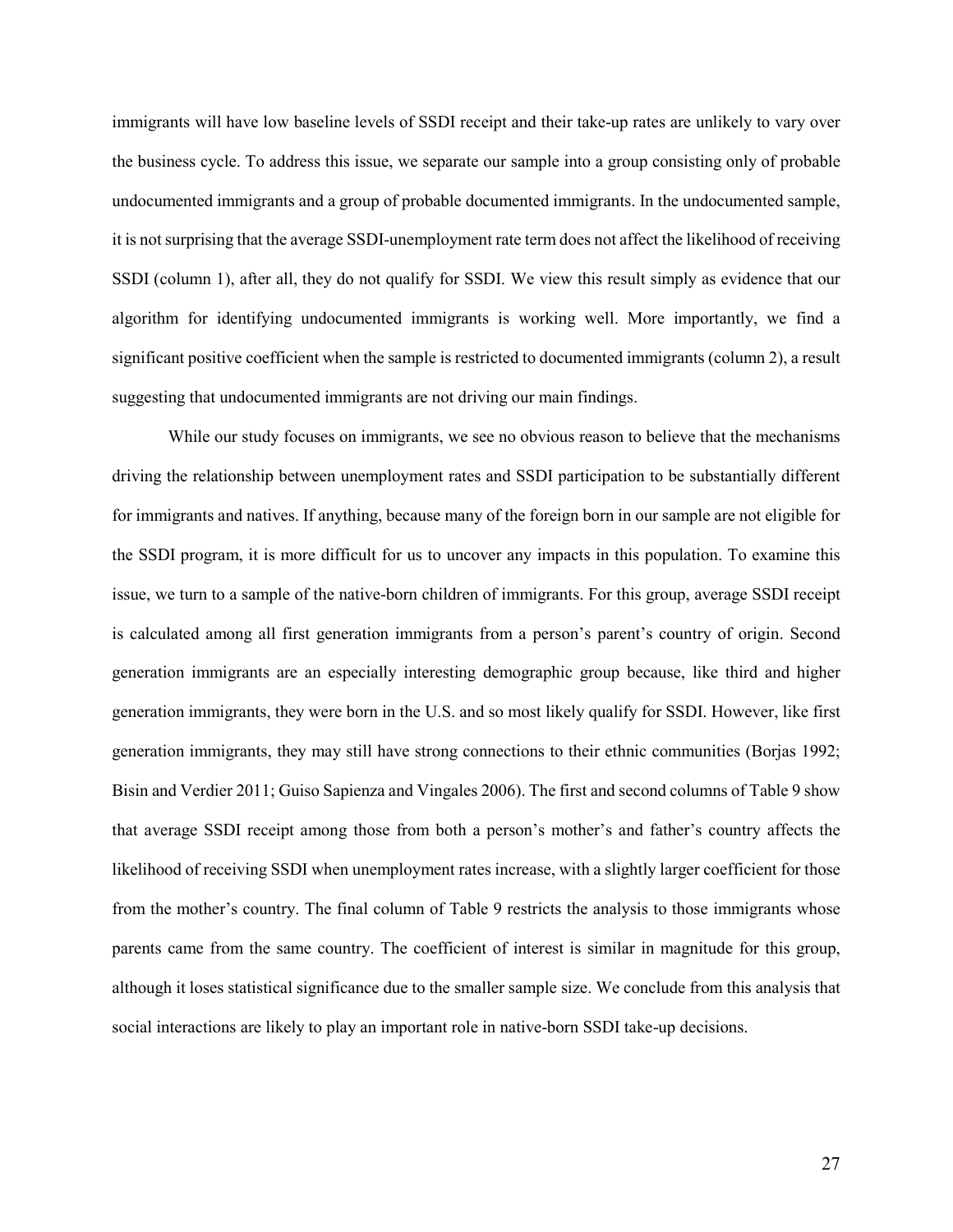### **8 Conclusion**

Previous studies have consistently found that Social Security Disability Insurance (SSDI) take-up rates increase during bad economic times. As discussed in Mueller et al. (2016), this may be because when jobs are scarce, SSDI examiners are more lenient or employers are unable to make more workplace accommodations for the disabled. Another possibility is that people with marginal disabilities go on SSDI during bad economic times because expected future wages are lower and therefore relative SSDI benefits are higher.

This paper provides evidence of the latter explanation by examining SSDI take-up responses to changes in state unemployment rates of immigrants from different origin countries. Immigrants within high SSDI take-up ethnic communities are likely to have more access to informal information regarding the SSDI application process and may face weaker taboos against leaving the labor force to go on disability, both of which make it easier to apply for benefits despite marginal disabilities. In contrast, because all immigrants living in the same areas are exposed to the same labor market and apply for SSDI benefits in the same offices, we should generally not expect different sensitivities to the business cycle by origin country if employers and disability offices are the main drivers of the relationship between unemployment rates and SSDI applications.

Using both ACS and CPS data, each with their set of advantages and disadvantages, our evidence suggests that immigrants are more likely to take-up disability insurance in response to high unemployment rates if they are from ethnic communities with high SSDI take-up, a result consistent with the theoretical model we provide in the paper. This result suggests that the relationship between business cycles and SSDI take-up is driven, at least partially, by applicant decisions. Our analysis of data from the World Values Surveys might be interpreted as evidence that strong work norms limit take-up rates among immigrants.

We focus our analysis on immigrants because this allows us to assign people to exogenously determined social networks based on country of birth. Our similar results using data on second-generation immigrants suggest that our findings of the importance of social networks are generalizable to the rest of the U.S. population.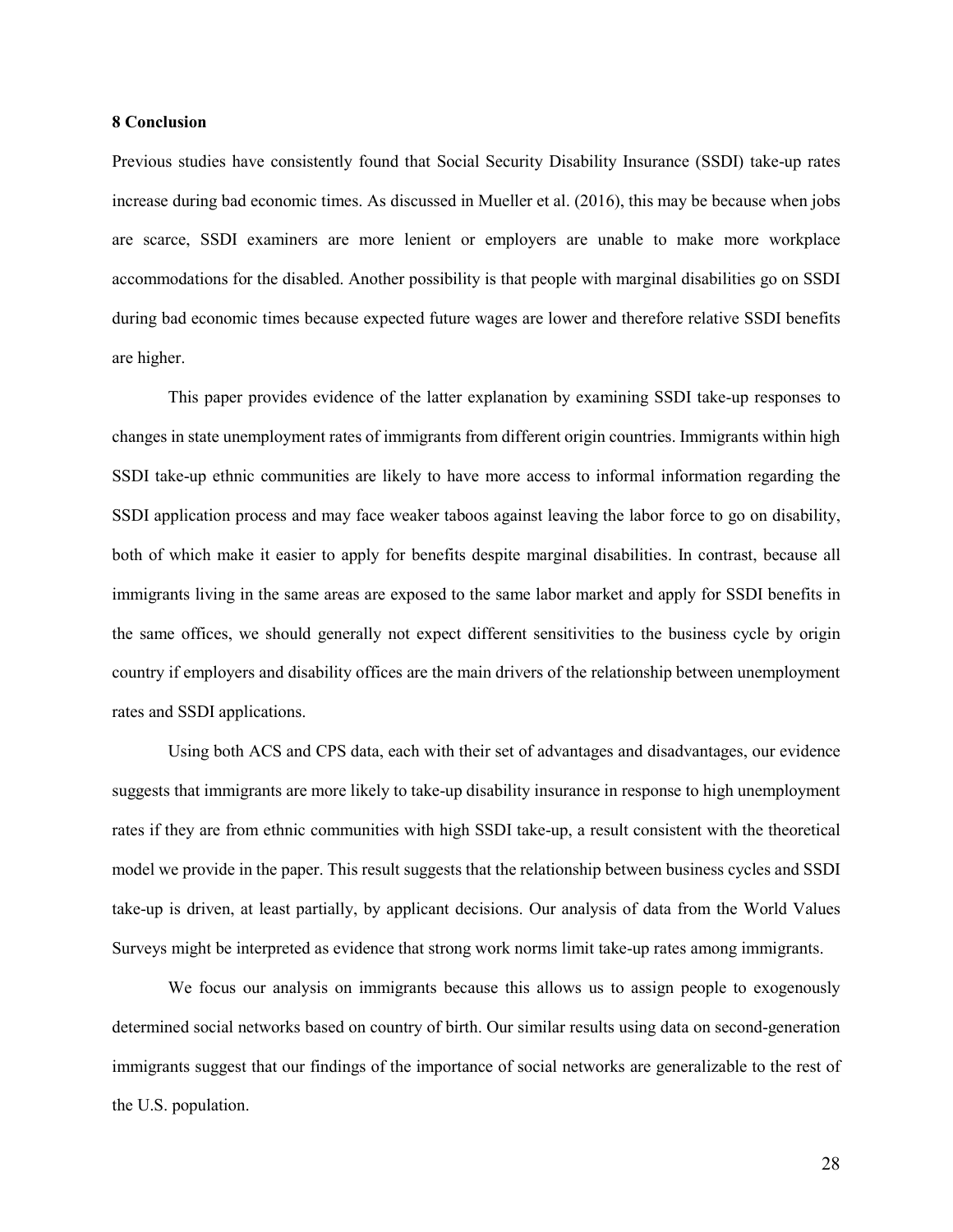More generally, our analysis provides further support for the notion that the SSDI program is not being used solely to provide insurance against the possibility of becoming permanently disabled. It seems to also work as insurance against the possibility of job loss. This is problematic because while recessioninduced job losses tend to be temporary, people who go on disability tend to stay on disability. Given that the combined Old Age, Survivors and Disability Insurance Program (OASDI) and the SSDI Trust Fund face exhaustion in 2027 (Goss 2010), policy makers may consider changes to the program if it is to survive.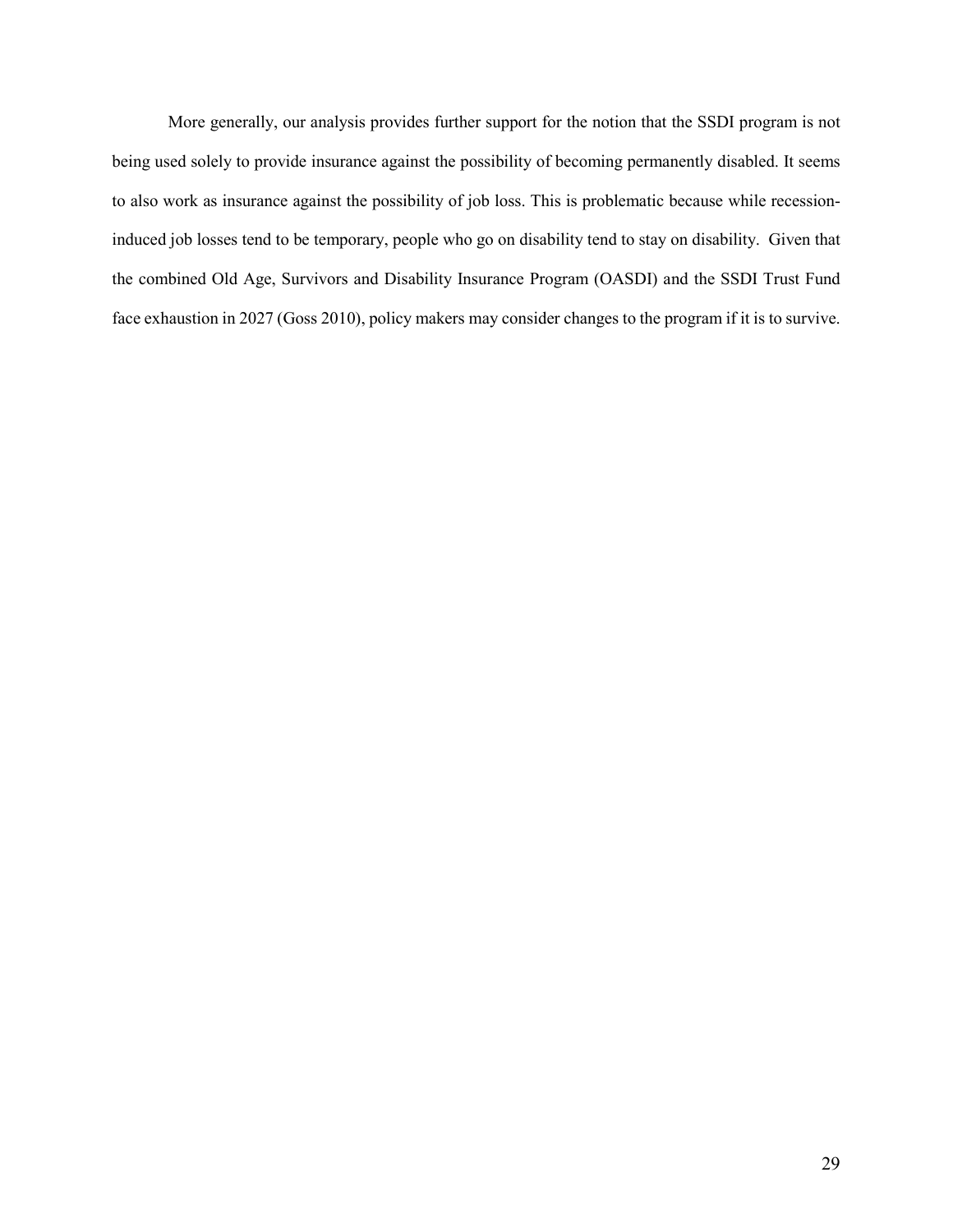# **References**

Annual Statistical Supplement to the Social Security Bulletin (2017) Available from: <https://www.ssa.gov/policy/docs/statcomps/supplement/2017/index.html> accessed July 20 2018.

Armour, P. (2018) The Role of Information in Disability Insurance Application: An Analysis of the Social Security Statement Phase-In *American Economic Journal: Economic Policy* 10 (3), pp.1-41.

Autor, D.H., Dorn, D., and Hanson, G.H. (2013) The China Syndrome: Local Labor Market Effects of Import Competition in the United States *American Economic Review* 103 (6), pp. 2121-2168.

Autor, D.H. and Duggan, M. (2003) The Rise in the Disability Rolls and the Decline in Unemployment *Quarterly Journal of Economics* 118 (1), pp. 157-206.

Bertrand, M., Luttmer, E.F.P. and Mullainathan, S. (2000) Network Effects and Welfare Cultures *Quarterly Journal of Economics* 115 (3), pp. 1019-1055.

Bisin, A. and Verdier, T. (2011) The Economics of Cultural Transmission and Socialization, in. Benhabib, J., Bisin, A., and Jackson, M.O., eds., "Handbook of Social Economics" Vol. 1A, The Netherlands: North Holland, pp. 339-419 (Chapter 9).

Black, D., Daniel, K. and Sanders, S. (2002) The Impact of Economic Conditions on Participation in Disability Programs: Evidence from the Coal Boom and Bust *American Economic Review* 92 (1), pp. 27- 50.

Borjas, G. J. (1992) Ethnic Capital and Intergenerational Mobility *Quarterly Journal of Economics* 107 (1), 123-150.

Borjas, G. J. (2017) The Labor Supply of Undocumented Immigrants *Labour Economics* 46, pp.1-13.

Borjas, G.J. and Slusky, D.J.G. (2018) Health, Employment, and Disability: Implications from the Undocumented Population NBER Working Paper 24504.

Borjas, G.J. and Trejo, S.J. (1991) Immigrant Participation in the Welfare System *Industrial and Labor Relations Review* 44 (2), pp. 195-211.

Borjas, G.J. and Trejo, S.J. (1993) National Origin and Immigrant Welfare Recipiency *Journal of Public Economics* 50 (3), pp. 325-344.

Börsch-Supan, A., Bucher-Koenen, T. and Hanemann, F. (2018) Early Determinants of Work Disability in an International Perspective NBER Working Paper No. 25142.

Cameron, C., Gelbach, J. and Miller, D. (2011) Robust Inference With Multiway Clustering **Journal of Business and Economic Statistics** 29 (2), pp. 238-249.

Charles, K.K., Li, Y. and Stephens, M. Jr. (2018) Disability Benefit Take-Up and Local Labor Market Conditions *Review of Economics and Statistics* 100 (3), pp. 416-423.

Coile, C. and Levine, P.B. (2011) Recessions, Retirement, and Social Security *American Economic Review, Paper and Proceedings* 101 (3), pp.23-28.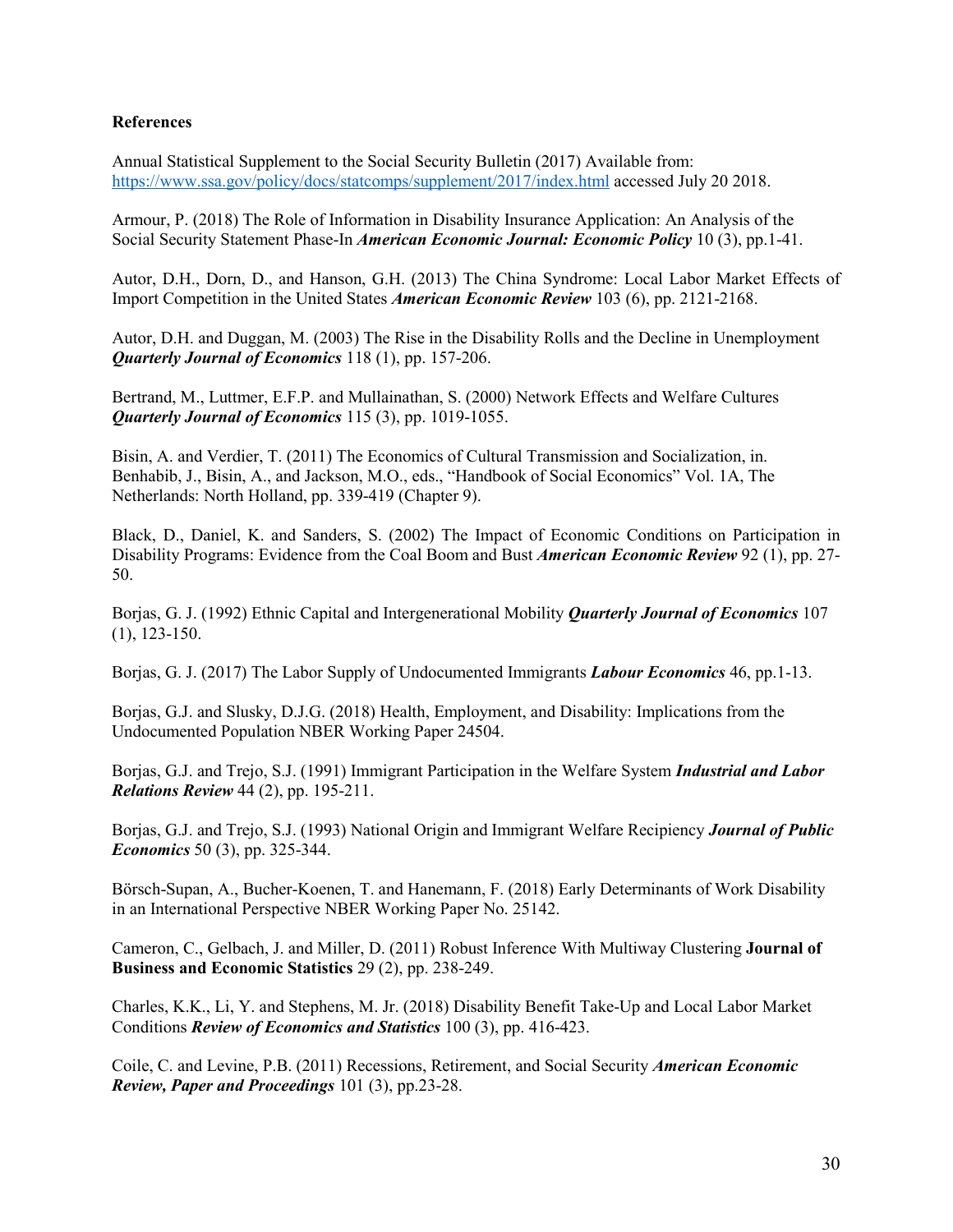Dahl, G.B. and Gielen, A. C. (2018) Intergenerational Spillovers in Disability Insurance NBER Working Paper No. 24296.

Dahl, G.B., Kostol, A. R. and Mogstad, M. (2014) Family Welfare Cultures *Quarterly Journal of Economics*, 129 (4), pp. 1711-1752.

Deri, C. (2005) Social Networks, Information and Health Care Utilization *Journal of Health Economics* 24, pp.1076-1107.

Deshpande M. and Li, Y. (2018) Who is Screened Out? Applications Costs and the Targeting of Disability Programs *American Economic Journal: Economic Policy* (forthcoming).

Devillanova, C. (2008) Social Networks, Information and Health Care Utilization: Evidence from Undocumented immigrants in Milan *Journal of Health Economics* 27, pp. 265-286.

Duggan, M. and Imberman, S. (2009) Why Are the DI Rolls Skyrocketing? The Contribution of Population Characteristics, Program Changes, and Economic Conditions *Health at Older Ages*, edited by David Cutler and David Wise, University of Chicago Press.

Duncan, B. and Trejo, S. (2017) The Complexity of Immigrant Generations: Implications for Assessing the Socioeconomic Integration of Hispanics and Asians *Industrial and Labor Relations Review* 70 (5), pp. 1146-1175.

Fernandez, R., Fogli, A. (2009) Culture: An Empirical Investigation of Beliefs, Work, and Fertility. *American Economic Journal: Macroeconomics* 1(1), 146-177.

Figlio, D., Hammersma, S. and Roth, J. (2015) Information Shocks and the Take-Up of Social Programs *Journal of Policy Analysis and Management* 34 (4) pp. 781-804.

Flood, S., King, M., Ruggles, S., and Warren, J.R. *Integrated Public Use Microdata Series, Current Population Survey: Version 5.0* [dataset]. Minneapolis, MN: University of Minnesota, 2017. <https://doi.org/10.18128/D030.V5.0>

Foote, A., Grosz, M. and Rennane, S. (2018) The Effect of Lower Transaction Costs on SSDI Application Rates and Participation *Journal of Policy Analysis and Management* (forthcoming) doi:10.1002/pam.22095

Furtado, D., Marcén, M., & Sevilla, A. (2013) Does Culture Affect Divorce? Evidence from European Immigrants in the United States *Demography* 50, 1013-1038.

Furtado, D. and Theodoropoulos, N. (2016) Immigrant Networks and the Take-Up of Disability Programs: Evidence from the United States *Economic Inquiry* 54 (1), pp. 247-267.

Furtado, D. and Theodoropoulos, N. (2013) SSI for Disabled Immigrants: Why do Ethnic Networks Matter? *American Economic Review, Papers and Proceedings* 103 (3), pp. 462-466.

Gee, E. R., and Giuntella, G.O. (2011) Medicaid and Ethnic Networks *The B.E. Journal of Economic Analysis & Policy* 11 (1), pp. 1-31.

Goss, S.C. (2010) The Future Financial Status of the Social Security Program *Social Security Bulletin* 70, No. 3.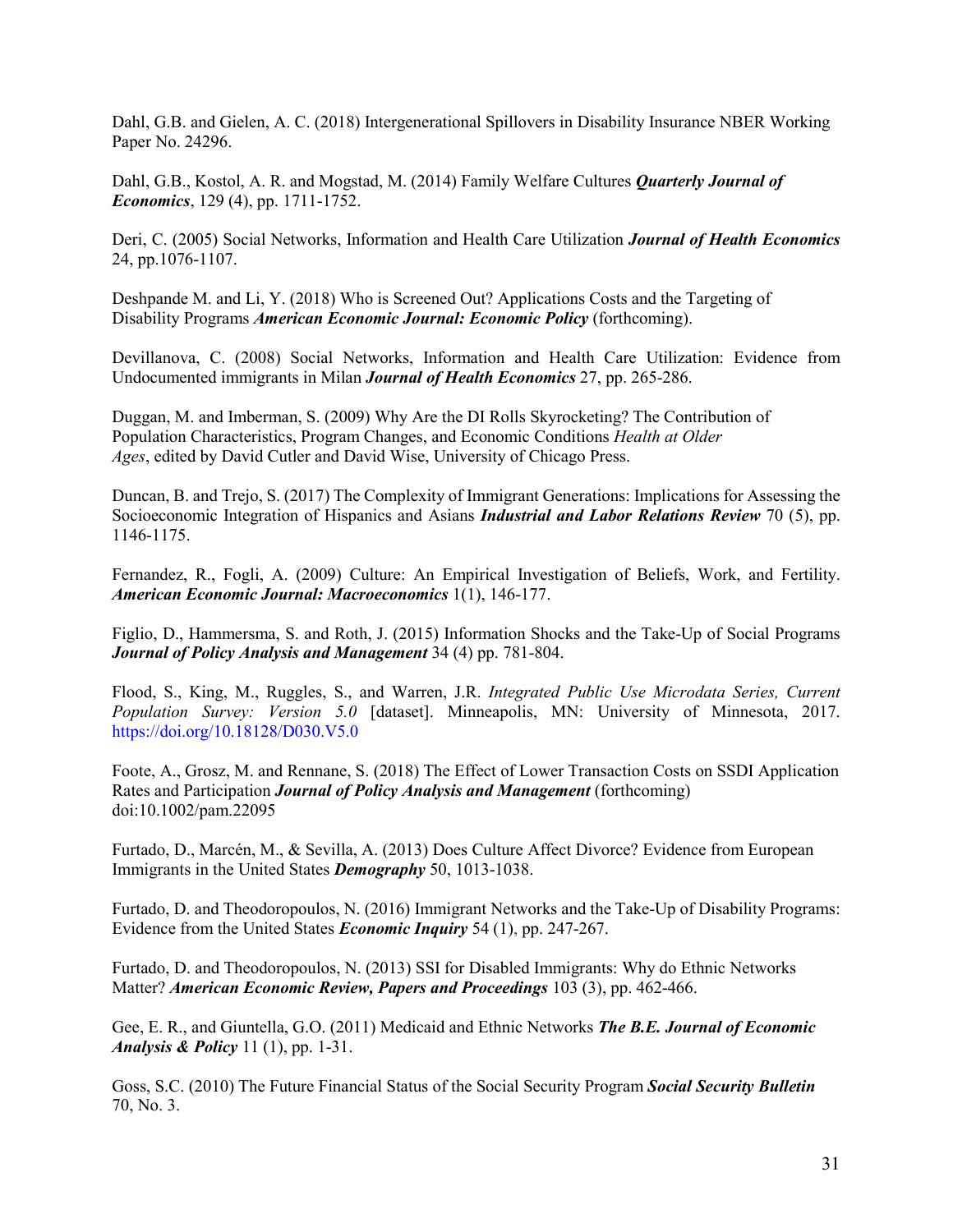Giuliano, P. (2007) Living Arrangements in Western Europe: Does Cultural Origins Matter? *Journal of the European Economic Association* 5(5), 927-952.

Gusio, L. Sapienza, P. and Zingales, L. (2006) Does Culture Affect Economic Outcomes? *Journal of Economic Perspectives* 20 (2), pp. 23-48.

Hoynes, H., Miller, D. L. and Schaller, S. (2012) Who Suffers During Recessions? *Journal of Economic Perspectives* 26 (3), pp. 27-48.

Inglehart, R., C. Haerpfer, A. Moreno, C. Welzel, K. Kizilova, J. Diez-Medrano, M. Lagos, P. Norris, E. Ponarin & B. Puranen et al. (eds.). 2014. World Values Survey: All Rounds - Country-Pooled Datafile Version: [http://www.worldvaluessurvey.org/WVSDocumentationWVL.jsp.](http://www.worldvaluessurvey.org/WVSDocumentationWVL.jsp) Madrid: JD Systems Institute.

Liebman, J. B. (2015) Understanding the Increase in Disability Insurance Benefit Receipt in the United States *Journal of Economic Perspectives* 29 (2), pp. 123-150.

Lindner, S. (2016) How Do Unemployment Insurance Benefits Affect the Decision to Apply for Social Security Disability Insurance? *Journal of Human Resources* 51 (1), pp. 62-94.

Lindner, S., Burdick, C. and Meseguer, J. (2017) Characteristics and Employment of Applicants for Social Security Disability Insurance Over the Business Cycle *The B.E. Journal of Economic Analysis and Policy* 17 (1).

Maestas, N., Mullen, K.J. and Strand, A. (2013) Does Disability Insurance Receipt Discourage Work? Using Examiner Assignment to Estimate Causal Effects of SSDI Receipt *American Economic Review* 103 (5), pp.1797-1829.

Maestas, N., Mullen, K.J. and Strand, A. (2015) Disability Insurance and the Great Recession *American Economic Review, Papers and Proceedings* 105 (5), pp. 177-182.

Maestas, N., Mullen, K.J. and Strand, A. (2018) The Effect of Economic Conditions on the Disability Insurance Program: Evidence from the Great Recession *NBER Working Paper No. 25338***.**

Manski, C. F. (1993) Identification of Endogenous Social Effects: The Reflection Problem *Review of Economic Studies* 60 (3), pp. 531-542.

Mueller, A.I., Rothstein, J., and von Wachter, T.M. (2016) Unemployment Insurance and Disability Insurance in the Great Recession *Journal of Labor Economics* 34 (1), S445-S475.

Osili, U.O. and Paulson, A. (2008) Institutions and Financial Development: Evidence from International Migrants in the United States *Review of Economics and Statistics* 90 (3), pp. 498-517.

Rodríguez‐Planas, N. (2018) Mortgage Finance and Culture. *Journal of Regional Science* 58 (4), pp. 786–821.

Ruggles, S., Genadek, K., Goeken, R., Grover, J. and Sobek, M. *Integrated Public Use Microdata Series: Version 7.0* [dataset]. Minneapolis: University of Minnesota, 2017.<https://doi.org/10.18128/D010.V7.0>

Von Wachter, T. (2010) The Effect of Local Employment Changes on the Incidence, Timing, and Duration of Applications to Social Security Disability Insurance Working Paper No. NB10W13, National Bureau of Economic Research Papers on Retirement Research Center Projects, Cambridge, MA.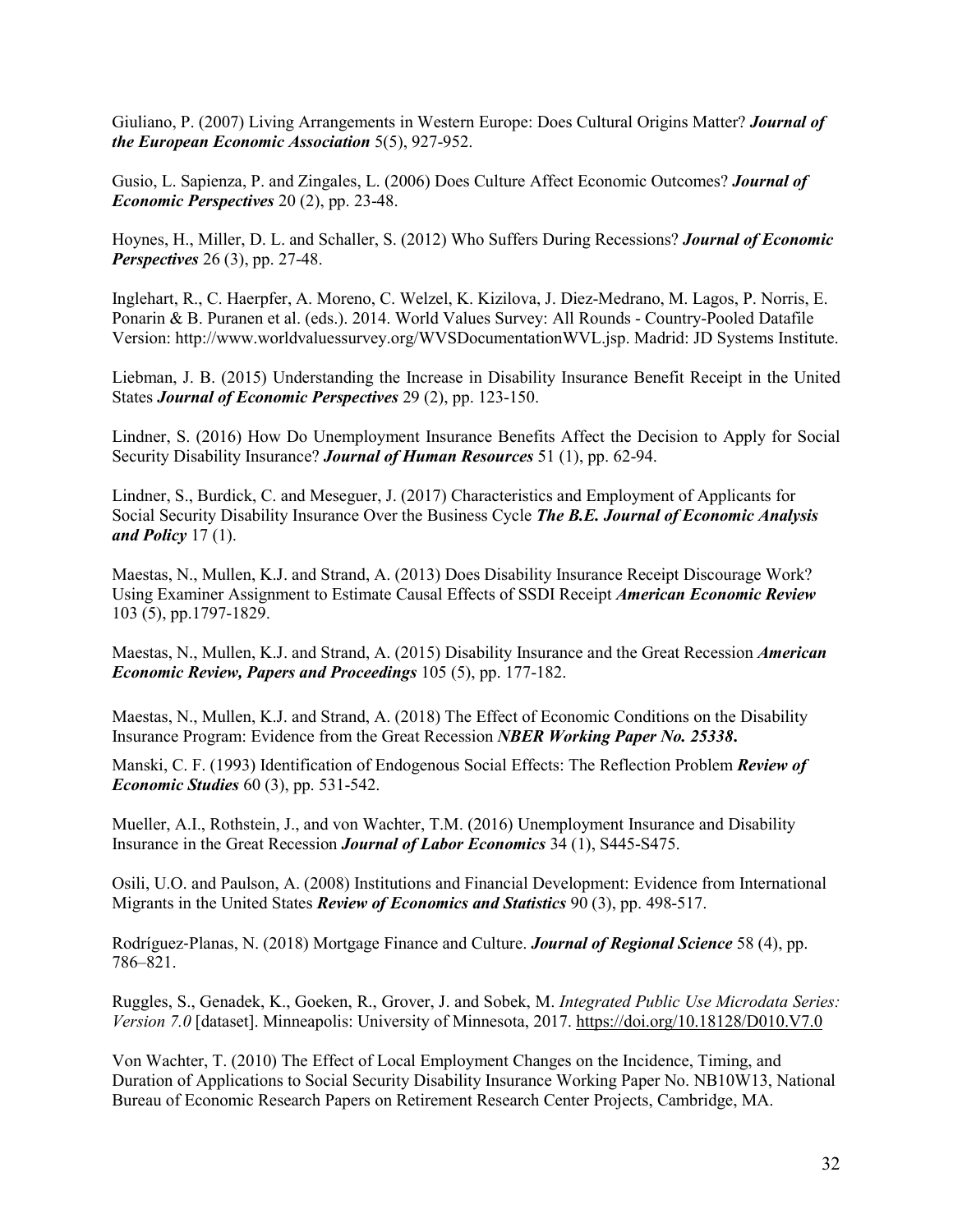

**Figure 1**. Costs and Benefits of SSDI Take-Up by Disability Severity



**Figure 2**. Health by SSDI Status

Note: The same sample restrictions are used as in Table 7.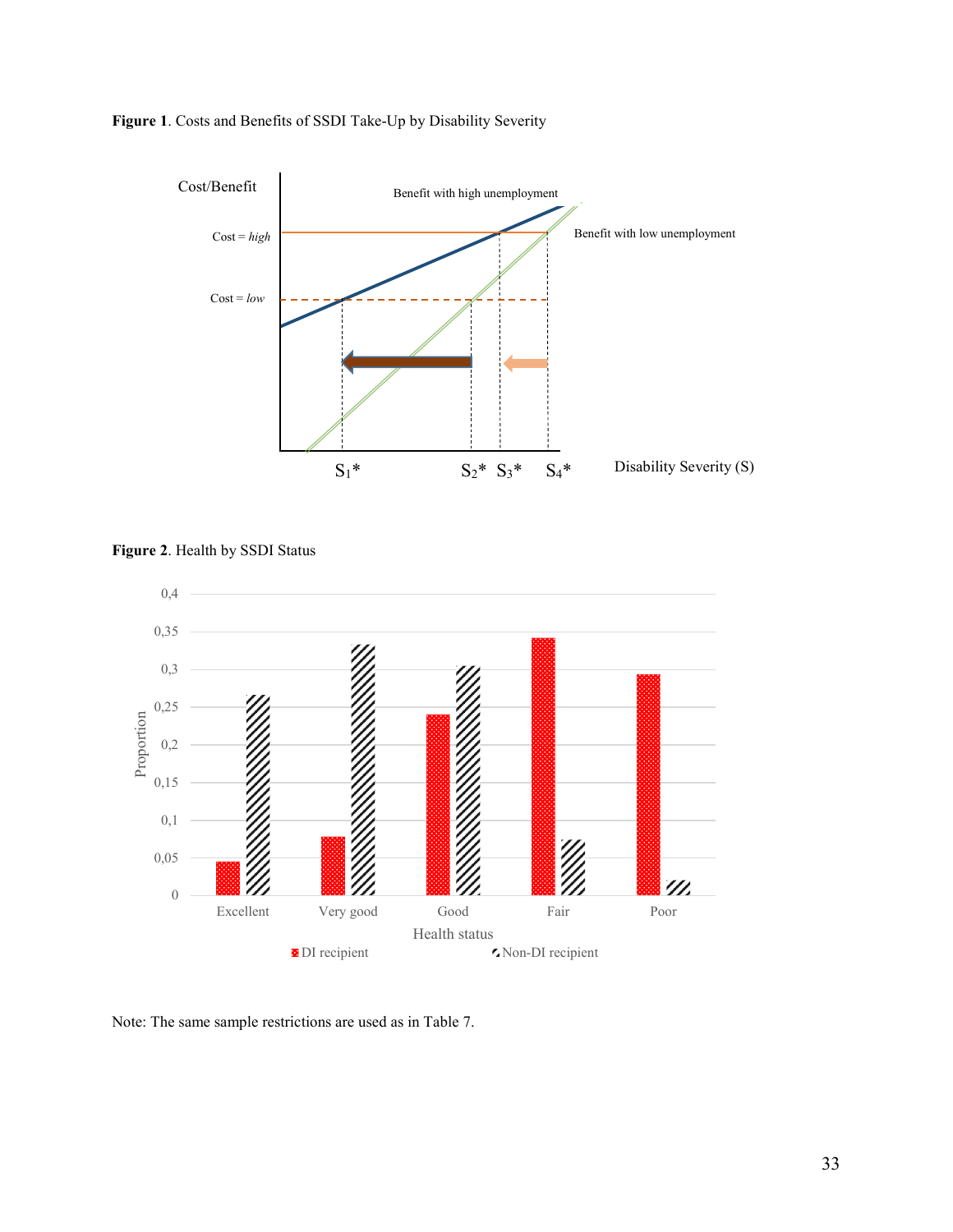| <b>Table 1.</b> Summary Statistics for the ACS Sample (2001-2016) |           |                    |                  |              |
|-------------------------------------------------------------------|-----------|--------------------|------------------|--------------|
| Variable                                                          | Mean      | Standard deviation | Minimum          | Maximum      |
| Disability Insurance Receipt (SSDI)                               | 0.014     | 0.119              | $\theta$         | 1            |
| Lagged unemployment in state-year cells                           | 0.065     | 0.019              | 0.017            | 0.132        |
| Age                                                               | 42.049    | 9.797              | 25               | 61           |
| Male                                                              | 0.504     | 0.500              | $\boldsymbol{0}$ | 1            |
| Hispanic                                                          | 0.499     | 0.500              | $\theta$         | $\mathbf{1}$ |
| White non-Hispanic                                                | 0.172     | 0.378              | $\mathbf{0}$     | 1            |
| Black non-Hispanic                                                | 0.074     | 0.262              | $\mathbf{0}$     | 1            |
| Asian non-Hispanic                                                | 0.254     | 0.435              | $\mathbf{0}$     | 1            |
| Other race non-Hispanic                                           | 0.014     | 0.119              | $\boldsymbol{0}$ | $\mathbf{1}$ |
| Children                                                          | 0.640     | 0.480              | $\boldsymbol{0}$ | $\mathbf{1}$ |
| Married (spouse-present)                                          | 0.649     | 0.477              | $\mathbf{0}$     | 1            |
| Less than high school                                             | 0.267     | 0.443              | $\mathbf{0}$     | 1            |
| High school                                                       | 0.262     | 0.440              | $\boldsymbol{0}$ | $\mathbf{1}$ |
| Some college                                                      | 0.197     | 0.397              | $\mathbf{0}$     | 1            |
| College plus                                                      | 0.274     | 0.446              | $\mathbf{0}$     | 1            |
| Cognitive difficulty                                              | 0.020     | 0.138              | $\boldsymbol{0}$ | 1            |
| Ambulatory difficulty                                             | 0.033     | 0.178              | $\mathbf{0}$     | 1            |
| Independent living difficulty                                     | 0.020     | 0.141              | $\theta$         | 1            |
| Self-care difficulty                                              | 0.010     | 0.101              | $\mathbf{0}$     | 1            |
| Hearing/vision difficulty                                         | 0.020     | 0.141              | $\theta$         | 1            |
| Years in the U.S.                                                 | 20.055    | 10.723             | 5                | 61           |
| Lagged unemployment rate at education cells                       | 0.076     | 0.038              | $\theta$         | 0.319        |
| Lagged unemployment rate at country cells                         | 0.066     | 0.048              | $\theta$         | $\mathbf{1}$ |
| Occupational unemployment rate                                    | 0.067     | 0.054              | $\theta$         | $\mathbf{1}$ |
| Average years of schooling at country cells                       | 12.618    | 2.506              | 7.305            | 16.616       |
| Average years in the U.S. at country cells                        | 18.435    | 3.586              | 4.608            | 34.699       |
| Average age at country cells                                      | 41.283    | 2.015              | 32.679           | 48.150       |
| Observations                                                      | 2,559,681 |                    |                  |              |

**Table 1**. Summary Statistics for the ACS Sample (2001-2016)

Notes. Our sample consists of non-widowed, non-institutionalized immigrants, aged 25-61, who were living in the Unites States five years prior to the survey and were not living abroad in the year prior to the survey. Only naturalized citizens and non-citizens are included. We also exclude American Indians, Alaskan natives, and Hawaiians from our sample as well as individuals whose countries of origin are not clearly specified in the data. SSDI is a dummy variable that equals one if the person receives Social Security Income. Estimates are weighted using the appropriate person-level weights provided by the ACS.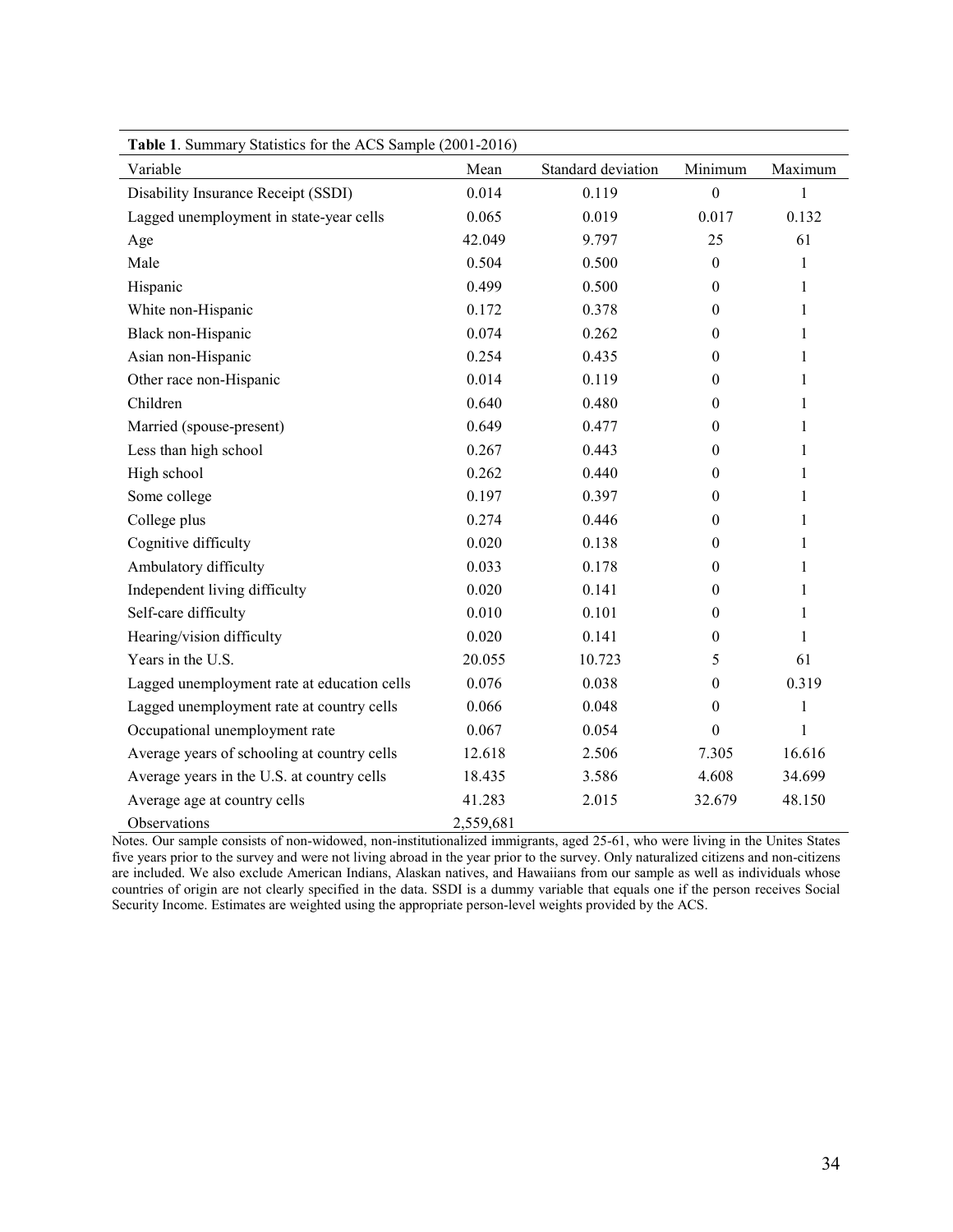| Table 2. Business Cycles and SSDI Benefit Receipt    |                 |                 |                  |              |
|------------------------------------------------------|-----------------|-----------------|------------------|--------------|
|                                                      | (1)             | (2)             | (3)              | (4)          |
|                                                      | <b>SSDI</b>     | <b>SSDI</b>     | <b>SSDI</b>      | <b>SSDI</b>  |
| Average SSDI receipt in origin group $\times$ Lagged |                 |                 |                  |              |
| unemployment in state-year cells                     |                 | $3.31749**$     | 2.84760*         | 2.88958*     |
|                                                      |                 | (1.042)         | (0.981)          | (1.067)      |
| Lagged unemployment                                  | $0.02112**$     | $-0.06719**$    |                  |              |
|                                                      | (0.007)         | (0.014)         |                  |              |
| Average SSDI receipt in origin group                 |                 | 0.13450         | $0.16487*$       |              |
|                                                      |                 | (0.080)         | (0.075)          |              |
| Male                                                 | 0.00009         | 0.00015         | 0.00015          | 0.00011      |
|                                                      | (0.000)         | (0.000)         | (0.000)          | (0.000)      |
| Hispanic                                             | 0.00048         | $-0.00199$      | $-0.00200$       | 0.00031      |
|                                                      | (0.001)         | (0.002)         | (0.002)          | (0.002)      |
| White                                                | 0.00029         | $-0.00060$      | $-0.00060$       | 0.00009      |
|                                                      | (0.001)         | (0.002)         | (0.001)          | (0.002)      |
| <b>Black</b>                                         | 0.00144         | $-0.00067$      | $-0.00069$       | 0.00137      |
|                                                      | (0.001)         | (0.002)         | (0.002)          | (0.002)      |
| Asian                                                | $-0.00223*$     | $-0.00053$      | $-0.00054$       | $-0.00231$   |
|                                                      | (0.001)         | (0.001)         | (0.001)          | (0.002)      |
| Child                                                | $-0.00103**$    | $-0.00100+$     | $-0.00101+$      | $-0.00105+$  |
|                                                      | (0.000)         | (0.001)         | (0.001)          | (0.001)      |
| Married (Spouse present)                             | $-0.00524**$    | $-0.00511**$    | $-0.00511**$     | $-0.00524**$ |
|                                                      | (0.000)         | (0.001)         | (0.001)          | (0.001)      |
| High school degree                                   | $-0.00298**$    | $-0.00271*$     | $-0.00270*$      | $-0.00297*$  |
|                                                      | (0.000)         | (0.001)         | (0.001)          | (0.001)      |
| Some college                                         | $-0.00573**$    | $-0.00532**$    | $-0.00530**$     | $-0.00574**$ |
|                                                      | (0.000)         | (0.001)         | (0.001)          | (0.001)      |
| College degree or more                               | $-0.00846**$    | $-0.00758**$    | $-0.00757**$     | $-0.00851**$ |
|                                                      | (0.000)         | (0.001)         | (0.001)          | (0.001)      |
| Cognitive difficulty                                 | $0.06545**$     | $0.06535**$     | $0.06533**$      | $0.06529**$  |
|                                                      | (0.003)         | (0.011)         | (0.012)          | (0.011)      |
| Ambulatory difficulty                                | $0.08024**$     | $0.08046**$     | $0.08041**$      | $0.08031**$  |
|                                                      | (0.002)         | (0.004)         | (0.004)          | (0.004)      |
| Independent living difficulty                        | $0.06554**$     | $0.06591**$     | $0.06595**$      | $0.06587**$  |
|                                                      | (0.004)         | (0.010)         | (0.010)          | (0.011)      |
| Self-care difficulty                                 | $0.04828**$     | $0.04808**$     | $0.04807**$      | $0.04806**$  |
|                                                      | (0.004)         | (0.007)         | (0.007)          | (0.007)      |
| Hearing/vision difficulty                            | $0.01410**$     | 0.01396**       | $0.01397**$      | $0.01402**$  |
|                                                      |                 | (0.003)         | (0.003)          | (0.003)      |
| Age fixed effects                                    | (0.002)<br>Yes  | Yes             | Yes              | Yes          |
| Years in the U.S. fixed effects                      | Yes             | Yes             | Yes              | Yes          |
| Country of origin fixed effects                      | Yes             | No              | No               | Yes          |
|                                                      |                 |                 |                  |              |
| Year fixed effects<br>State fixed effects            | No              | Yes             | No               | No           |
| Year-State fixed effects                             | No              | Yes             | No               | No           |
| Observations                                         | No<br>2,559,681 | No<br>2,559,681 | Yes<br>2,559,681 | Yes          |
|                                                      | 0.076           |                 |                  | 2,559,681    |
| Adjusted R-squared                                   |                 | 0.076           | 0.076            | 0.076        |
| Dependent variable (mean)                            | 0.0144          | 0.0144          | 0.0144           | 0.0144       |

Notes. See Table 1 for information on sample restrictions. Coefficients are estimated using linear probability models. The omitted categories are female, mixed race, no child in the household, not currently married with a spouse present (either married with no spouse present, separated, divorced, never married), high school dropout, and with no (cognitive, ambulatory, independent living, self-care or hearing/vision) difficulties. In column 1 we cluster the standard errors by state-year cells and in columns 2-4 we use multiway clustering based on state, year, and country of origin. Estimates are weighted using the appropriate person-level weights provided by the ACS. Levels of significance: \*\*  $p$  <0.01, \*  $p$  <0.05, +  $p$  <0.1.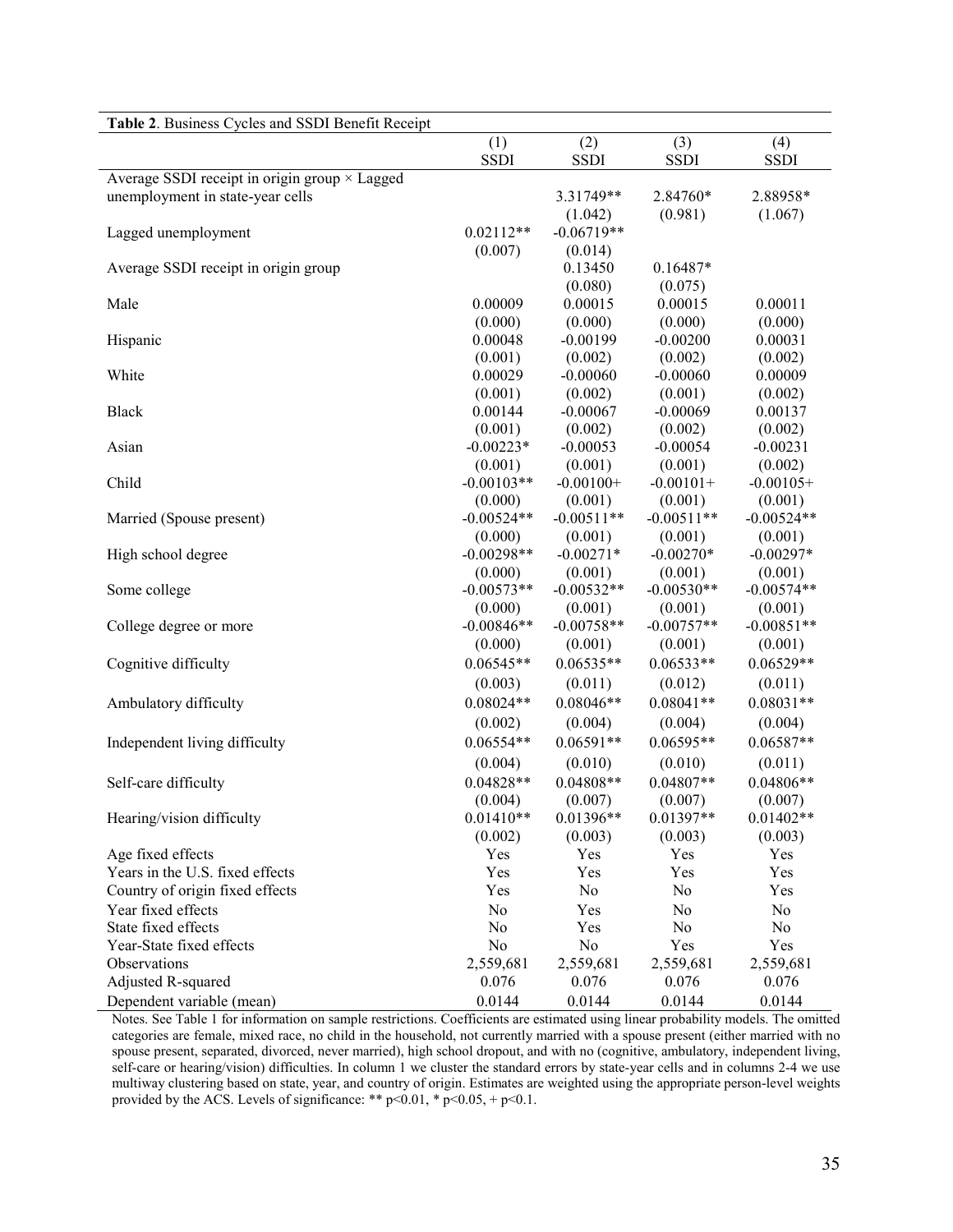| Table 3. Robustness Checks                                                                                                                                                                                                                                                                                                                                                                                                                                                                       |                                 |                     |                    |                      |                                               |
|--------------------------------------------------------------------------------------------------------------------------------------------------------------------------------------------------------------------------------------------------------------------------------------------------------------------------------------------------------------------------------------------------------------------------------------------------------------------------------------------------|---------------------------------|---------------------|--------------------|----------------------|-----------------------------------------------|
|                                                                                                                                                                                                                                                                                                                                                                                                                                                                                                  | Sample: Working Age Individuals |                     |                    |                      | Sample:<br>Individuals<br>Age 62 and<br>Above |
| Dependent Variable: Receipt of                                                                                                                                                                                                                                                                                                                                                                                                                                                                   | <b>SSDI</b>                     | <b>SSDI</b>         | <b>SSDI</b>        | <b>SSDI</b>          | Retirement<br>Benefits                        |
|                                                                                                                                                                                                                                                                                                                                                                                                                                                                                                  | (1)                             | (2)                 | (3)                | (4)                  | (5)                                           |
| Average SSDI receipt in origin group × Lagged<br>unemployment in state-year cells<br>Average SSDI receipt in origin group $\times$ Lagged<br>unemployment in state-year-country of birth cells<br>Average SSDI receipt in origin group $\times$ Lagged<br>unemployment in state-year-education cells<br>Average SSDI receipt in origin group $\times$ Lagged<br>unemployment in state-year-occupation cells<br>Average SSDI receipt in origin group × Lagged<br>unemployment in state-year cells | $4.771**$<br>(1.552)            | $0.395*$<br>(0.182) | 5.786**<br>(1.208) | $0.469**$<br>(0.024) | $-0.227$<br>(0.286)                           |
| <b>Additional Interactions Terms</b>                                                                                                                                                                                                                                                                                                                                                                                                                                                             | <b>Yes</b>                      | N <sub>0</sub>      | N <sub>0</sub>     | N <sub>0</sub>       | N <sub>0</sub>                                |
| Observations                                                                                                                                                                                                                                                                                                                                                                                                                                                                                     | 2,559,681                       | 2,512,574           | 2,512,574          | 2,512,574            | 801,889                                       |
| Adjusted R-squared                                                                                                                                                                                                                                                                                                                                                                                                                                                                               | 0.076                           | 0.076               | 0.076              | 0.089                | 0.288                                         |
| Dependent variable (mean)                                                                                                                                                                                                                                                                                                                                                                                                                                                                        | 0.0144                          | 0.0144              | 0.0144             | 0.0144               | 0.659                                         |

Notes. See Table 1 for information on sample restrictions and Table 2 for information on the control variables and fixed effects included in all specifications. In column 1, interactions between the state unemployment rate and average years of schooling, average age, and average number of years in the United States are included in the model. Columns 2-4 have a smaller number of observations because lagged unemployment rates were not available for people in certainly narrowly defined cells. For comparison purposes, we restrict the sample to individuals with non-missing information on all three measures of the unemployment rate. Coefficients are estimated using linear probability models. Estimates are weighted using the appropriate person-level weights provided by the ACS. We use multiway clustering based on state, year, and country of origin. Levels of significance: \*\* p<0.01, \*  $p<0.05$ , +  $p<0.1$ .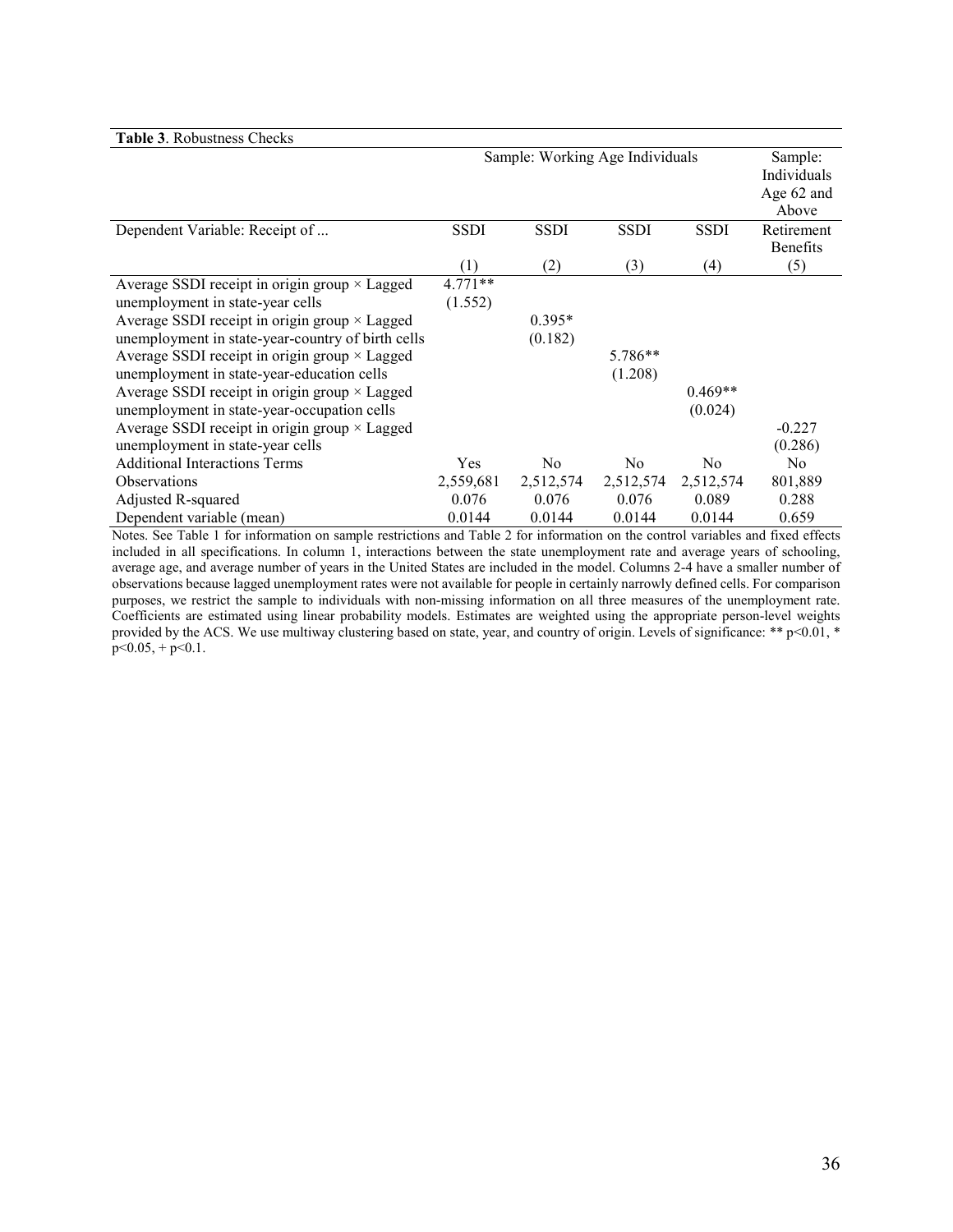| Table 4. Immigrants' Connection to Their Ethnic Communities |                |             |              |              |  |  |
|-------------------------------------------------------------|----------------|-------------|--------------|--------------|--|--|
| Dependent variable: SSDI receipt                            | Sample: Fluent | Sample: Not | Sample: CA   | Sample: CA   |  |  |
|                                                             | in English     | fluent in   | below median | above median |  |  |
|                                                             |                | English     |              |              |  |  |
|                                                             |                | (2)         | 3)           | (4)          |  |  |
| Average SSDI receipt in origin group ×                      | 1.762          | $4.123**$   | $2.063**$    | $6.505*$     |  |  |
| Lagged unemployment in state-year cells                     | (1.746)        | (0.285)     | (0.420)      | (2.830)      |  |  |
| <b>Observations</b>                                         | 1,293,512      | 1,266,169   | 1,325,890    | 1,233,791    |  |  |
| Adjusted R-squared                                          | 0.086          | 0.073       | 0.076        | 0.077        |  |  |
| Dependent variable (mean)                                   | 0.0137         | 0.0184      | 0.0147       | 0.0142       |  |  |

Notes. See Table 1 for information on sample restrictions and Table 2 for information on the control variables and fixed effects included in all specifications. Column 1 is restricted to individuals who speak only English or speak English very well. Column 2 is restricted to individuals who speak English well, speak English but not well, or do not speak English. Column 3 is restricted to individuals who live in states with a contact availability (CA) value below the median (CA< .0079718) and column 4 to those individual living in states where the CA value is above the median (CA> .0079718). CA is calculated by dividing the number of people from a specific country of origin living in the state by the total number of people living in that state. Coefficients are estimated using linear probability models. Estimates are weighted using the appropriate person-level weights provided by the ACS. We use multiway clustering based on state, year, and country of origin. Levels of significance: \*\* p<0.01, \* p<0.05, + p<0.1.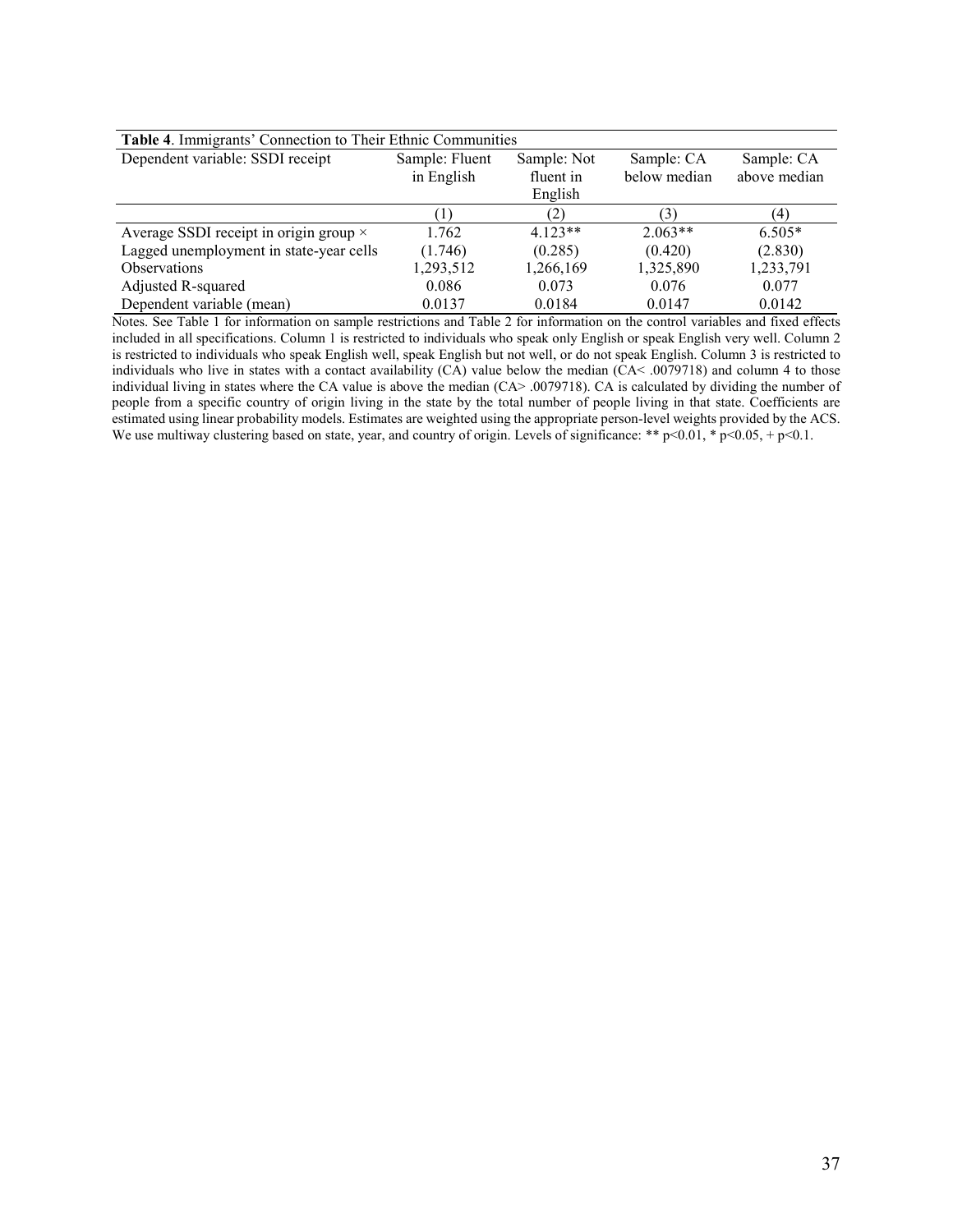| Table 5. Social Norms and SSDI Receipt             |                  |           |           |           |           |
|----------------------------------------------------|------------------|-----------|-----------|-----------|-----------|
| Dependent variable: SSDI receipt                   | $\left(1\right)$ | (2)       | (3)       | (4)       | (5)       |
| "Turn lazy" $\times$ Lagged unemployment in state- | $1.145**$        |           |           |           |           |
| year cells                                         | (0.217)          |           |           |           |           |
| "Talent develop" $\times$ Lagged unemployment in   |                  | $0.576+$  |           |           |           |
| state-year cells                                   |                  | (0.273)   |           |           |           |
| "Work duty" $\times$ Lagged unemployment in        |                  |           | $1.473**$ |           |           |
| state-year cells                                   |                  |           | (0.381)   |           |           |
| PCA work norms $\times$ Lagged unemployment in     |                  |           |           | $0.012**$ | $0.012*$  |
| state-year cells                                   |                  |           |           | (0.004)   | (0.004)   |
| Average SSDI receipt in origin group $\times$      |                  |           |           |           | 0.043     |
| Lagged unemployment in state-year cells            |                  |           |           |           | (0.968)   |
| <b>Observations</b>                                | 1,863,180        | 1,863,180 | 1,885,155 | 1,863,180 | 1,863,180 |
| Adjusted R-squared                                 | 0.077            | 0.077     | 0.077     | 0.077     | 0.077     |
| Dependent variable (mean)                          | 0.0134           | 0.0134    | 0.0133    | 0.0134    | 0.0134    |

Notes. In column 1, the interaction variable is the product of co-ethnics who "strongly disagree that people who do not work turn lazy" ("Turn lazy") and the lagged unemployment rate in state-year cells. In column 2, the interaction variable is the product of co-ethnics who "strongly disagree that to develop talents you need to have a job" ("Talent develop") and the lagged unemployment rate in state-year cells. In column 3, the interaction variable is the product of co-ethnics who "strongly disagree that work is a duty towards society" ("Work duty") and the lagged unemployment rate in stateyear cells. In column 4, the interaction variable is the product of the first principal component of the above three work norm variables and the lagged unemployment rate in state-year cells. Coefficients are estimated using linear probability models. Out of the 148 origin countries in the ACS sample, we are able to match 79 countries in column 3 and 78 countries in columns 1 and 2. This is the reason why the number of observations in this Table is lower than in the previous Tables, as well as why numbers of observations differs between column 3 and the rest of the columns in this Table. See Table 1 for information on sample restrictions and Table 2 for information on the control variables. Coefficients are estimated using linear probability models. Estimates are weighted using the appropriate person-level weights provided by the ACS. We use multiway clustering based on state, year, and country of origin. Levels of significance: \*\*  $p<0.01$ , \*  $p<0.05$ , +  $p<0.1$ .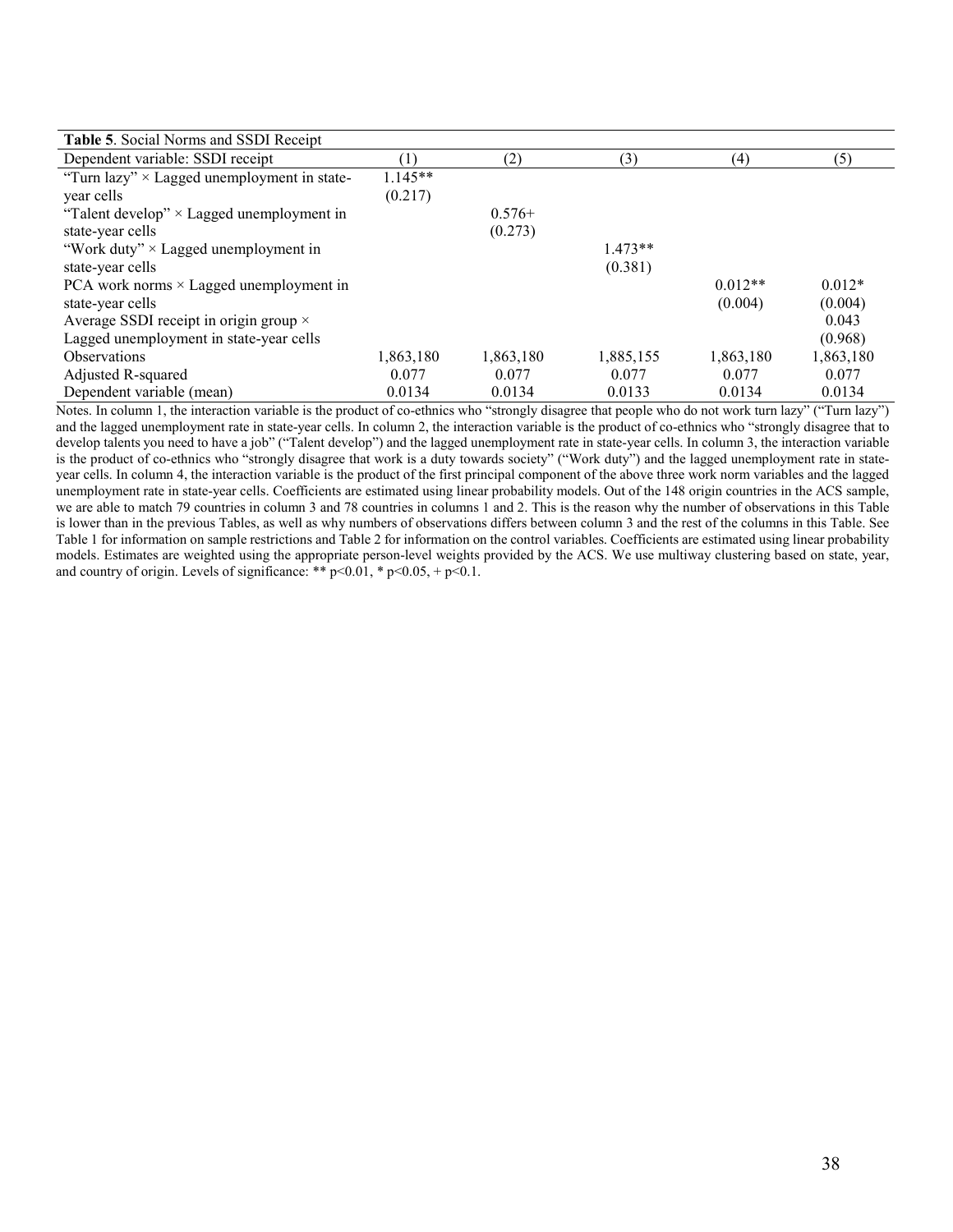| Table 6. Business Cycles and SSDI Benefit Receipt in the CPS First Generation Sample |                |           |            |            |  |
|--------------------------------------------------------------------------------------|----------------|-----------|------------|------------|--|
| Dependent variable: SSDI receipt                                                     | (1)            | (2)       | (3)        | (4)        |  |
| Average SSDI receipt among those from same birth                                     | $6.687*$       | $7.685**$ | 8.991**    | $11.697**$ |  |
| country $\times$ lagged unemployment in state                                        | (2.684)        | (2.363)   | (0.003)    | (2.687)    |  |
| Average years in the U.S. $\times$ lagged unemployment                               |                |           | 0.006      |            |  |
| in state                                                                             |                |           | (0.017)    |            |  |
| Average age $\times$ lagged unemployment in state                                    |                |           | $-0.024$   |            |  |
|                                                                                      |                |           | (0.017)    |            |  |
| Average years of education $\times$ lagged                                           |                |           | 0.006      |            |  |
| unemployment in state                                                                |                |           | (0.017)    |            |  |
|                                                                                      |                |           |            | $-0.273$   |  |
| Average UI receipt $\times$ lagged unemployment in state                             |                |           |            | (0.210)    |  |
| Health status controls                                                               | N <sub>0</sub> | Yes       | <b>Yes</b> | <b>Yes</b> |  |
| <b>Observations</b>                                                                  | 112,015        | 112,015   | 112,015    | 104,189    |  |
| Adjusted R-squared                                                                   | 0.023          | 0.064     | 0.064      | 0.062      |  |
| Dependent variable (mean)                                                            | 0.0114         | 0.0114    | 0.0114     | 0.0111     |  |

 Notes: All columns include controls for, gender (dummy for male), having a child, married, high school, some college, college, Hispanic, white non-Hispanic, black non-Hispanic, Asian non-Hispanic, age fixed effects, years in the U.S. fixed effects, country of birth fixed effects and state/year fixed effects. The health status controls include health excellent, very good, good, and fair dummies. Sampling weights (normalized to sum to the same value each year) are used. Households that have been in the sample for more than 4 months are dropped. Standard errors are reported in parentheses and use multiway clustering based on state, year, and country of origin. Levels of significance: \*\* p<0.01, \* p<0.05, + p<0.1.

| Table 7. Business Cycles and SSDI Benefit Receipt in the CPS First Generation Sample by Health Status |           |           |            |             |           |  |
|-------------------------------------------------------------------------------------------------------|-----------|-----------|------------|-------------|-----------|--|
|                                                                                                       |           | (2)       | (3)        | (4)         | (5)       |  |
|                                                                                                       | Health    | Health    | Health     | Health fair | Health    |  |
| Dependent variable: SSDI receipt                                                                      | excellent | very good | good       |             | poor      |  |
| Average SSDI receipt among those from same                                                            | $-1.176$  | $-0.887$  | $11.146**$ | 78.738**    | $-42.323$ |  |
| birth country $\times$ lagged unemployment in state                                                   | (6.447)   | (3.655)   | (0.009)    | (19.537)    | (120.268) |  |
| <b>Observations</b>                                                                                   | 29,200    | 37,125    | 34,298     | 8,588       | 2,445     |  |
| Adjusted R-squared                                                                                    | 0.029     | 0.010     | 0.031      | 0.053       | 0.098     |  |
| Dependent variable (mean)                                                                             | 0.0020    | 0.0027    | 0.0089     | 0.0496      | 0.1379    |  |

Notes: All columns include controls for, gender (dummy for male), having a child, married, high school, some college, college, Hispanic, white non-Hispanic, black non-Hispanic, Asian non-Hispanic, age fixed effects, years in the U.S. fixed effects, country of birth fixed effects and state/year fixed effects. The health status controls include health excellent, very good, good, and fair dummies. Sampling weights (normalized to sum to the same value each year) are used. Households that have been in the sample for more than 4 months are dropped. Standard errors are reported in parentheses and use multiway clustering based on state, year, and country of origin. Levels of significance: \*\* p<0.01, \* p<0.05, + p<0.1.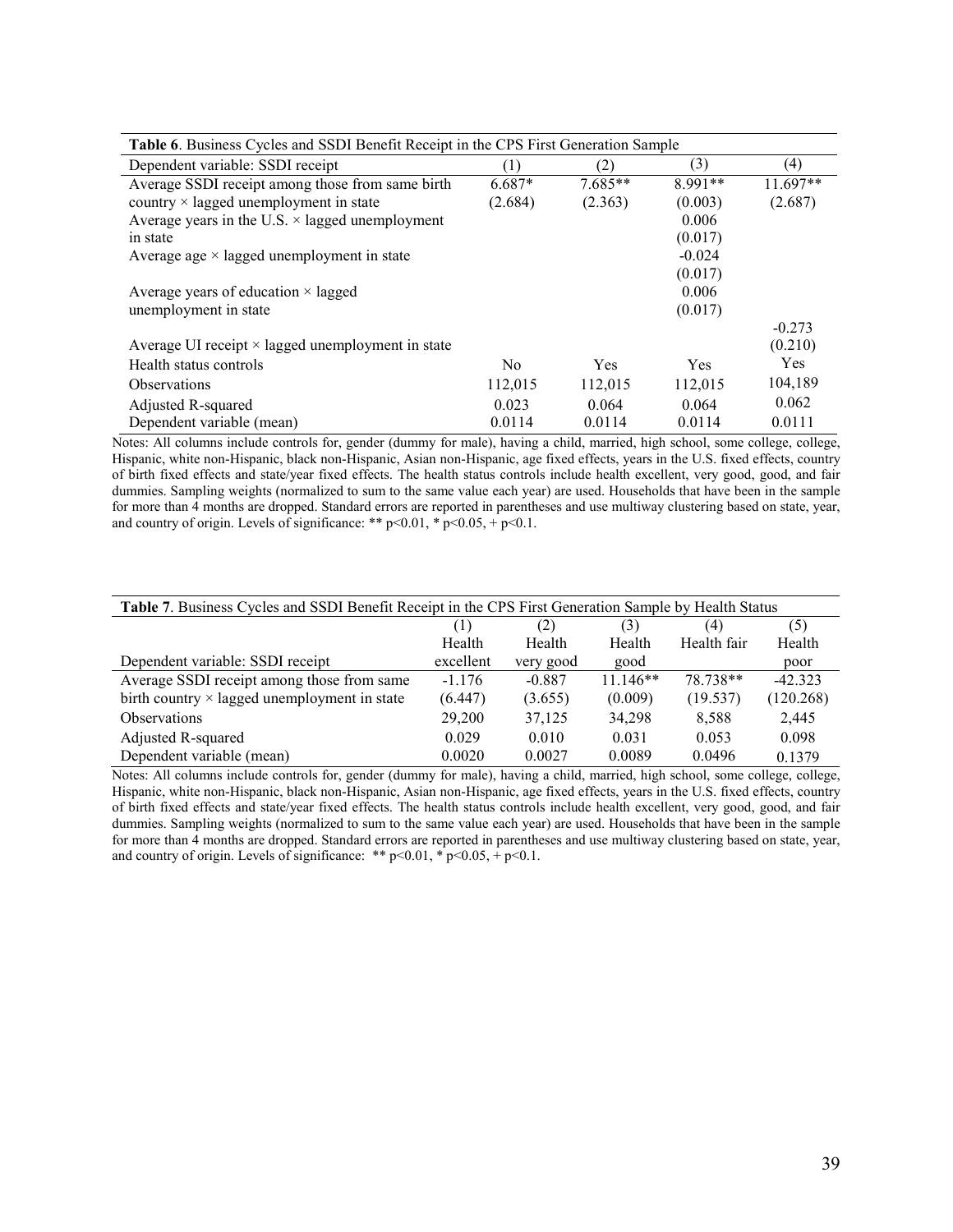**Table 8**. Business Cycles and SSDI Benefit Receipt in the CPS First Generation Sample by Documented Status

| Dependent variable: SSDI receipt                    | Undocumented | Documented |
|-----------------------------------------------------|--------------|------------|
| Average SSDI receipt among those from same          | $-0.492$     | $8.640*$   |
| birth country $\times$ lagged unemployment in state | (2.426)      | (3.948)    |
| <b>Observations</b>                                 | 40,216       | 71,784     |
| Adjusted R-squared                                  | 0.002        | 0.075      |
| Dependent variable (mean)                           | 0.0012       | 0.0170     |

Notes: All columns include controls for gender (dummy for male), having a child, married, high school, some college, college, Hispanic, white non-Hispanic, black non-Hispanic, Asian non-Hispanic, age fixed effects, years in the U.S. fixed effects, country of birth fixed effects and state/year fixed effects. The health status controls include health excellent, very good, good, and fair dummies. Sampling weights (normalized to sum to the same value each year) are used. Households that have been in the sample for more than 4 months are dropped. Standard errors are reported in parentheses and use multiway clustering based on state, year, and country of origin. Levels of significance: \*\*  $p<0.01$ , \*  $p<0.05$ , +  $p<0.1$ .

| Table 9. Business Cycles and SSDI Benefit Receipt in the CPS Second Generation Sample |                |                |                   |  |  |
|---------------------------------------------------------------------------------------|----------------|----------------|-------------------|--|--|
| Dependent variable: SSDI receipt                                                      | ( 1 )          | (2)            | (3)               |  |  |
|                                                                                       | Father foreign | Mother foreign | Father and mother |  |  |
|                                                                                       | born           | born           | from same country |  |  |
| Average SSDI receipt among those from father's                                        | $8.156**$      |                |                   |  |  |
| country of birth $\times$ lagged unemployment                                         | (0.168)        |                |                   |  |  |
| Average SSDI receipt among those from mother's                                        |                | $9.812**$      |                   |  |  |
| country of birth $\times$ lagged unemployment                                         |                | (3.033)        |                   |  |  |
| Average SSDI receipt among those from parents'                                        |                |                | 9.406             |  |  |
| shared country of birth $\times$ lagged unemployment                                  |                |                | (6.406)           |  |  |
| <b>Observations</b>                                                                   | 32,684         | 33,511         | 18,465            |  |  |
| Adjusted R-squared                                                                    | 0.125          | 0.114          | 0.114             |  |  |
| Dependent variable (mean)                                                             | 0.0210         | 0.0186         | 0.0153            |  |  |

Notes: Column (1) and (2) include only those whose fathers and mothers were born outside the U.S., respectively. Column (3) includes those with at least one parent born outside the U.S. All columns include controls for gender (dummy for male), having a child, married, high school, some college, college, Hispanic, white non-Hispanic, black non-Hispanic, Asian non-Hispanic, health excellent, very good, good, fair, age fixed effects, parent's country of birth fixed effects, and state/year fixed effects. Column (3) also includes dummies for whether the person's father and mother were born outside the U.S. Sampling weights (normalized to sum to the same value each year) are used. Households that have been in the sample for more than 4 months are dropped. Standard errors are reported in parentheses and use multiway clustering based on state, year, and parent's country of origin. Levels of significance: \*\*  $p<0.01$ , \*  $p<0.05$ , +  $p<0.1$ .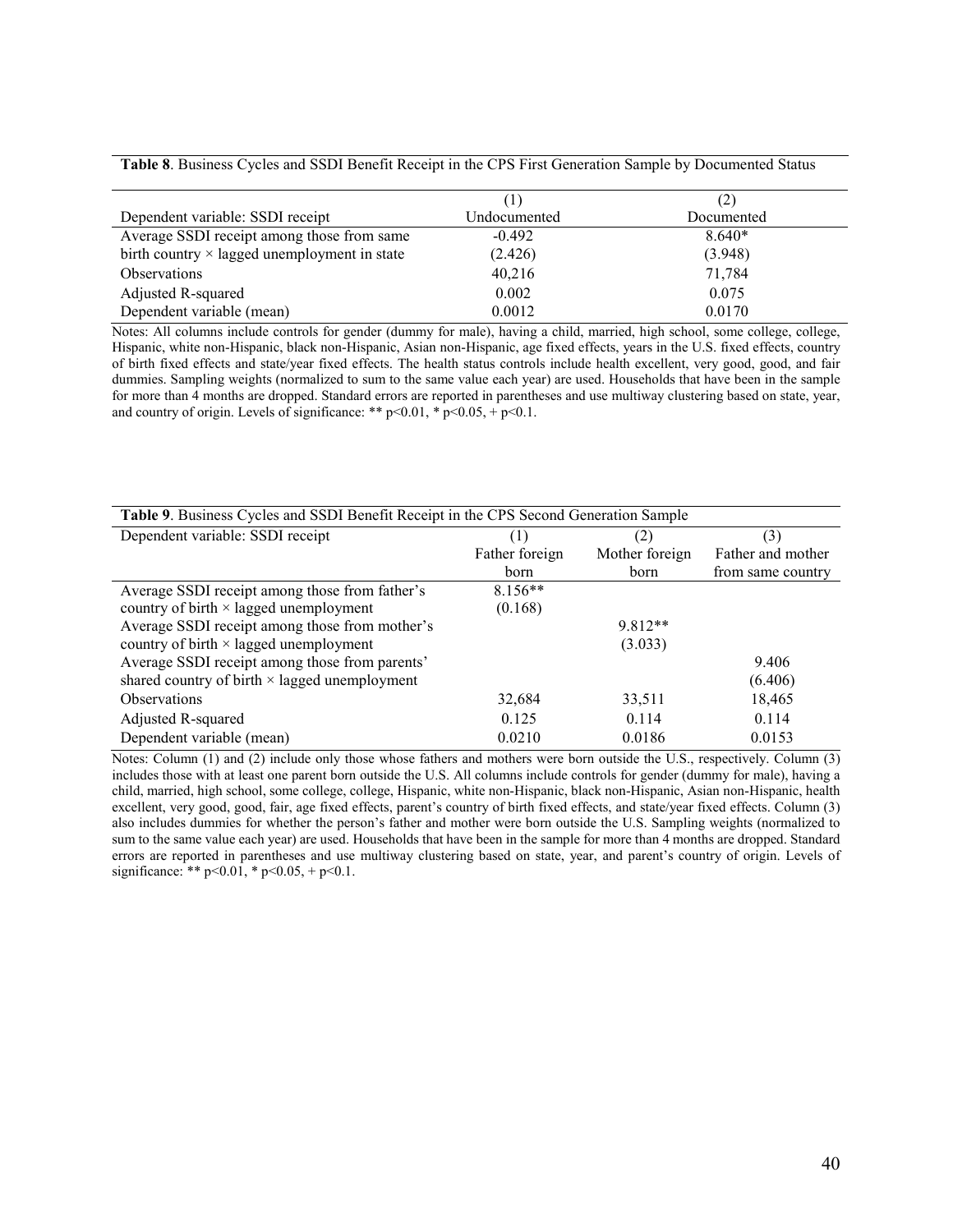| Table A1. Choosing Unemployment Rate Lag (ACS 2001-2016) |            |               |               |               |  |
|----------------------------------------------------------|------------|---------------|---------------|---------------|--|
|                                                          | (1)        | (2)           | (3)           | (4)           |  |
| Dependent variable: SSDI receipt                         | Current UR | UR Lag $(-1)$ | UR Lag $(-2)$ | UR Lag $(-3)$ |  |
| Average SSDI receipt in origin country $\times$ Current  | $2.368*$   |               |               |               |  |
| unemployment in state-year cells                         | (0.861)    |               |               |               |  |
| Average SSDI receipt in origin country $\times$ Lagged   |            | $2.890*$      |               |               |  |
| unemployment in state-year cells                         |            | (1.067)       |               |               |  |
| Average SSDI receipt in origin country $\times$ Lagged   |            |               | 2.127         |               |  |
| unemployment two years ago in state-year cells           |            |               | (1.553)       |               |  |
| Average SSDI receipt in origin country × Lagged          |            |               |               | 2.042         |  |
| unemployment three years ago in state-year cells         |            |               |               | (1.231)       |  |
| <b>Observations</b>                                      | 2,577,904  | 2,559,681     | 2,503,775     | 2,451,537     |  |
| Adjusted R-squared                                       | 0.074      | 0.076         | 0.077         | 0.078         |  |

# **Appendix Tables**

Notes. For information on the sample see Table 1. Coefficients are estimated using linear probability models. For reasons of brevity, we only present estimates for the interaction variable. Other controls include those shown in column 3 of Table 2. Standard errors are clustered at state-year-country of origin cells. Estimates are weighted using the appropriate person-level weights provided by the ACS. We use multiway clustering based on state, year, and country of origin. Levels of significance: \*\* p<0.01, \* p<0.05, + p<0.1.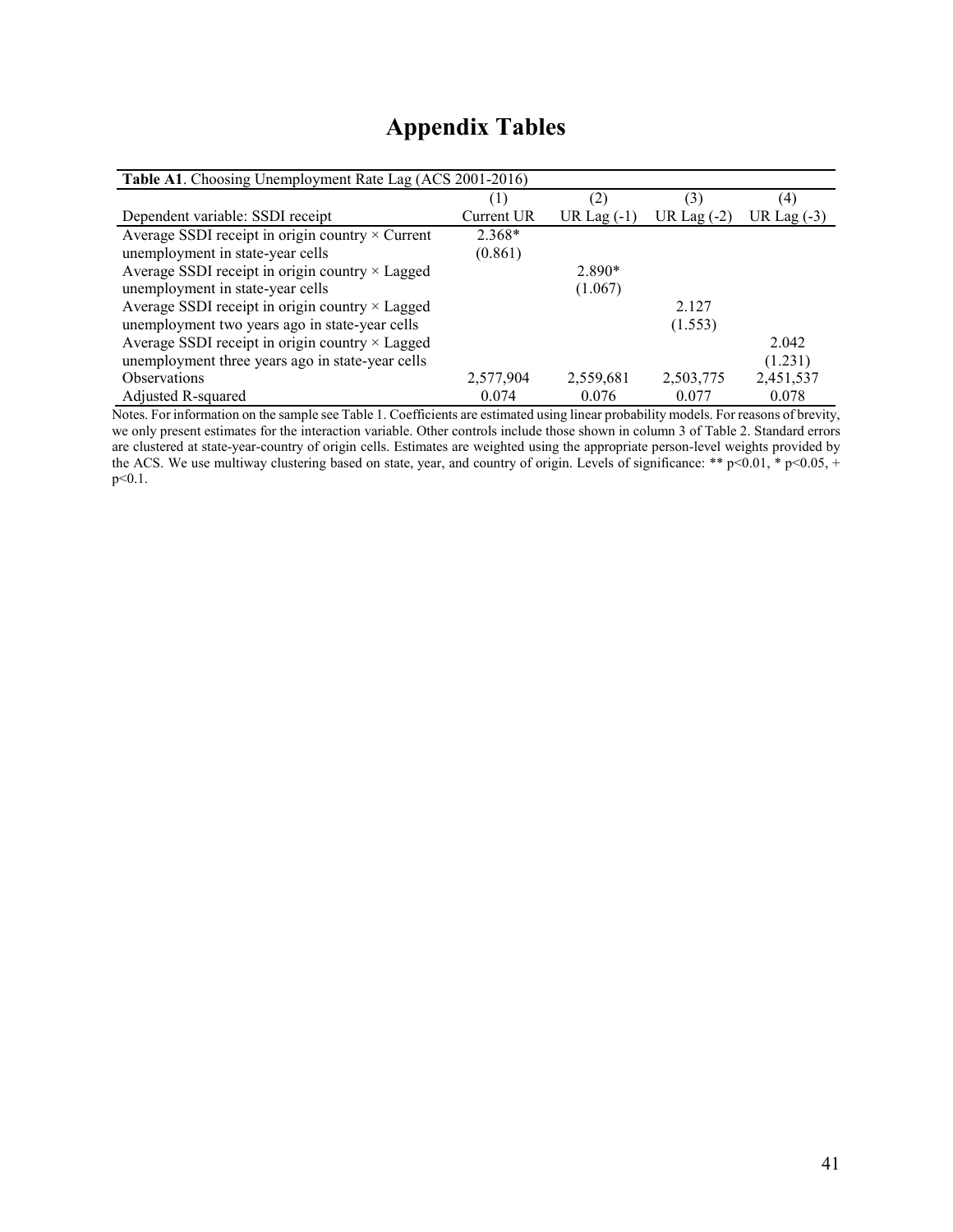| Table A2. SSDI Receipt by Country of Origin Ranked from Highest to Lowest (ACS 2001-2016) |                |                  |  |  |  |  |
|-------------------------------------------------------------------------------------------|----------------|------------------|--|--|--|--|
| Country                                                                                   | Observations   | SSDI Receipt     |  |  |  |  |
| Azores                                                                                    | 1,829          | 0.0723           |  |  |  |  |
| Portugal                                                                                  | 13,936         | 0.0388           |  |  |  |  |
| Italy                                                                                     | 19,701         | 0.0375           |  |  |  |  |
| Greece                                                                                    | 8,486          | 0.0348           |  |  |  |  |
| Croatia                                                                                   | 2,741          | 0.0340           |  |  |  |  |
| Yemen Arab Republic (North)                                                               | 1,908          | 0.0336           |  |  |  |  |
| Iceland                                                                                   | 311            | 0.0333           |  |  |  |  |
| Bhutan                                                                                    | 468            | 0.0332           |  |  |  |  |
| Cape Verde                                                                                | 2,108          | 0.0330           |  |  |  |  |
| Serbia                                                                                    | 968            | 0.0326           |  |  |  |  |
| Yugoslavia                                                                                | 5,029          | 0.0321           |  |  |  |  |
| Czechoslovakia                                                                            | 1,019          | 0.0302           |  |  |  |  |
| Macedonia                                                                                 | 1,761          | 0.0294           |  |  |  |  |
| Cuba                                                                                      | 57,295         | 0.0294           |  |  |  |  |
| Dominican Republic                                                                        | 48,219         | 0.0294           |  |  |  |  |
| Germany                                                                                   | 34,356         | 0.0283           |  |  |  |  |
| Caribbean, ns                                                                             | 2,017          | 0.0274           |  |  |  |  |
| Afghanistan                                                                               | 4,285          | 0.0263           |  |  |  |  |
| Iraq                                                                                      | 7,241          | 0.0262           |  |  |  |  |
| Laos                                                                                      | 16,342         | 0.0257           |  |  |  |  |
| Gambia                                                                                    | 307            | 0.0248           |  |  |  |  |
| Dominica                                                                                  | 1,866          | 0.0247           |  |  |  |  |
| Syria                                                                                     | 4,441          | 0.0240           |  |  |  |  |
| Marshall Islands                                                                          | 288            | 0.0240           |  |  |  |  |
| St. Vincent                                                                               | 1,481          | 0.0238           |  |  |  |  |
| Cambodia (Kampuchea)                                                                      | 12,565         | 0.0238           |  |  |  |  |
| Egypt/United Arab Rep.                                                                    | 9,383          | 0.0234           |  |  |  |  |
| Bahamas                                                                                   | 1,952          | 0.0214           |  |  |  |  |
| Montenegro                                                                                | 415            | 0.0213           |  |  |  |  |
| Austria                                                                                   | 2,508          | 0.0212           |  |  |  |  |
| Hungary<br>Somalia                                                                        | 3,886          | 0.0208           |  |  |  |  |
| Scotland                                                                                  | 2,747<br>3,922 | 0.0207<br>0.0198 |  |  |  |  |
| United Arab Emirates                                                                      | 234            | 0.0197           |  |  |  |  |
| Belgium                                                                                   | 2,033          | 0.0196           |  |  |  |  |
| Eritrea                                                                                   | 1,654          | 0.0193           |  |  |  |  |
| Fiji                                                                                      | 2,947          | 0.0191           |  |  |  |  |
| Haiti                                                                                     | 33,123         | 0.0187           |  |  |  |  |
| Jordan                                                                                    | 4,561          | 0.0185           |  |  |  |  |
| Belize/British Honduras                                                                   | 3,123          | 0.0180           |  |  |  |  |
| Cyprus                                                                                    | 326            | 0.0179           |  |  |  |  |
| Saudi Arabia                                                                              | 1,133          | 0.0179           |  |  |  |  |
| Bosnia                                                                                    | 8,030          | 0.0179           |  |  |  |  |
| Panama                                                                                    | 7,086          | 0.0178           |  |  |  |  |
| Armenia                                                                                   | 5,561          | 0.0175           |  |  |  |  |
| Lebanon                                                                                   | 9,504          | 0.0175           |  |  |  |  |
| Canada                                                                                    | 55,440         | 0.0174           |  |  |  |  |
| Poland                                                                                    | 31,606         | 0.0173           |  |  |  |  |
| Netherlands                                                                               | 5,490          | 0.0172           |  |  |  |  |
| Libya                                                                                     | 289            | 0.0170           |  |  |  |  |
| Jamaica                                                                                   | 42,305         | 0.0170           |  |  |  |  |
| Costa Rica                                                                                | 5,354          | 0.0169           |  |  |  |  |
| Tonga                                                                                     | 1,200          | 0.0169           |  |  |  |  |
| Barbados                                                                                  | 3,543          | 0.0168           |  |  |  |  |
| Guyana/British Guiana                                                                     | 18,535         | 0.0167           |  |  |  |  |
| Spain                                                                                     | 5,202          | 0.0165           |  |  |  |  |
| Romania                                                                                   | 11,491         | 0.0162           |  |  |  |  |
| Ireland                                                                                   | 8,369          | 0.0161           |  |  |  |  |
| England                                                                                   | 23,791         | 0.0161           |  |  |  |  |
|                                                                                           |                | Continued        |  |  |  |  |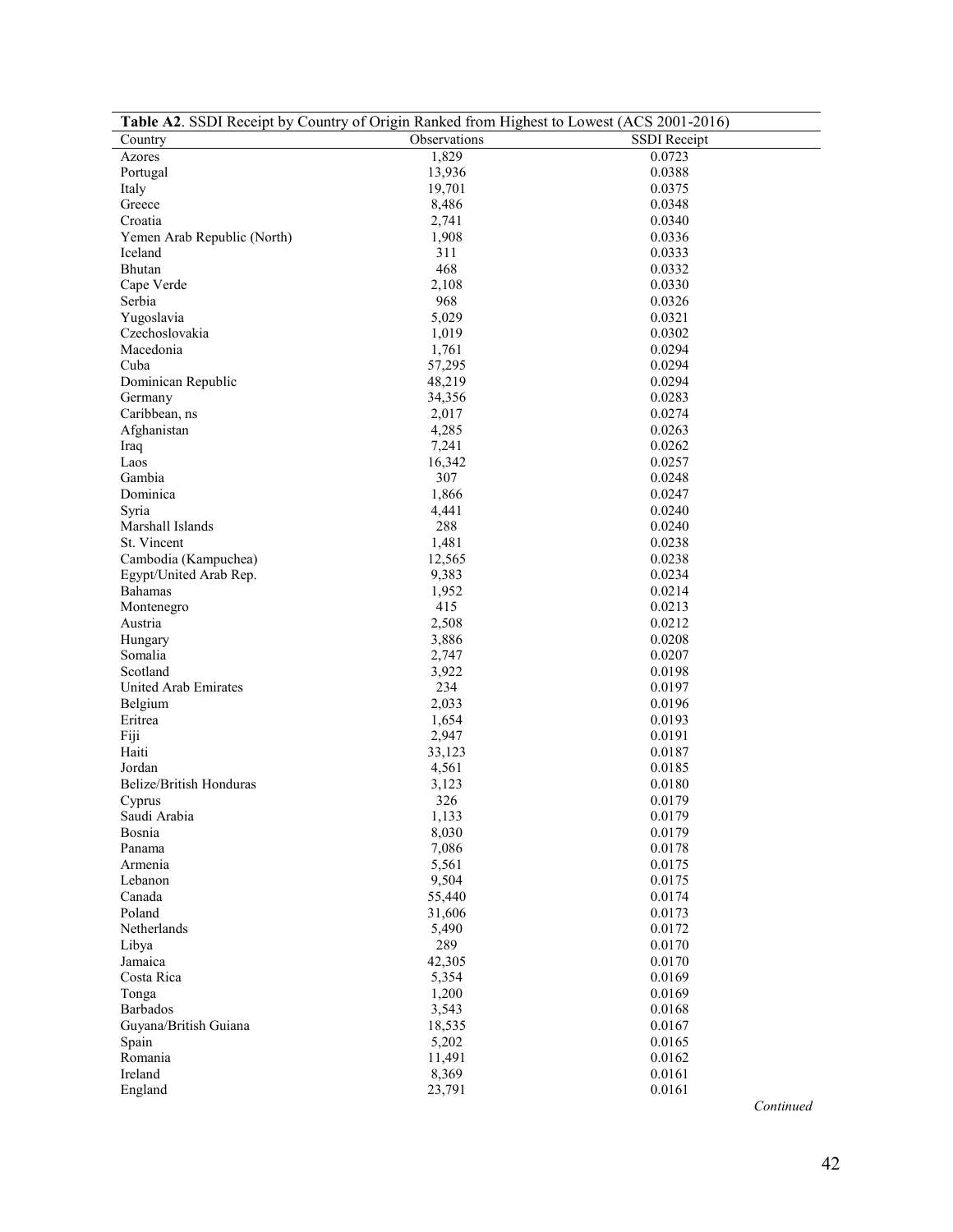|                     |              | $\cup$ uu    |
|---------------------|--------------|--------------|
| Country             | Observations | SSDI Receipt |
| Uzbekistan          | 2,703        | 0.0160       |
| Trinidad and Tobago | 16,381       | 0.0159       |
| Colombia            | 41,902       | 0.0158       |
| Bermuda             | 468          | 0.0154       |
| Nicaragua           | 17,541       | 0.0152       |
| Paraguay            | 952          | 0.0152       |
| Ecuador             | 23,878       | 0.0151       |
| Sudan               | 1,924        | 0.0148       |
| Liberia             | 3,513        | 0.0148       |
| Tanzania            | 1,263        | 0.0147       |
| Norway              | 1,280        | 0.0146       |
| Czech Republic      | 1,939        | 0.0145       |
| Azerbaijan          | 1,121        | 0.0142       |
| Iran                | 24,786       | 0.0142       |
| Chile               | 5,970        | 0.0140       |
| Zaire               | 395          | 0.0139       |
| St. Kitts-Nevis     | 435          | 0.0139       |
| Vietnam             | 99,334       | 0.0139       |
| Philippines         | 133,573      | 0.0133       |
| Other USSR/Russia   | 21,311       | 0.0132       |
| Israel/Palestine    | 9,724        | 0.0132       |
| Latvia              | 961          | 0.0131       |
| Mexico              | 754,543      | 0.0130       |
| Ethiopia            | 8,938        | 0.0129       |
| Thailand            | 13,889       | 0.0129       |
| Kazakhstan          | 1,063        | 0.0128       |
| Albania             | 4,029        | 0.0126       |
| Togo                | 469          | 0.0124       |
| Antigua-Barbuda     | 1,246        | 0.0123       |
| Algeria             | 1,223        | 0.0121       |
| Ukraine             | 18,635       | 0.0121       |
| Lithuania           | 1,838        | 0.0119       |
| Ghana               | 7,589        | 0.0118       |
| Peru                | 26,048       | 0.0118       |
| Bulgaria            | 4,287        | 0.0114       |
| Argentina           | 11,716       | 0.0114       |
| Estonia             | 250          | 0.0114       |
| Uganda              | 1,287        | 0.0112       |
| France              | 9,813        | 0.0112       |
| Burma (Myanmar)     | 4,603        | 0.0111       |
| El Salvador         | 79,339       | 0.0111       |
| St. Lucia           | 1,268        | 0.0111       |
| Byelorussia         | 3,354        | 0.0110       |
| Congo               | 234          | 0.0109       |
| Japan               | 20,647       | 0.0109       |
| Finland             | 1,218        | 0.0107       |
| Korea               | 68,437       | 0.0107       |
| Uruguay             | 3,009        | 0.0106       |
| Sierra Leone        | 2,017        | 0.0104       |
| Republic of Georgia | 857          | 0.0104       |
| Grenada             | 2,207        | 0.0103       |
| United Kingdom, ns  | 19,424       | 0.0103       |
| Moldavia            | 2,017        | 0.0103       |
| Bolivia             | 4,727        | 0.0102       |
| Switzerland         | 2,502        | 0.0101       |
| Hong Kong           | 21,975       | 0.0100       |
| Sri Lanka (Ceylon)  | 3,238        | 0.0098       |
| Honduras            | 26,602       | 0.0098       |
| South Korea         | 2,904        | 0.0097       |
|                     |              |              |

*Continued*

*Continued*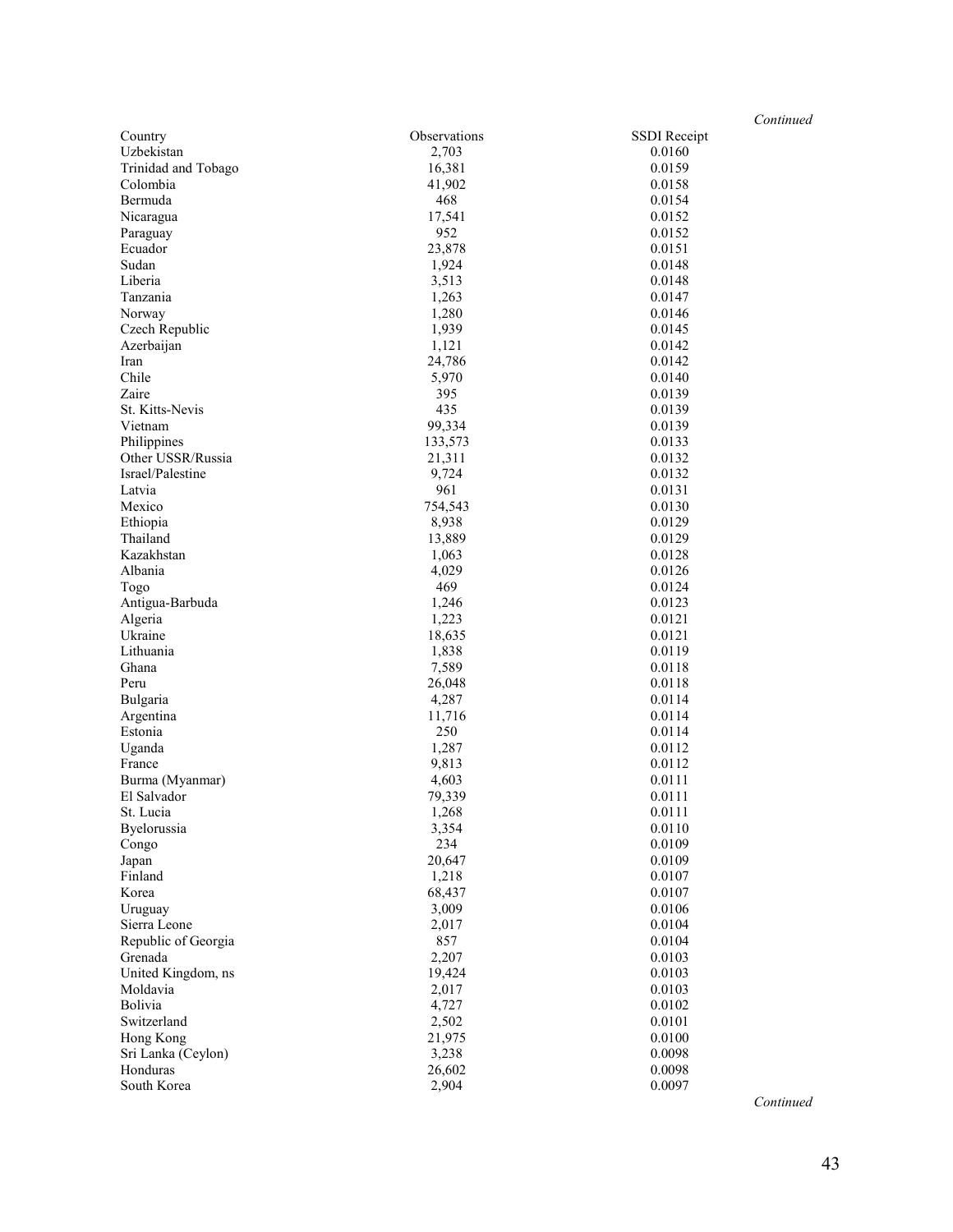|                                     |                                            | Continued                                            |
|-------------------------------------|--------------------------------------------|------------------------------------------------------|
| Country                             | Observations                               | SSDI Receipt                                         |
| New Zealand                         | 2,185                                      | 0.0097                                               |
| Bangladesh                          | 11,020                                     | 0.0097                                               |
| Kuwait                              | 1,780                                      | 0.0096                                               |
| Senegal                             | 1,173                                      | 0.0096                                               |
| Nepal                               | 2,897                                      | 0.0094                                               |
| Australia                           | 5,057                                      | 0.0094                                               |
| Morocco                             | 4,234                                      | 0.0093                                               |
| Cameroon                            | 1,895                                      | 0.0093                                               |
| Turkey                              | 7,175                                      | 0.0093                                               |
| China                               | 99,113                                     | 0.0092                                               |
| Pakistan                            | 21,211                                     | 0.0092                                               |
| <b>Brazil</b>                       | 21,489                                     | 0.0091                                               |
| Sweden                              | 2,996                                      | 0.0091                                               |
| Singapore                           | 1,986                                      | 0.0089                                               |
| Guatemala                           | 46,427                                     | 0.0086                                               |
| Micronesia                          | 963                                        | 0.0086                                               |
| Taiwan                              | 33,776                                     | 0.0082                                               |
| South Africa (Union of)             | 6,823                                      | 0.0080                                               |
| Denmark                             | 1,699                                      | 0.0079                                               |
| Venezuela                           | 11,713                                     | 0.0078                                               |
| Northern Ireland                    | 654                                        | 0.0075                                               |
| Indonesia                           | 6,359                                      | 0.0075                                               |
| Nigeria                             | 13,856                                     | 0.0075                                               |
| Slovakia                            | 1,400                                      | 0.0073                                               |
| India                               | 123,168                                    | 0.0072                                               |
| Kenya                               | 4,938                                      | 0.0071                                               |
| Malaysia                            | 4,984                                      | 0.0068                                               |
| Guinea                              | 598                                        | 0.0056                                               |
| Zambia                              | 347                                        | 0.0053                                               |
| Zimbabwe<br>10000010010<br>$\tau$ . | 1,258<br>$\cdot$ $\cdot$<br>$\overline{a}$ | 0.0052<br>$\ddot{\phantom{0}}$<br>$\cdots$<br>$\sim$ |

Notes. ACS 2001-2016. Means are weighted using the appropriate person-level weights provided by the ACS.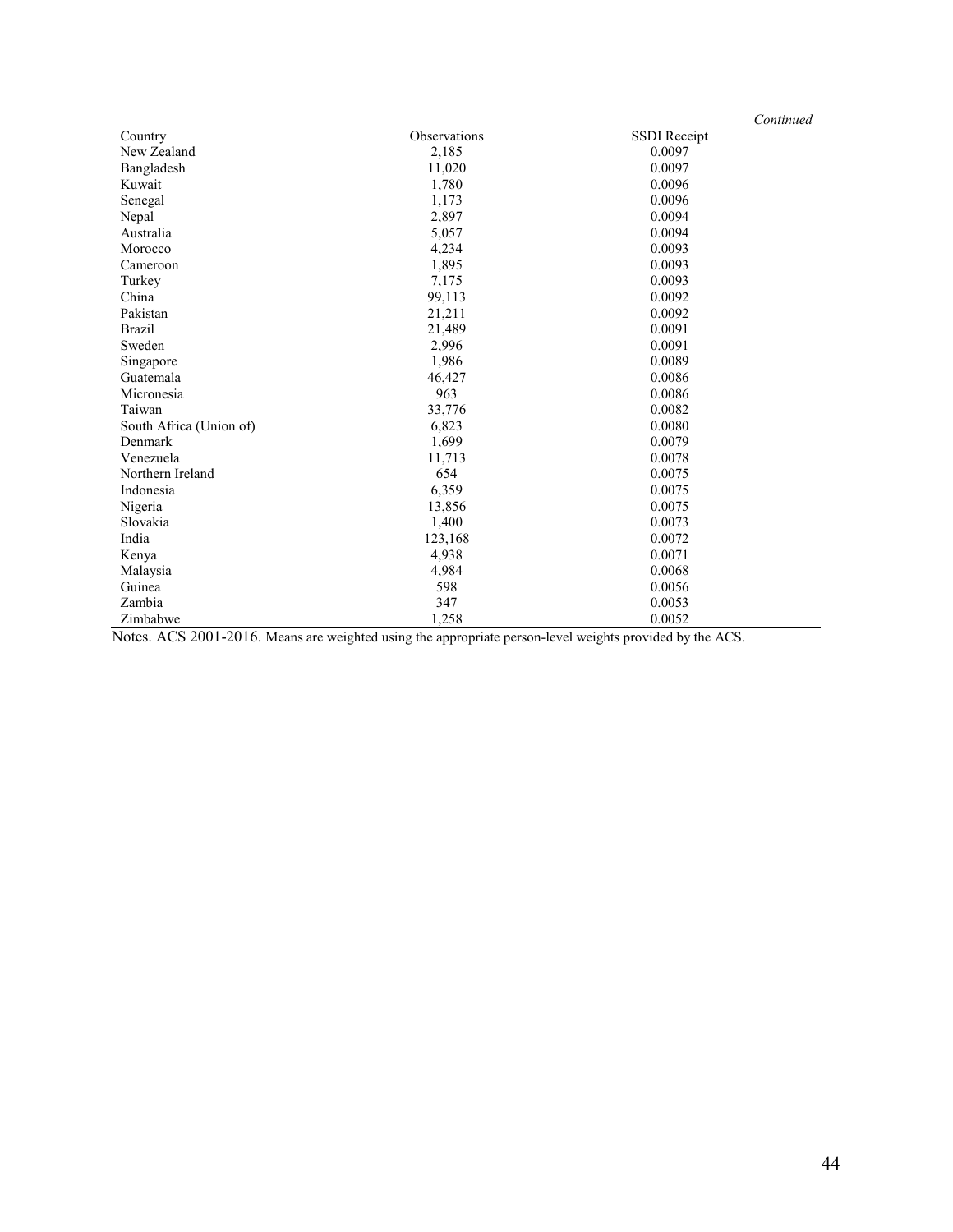| Table A3. Summary Statistics by Average SSDI and Average Unemployment Rate (ACS 2001-2016) |                                                              |          |               |          |               |          |              |          |
|--------------------------------------------------------------------------------------------|--------------------------------------------------------------|----------|---------------|----------|---------------|----------|--------------|----------|
|                                                                                            | Below average<br>Above average<br><b>SSDI</b><br><b>SSDI</b> |          | Below average |          | Above average |          |              |          |
| Variable                                                                                   |                                                              |          |               |          | Unemployment  |          | Unemployment |          |
|                                                                                            | Mean                                                         | St. dev. | Mean          | St. dev. | Mean          | St. dev. | Mean         | St. dev. |
| Disability Insurance Receipt (SSDI)                                                        | 0.012                                                        | 0.108    | 0.022         | 0.146    | 0.014         | 0.118    | 0.015        | 0.121    |
| Lagged unemployment in state-year cells                                                    | 0.066                                                        | 0.019    | 0.066         | 0.019    | 0.053         | 0.008    | 0.085        | 0.015    |
| Age                                                                                        | 41.277                                                       | 9.675    | 44.216        | 9.811    | 41.807        | 9.769    | 42.419       | 9.827    |
| Male                                                                                       | 0.514                                                        | 0.500    | 0.476         | 0.499    | 0.507         | 0.500    | 0.500        | 0.500    |
| Hispanic                                                                                   | 0.573                                                        | 0.495    | 0.290         | 0.454    | 0.491         | 0.500    | 0.511        | 0.500    |
| White non-Hispanic                                                                         | 0.089                                                        | 0.285    | 0.406         | 0.491    | 0.176         | 0.381    | 0.166        | 0.372    |
| Black non-Hispanic                                                                         | 0.029                                                        | 0.168    | 0.201         | 0.401    | 0.079         | 0.270    | 0.066        | 0.249    |
| Asian non-Hispanic                                                                         | 0.308                                                        | 0.462    | 0.103         | 0.303    | 0.252         | 0.434    | 0.257        | 0.437    |
| Other race non-Hispanic                                                                    | 0.011                                                        | 0.104    | 0.024         | 0.152    | 0.014         | 0.116    | 0.015        | 0.122    |
| Children                                                                                   | 0.661                                                        | 0.473    | 0.582         | 0.493    | 0.641         | 0.480    | 0.639        | 0.480    |
| Married (spouse-present)                                                                   | 0.661                                                        | 0.473    | 0.615         | 0.487    | 0.658         | 0.474    | 0.635        | 0.481    |
| Less than high school                                                                      | 0.318                                                        | 0.466    | 0.125         | 0.330    | 0.267         | 0.443    | 0.267        | 0.442    |
| High school                                                                                | 0.247                                                        | 0.431    | 0.304         | 0.460    | 0.264         | 0.441    | 0.258        | 0.438    |
| Some college                                                                               | 0.170                                                        | 0.375    | 0.272         | 0.445    | 0.194         | 0.395    | 0.201        | 0.401    |
| College plus                                                                               | 0.266                                                        | 0.442    | 0.299         | 0.458    | 0.275         | 0.446    | 0.274        | 0.446    |
| Cognitive difficulty                                                                       | 0.017                                                        | 0.127    | 0.028         | 0.165    | 0.020         | 0.141    | 0.019        | 0.135    |
| Ambulatory difficulty                                                                      | 0.029                                                        | 0.167    | 0.044         | 0.206    | 0.036         | 0.185    | 0.029        | 0.167    |
| Independent living difficulty                                                              | 0.018                                                        | 0.133    | 0.027         | 0.162    | 0.022         | 0.148    | 0.017        | 0.130    |
| Self-care difficulty                                                                       | 0.009                                                        | 0.093    | 0.015         | 0.120    | 0.010         | 0.102    | 0.010        | 0.099    |
| Hearing/vision difficulty                                                                  | 0.019                                                        | 0.138    | 0.023         | 0.149    | 0.020         | 0.139    | 0.021        | 0.144    |
| Years in the U.S.                                                                          | 19.133                                                       | 9.952    | 22.646        | 12.273   | 19.694        | 10.672   | 20.607       | 10.775   |

Notes. For information on the sample look at Table 1. Estimates are weighted using the appropriate person-level weights provided by the ACS.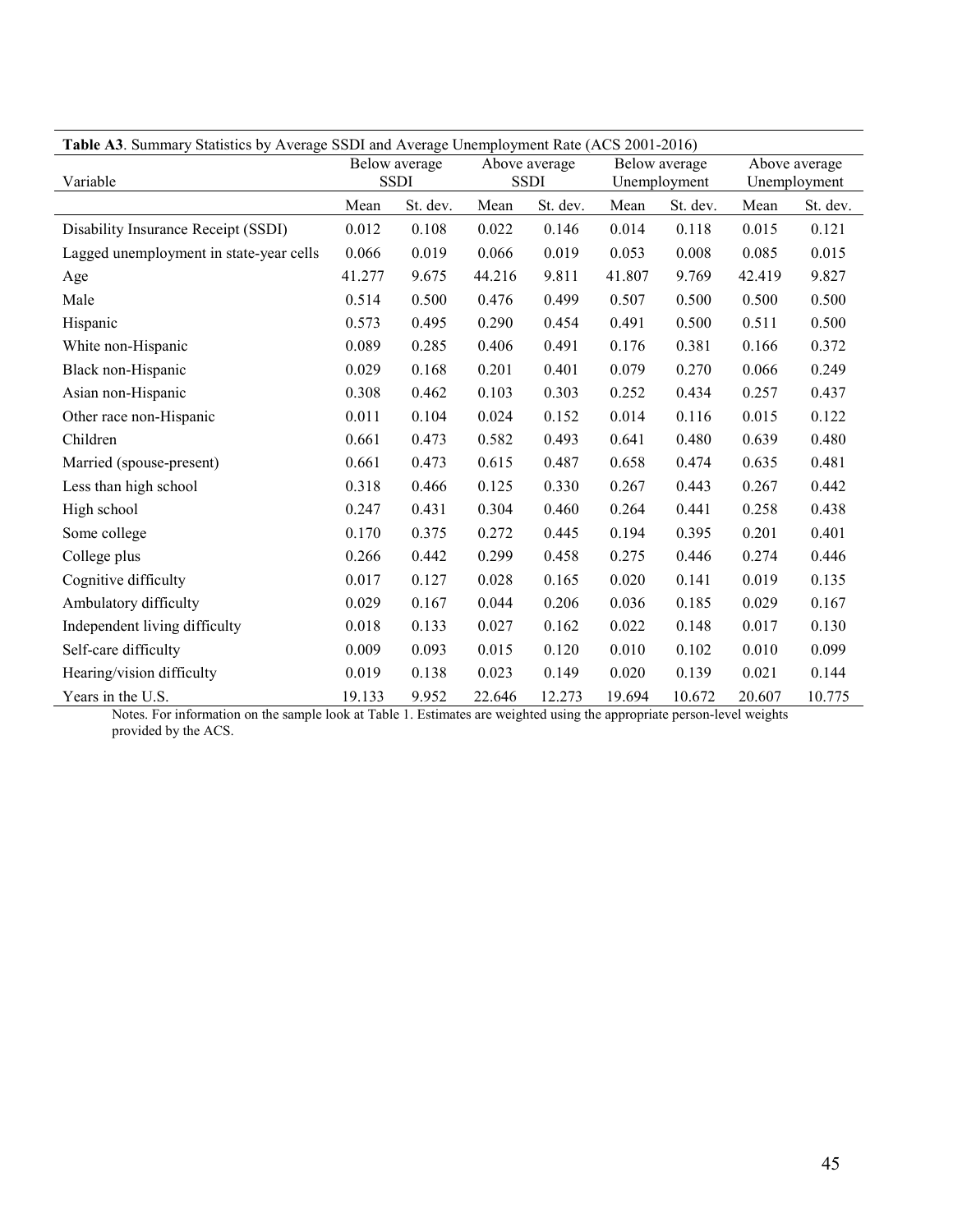| Table A4. Effects of "Networks" on DI Receipt by Ancestry (ACS 2001-2016) |                  |                     |  |  |
|---------------------------------------------------------------------------|------------------|---------------------|--|--|
| Dependent variable: SSDI                                                  |                  | (2)                 |  |  |
|                                                                           | Natives-Ancestry | Immigrants-Ancestry |  |  |
| Average SSDI receipt in origin country ×                                  | $2.352**$        | $1.713*$            |  |  |
| Lagged unemployment in state-year cells                                   | (0.601)          | (0.802)             |  |  |
| Observations                                                              | 13,541,180       | 2,410,433           |  |  |
| Adjusted R-squared                                                        | 0.167            | 0.081               |  |  |
| Dependent variable (mean)                                                 | 0.0365           | 0.0154              |  |  |

Notes. We use the first self-reported ancestry, variable "ancestr1" in the ACS samples. For information on the sample see Table 1. Coefficients are estimated using linear probability models. For reasons of brevity, we only present estimates for the interaction variable. Other controls include those shown in column 3 of Table 2. Estimates are weighted using the appropriate person-level weights provided by the ACS. We use multiway clustering based on state, year, and ancestry. Levels of significance: \*\* p<0.01, \*  $p < 0.05$ , +  $p < 0.1$ .

| Table A5. Recovery Years versus Downturn Years (ACS 2001-2016) |                |                |  |  |
|----------------------------------------------------------------|----------------|----------------|--|--|
| Dependent variable: SSDI                                       |                | (2)            |  |  |
|                                                                | Recovery years | Downturn years |  |  |
| Average SSDI receipt in origin country $\times$                | 2.134          | $3.291**$      |  |  |
| Lagged unemployment in state-year cells                        | (1.413)        | (0.001)        |  |  |
| Observations                                                   | 1,740,029      | 819,652        |  |  |
| Adjusted R-squared                                             | 0.078          | 0.074          |  |  |
| Dependent variable (mean)                                      | 0.0161         | 0.0159         |  |  |

Notes. Recovery years are defined as years in which the current year's unemployment rate is lower than the previous year's unemployment, and downturn years are the opposite. For information on the sample see Table 1. Coefficients are estimated using linear probability models. For reasons of brevity, we only present estimates for the interaction variable. Other controls include those shown in column 3 of Table 2. Estimates are weighted using the appropriate person-level weights provided by the ACS. We use multiway clustering based on state, year, and country of origin. Levels of significance: \*\*  $p<0.01$ , \*  $p<0.05$ , +  $p<0.1$ .